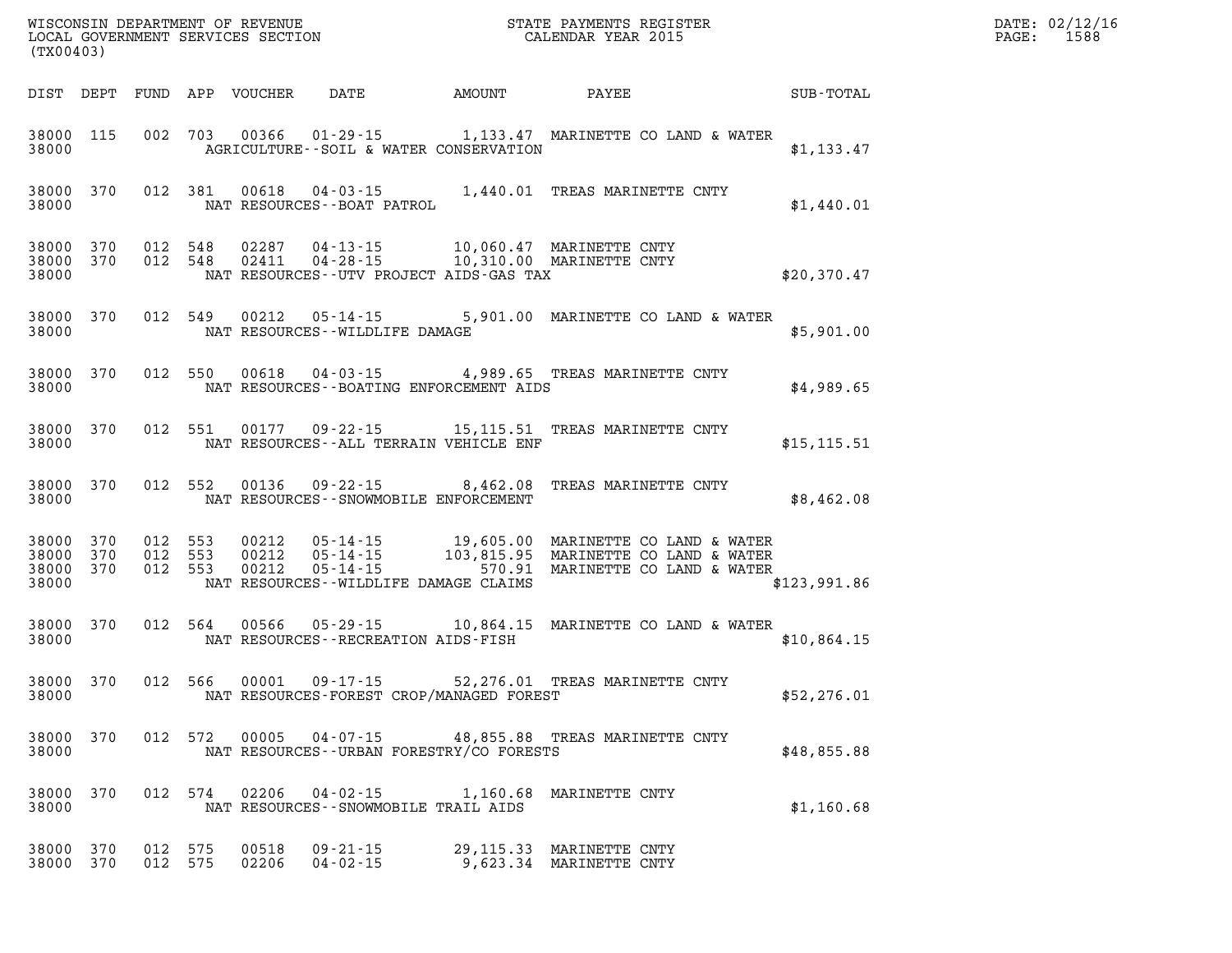| <b>DIST</b>                                                                                                                                           | DEPT                                                                                                                | FUND                                                                                                                | APP                                                                                                                 | VOUCHER                                                                                                                                               | <b>DATE</b>                                                                                                                                                                                                          | <b>AMOUNT</b>                                                                                                                                                                                                                                                                                                                                                                                                                          | PAYEE                                                                                                                                                                                                                                                                                                                                                                        | SUB-TOTAL    |
|-------------------------------------------------------------------------------------------------------------------------------------------------------|---------------------------------------------------------------------------------------------------------------------|---------------------------------------------------------------------------------------------------------------------|---------------------------------------------------------------------------------------------------------------------|-------------------------------------------------------------------------------------------------------------------------------------------------------|----------------------------------------------------------------------------------------------------------------------------------------------------------------------------------------------------------------------|----------------------------------------------------------------------------------------------------------------------------------------------------------------------------------------------------------------------------------------------------------------------------------------------------------------------------------------------------------------------------------------------------------------------------------------|------------------------------------------------------------------------------------------------------------------------------------------------------------------------------------------------------------------------------------------------------------------------------------------------------------------------------------------------------------------------------|--------------|
| 38000                                                                                                                                                 |                                                                                                                     |                                                                                                                     |                                                                                                                     |                                                                                                                                                       |                                                                                                                                                                                                                      | NAT RESOURCES - - SNOWMOBILE TRAIL AIDS                                                                                                                                                                                                                                                                                                                                                                                                |                                                                                                                                                                                                                                                                                                                                                                              | \$38,738.67  |
| 38000<br>38000<br>38000<br>38000<br>38000<br>38000                                                                                                    | 370<br>370<br>370<br>370<br>370                                                                                     | 012<br>012<br>012<br>012<br>012                                                                                     | 576<br>576<br>576<br>576<br>576                                                                                     | 00469<br>01883<br>01893<br>01894<br>02712                                                                                                             | $09 - 21 - 15$<br>$02 - 25 - 15$<br>$02 - 25 - 15$<br>$02 - 25 - 15$<br>$04 - 25 - 15$<br>06 - 01 - 15                                                                                                               | 768.75<br>11,710.00<br>11,710.00<br>11,710.00<br>62,177.00<br>NAT RESOURCES--ALL-TERRAIN VEHICLE TRAIL                                                                                                                                                                                                                                                                                                                                 | MARINETTE CNTY<br>MARINETTE CNTY<br>MARINETTE CNTY<br>MARINETTE CNTY<br>62,042.50 MARINETTE CNTY                                                                                                                                                                                                                                                                             | \$148,408.25 |
| 38000<br>38000                                                                                                                                        | 370                                                                                                                 | 012                                                                                                                 | 577                                                                                                                 | 01545                                                                                                                                                 | $01 - 21 - 15$                                                                                                                                                                                                       | NAT RESOURCES - - ALL - TERRAIN VEHICLE TRAIL                                                                                                                                                                                                                                                                                                                                                                                          | 14,641.50 TREAS MARINETTE CNTY                                                                                                                                                                                                                                                                                                                                               | \$14,641.50  |
| 38000<br>38000                                                                                                                                        | 370                                                                                                                 | 012                                                                                                                 | 584                                                                                                                 | 00019                                                                                                                                                 | $09 - 01 - 15$                                                                                                                                                                                                       | 169.00<br>NAT RESOURCES - PMT IN LIEU OF TAXES                                                                                                                                                                                                                                                                                                                                                                                         | TREAS MARINETTE CNTY                                                                                                                                                                                                                                                                                                                                                         | \$169.00     |
| 38000<br>38000                                                                                                                                        | 370                                                                                                                 | 012                                                                                                                 | 678                                                                                                                 | 02864                                                                                                                                                 | $06 - 12 - 15$                                                                                                                                                                                                       | NAT RESOURCES--INVASIVE AOUATICE SPECIES                                                                                                                                                                                                                                                                                                                                                                                               | 4,376.88 MARINETTE CO LAND & WATER                                                                                                                                                                                                                                                                                                                                           | \$4,376.88   |
| 38000<br>38000<br>38000                                                                                                                               | 370<br>370                                                                                                          | 095<br>095                                                                                                          | 517<br>517                                                                                                          | 01832<br>01907                                                                                                                                        | $02 - 18 - 15$<br>$02 - 27 - 15$<br>NAT RESOURCES - - POLLUTION CONTROL                                                                                                                                              |                                                                                                                                                                                                                                                                                                                                                                                                                                        | 150,000.00 MARINETTE CO LAND & WATER<br>150,000.00 MARINETTE CO LAND & WATER                                                                                                                                                                                                                                                                                                 | \$300,000.00 |
| 38000<br>38000                                                                                                                                        | 395                                                                                                                 | 011                                                                                                                 | 168                                                                                                                 | 50038                                                                                                                                                 | $06 - 09 - 15$                                                                                                                                                                                                       | TRANSPORTATION--ELDERLY & DISABLED                                                                                                                                                                                                                                                                                                                                                                                                     | 130,961.00 COUNTY OF MARINETTE                                                                                                                                                                                                                                                                                                                                               | \$130,961.00 |
| 38000<br>38000                                                                                                                                        | 395                                                                                                                 | 011                                                                                                                 | 170                                                                                                                 | 40458                                                                                                                                                 | 02-24-15                                                                                                                                                                                                             | TRANSPORTATION--COUNTY FOREST ROAD AIDS                                                                                                                                                                                                                                                                                                                                                                                                | 70,358.14 TREAS MARINETTE CO                                                                                                                                                                                                                                                                                                                                                 | \$70,358.14  |
| 38000<br>38000<br>38000<br>38000<br>38000<br>38000<br>38000<br>38000<br>38000<br>38000<br>38000<br>38000<br>38000<br>38000<br>38000<br>38000<br>38000 | 395<br>395<br>395<br>395<br>395<br>395<br>395<br>395<br>395<br>395<br>395<br>395<br>395<br>395<br>395<br>395<br>395 | 011<br>011<br>011<br>011<br>011<br>011<br>011<br>011<br>011<br>011<br>011<br>011<br>011<br>011<br>011<br>011<br>011 | 185<br>185<br>185<br>185<br>185<br>185<br>185<br>185<br>185<br>185<br>185<br>185<br>185<br>185<br>185<br>185<br>185 | 35668<br>35668<br>35668<br>36465<br>37623<br>37623<br>41146<br>42436<br>43912<br>44978<br>47192<br>47192<br>47735<br>52400<br>52400<br>53154<br>54467 | $01 - 08 - 15$<br>$01 - 08 - 15$<br>$01 - 08 - 15$<br>$01 - 15 - 15$<br>$01 - 29 - 15$<br>$01 - 29 - 15$<br>$05 - 11 - 15$<br>$05 - 15 - 15$<br>$07 - 03 - 15$<br>$07 - 03 - 15$<br>$07 - 10 - 15$<br>$07 - 21 - 15$ | 974.00<br>2,260.00<br>974.00<br>3,035.03<br>1,874.55<br>1,537.98<br>$\begin{array}{cccc} 01\text{-}29\text{-}15 & 1,537.98 \\ 03\text{-}02\text{-}15 & 938.90 \\ 03\text{-}16\text{-}15 & 919.45 \\ 04\text{-}02\text{-}15 & 749.00 \\ 04\text{-}14\text{-}15 & 1,574.80 \\ 05\text{-}11\text{-}15 & 1,849.80 \\ \end{array}$<br>$\overline{1}, \overline{8}49.80$<br>1,918.50<br>936.00<br>1,829.00<br>646.10<br>1,022.72<br>2,233.37 | TREAS MARINETTE CO<br>TREAS MARINETTE CO<br>TREAS MARINETTE CO<br>MARINETTE CO<br>TREAS MARINETTE CO<br>TREAS MARINETTE CO<br>TREAS MARINETTE CO<br>TREAS MARINETTE CO<br>TREAS MARINETTE CO<br>TREAS MARINETTE CO<br>TREAS MARINETTE CO<br>TREAS MARINETTE CO<br>TREAS MARINETTE CO<br>TREAS MARINETTE CO<br>TREAS MARINETTE CO<br>TREAS MARINETTE CO<br>TREAS MARINETTE CO | HWY DEPT     |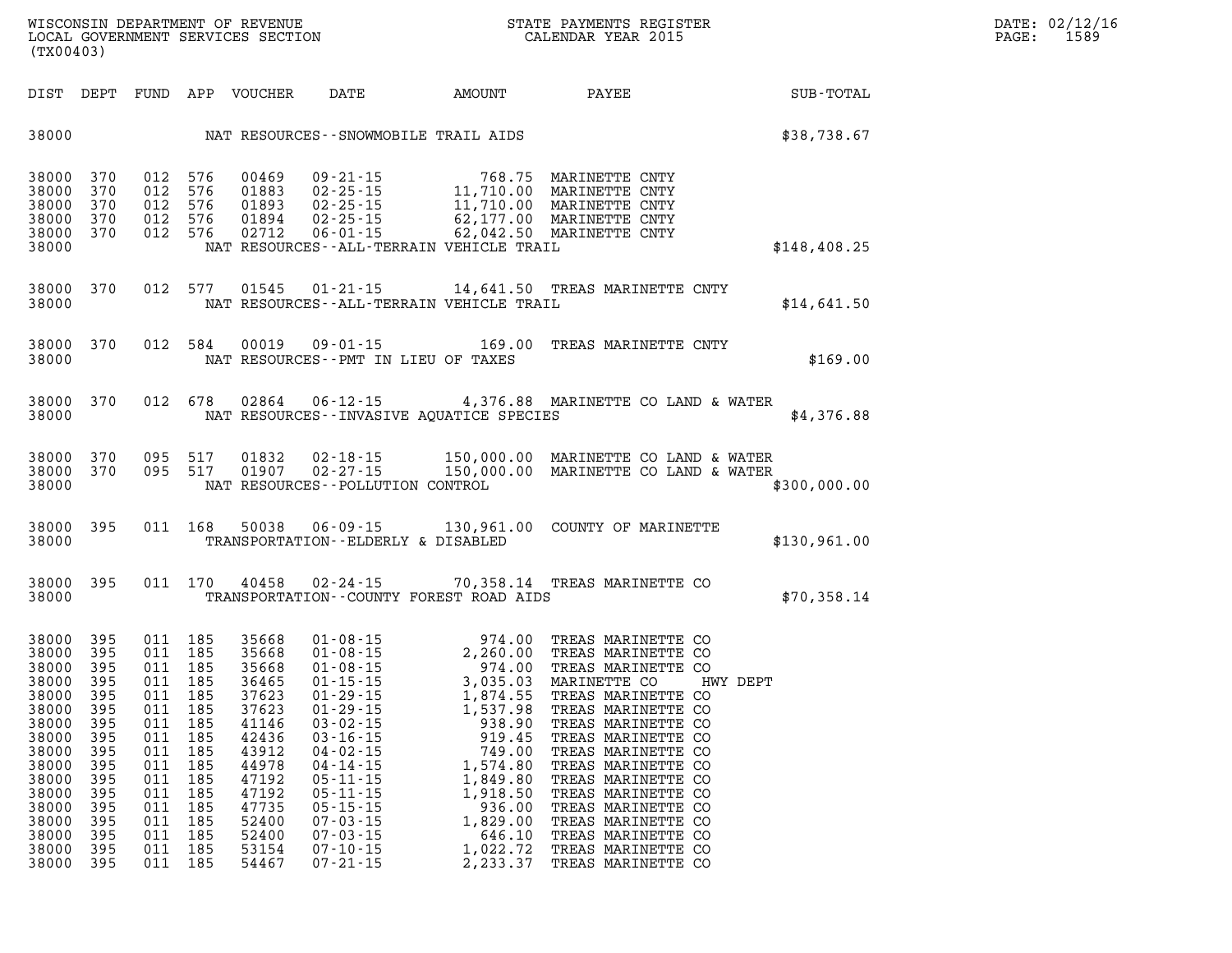| DIST                                                                                                                       | DEPT                                                                                           | FUND                                                                                           | APP                                                                                            | <b>VOUCHER</b>                                                                                                             | DATE                                                                                                                                                                                                                                                                      | AMOUNT                                                                                                                                                                               | PAYEE                                                                                                                                                                                                                                                       | SUB-TOTAL                                                                                                                             |
|----------------------------------------------------------------------------------------------------------------------------|------------------------------------------------------------------------------------------------|------------------------------------------------------------------------------------------------|------------------------------------------------------------------------------------------------|----------------------------------------------------------------------------------------------------------------------------|---------------------------------------------------------------------------------------------------------------------------------------------------------------------------------------------------------------------------------------------------------------------------|--------------------------------------------------------------------------------------------------------------------------------------------------------------------------------------|-------------------------------------------------------------------------------------------------------------------------------------------------------------------------------------------------------------------------------------------------------------|---------------------------------------------------------------------------------------------------------------------------------------|
| 38000<br>38000<br>38000<br>38000<br>38000<br>38000<br>38000<br>38000<br>38000                                              | 395<br>395<br>395<br>395<br>395<br>395<br>395<br>395                                           | 011<br>011<br>011<br>011<br>011<br>011<br>011<br>011                                           | 185<br>185<br>185<br>185<br>185<br>185<br>185<br>185                                           | 55264<br>58553<br>58553<br>61110<br>61110<br>64742<br>65623<br>70031                                                       | $07 - 28 - 15$<br>$09 - 01 - 15$<br>$09 - 01 - 15$<br>$09 - 28 - 15$<br>$09 - 28 - 15$<br>$11 - 03 - 15$<br>$11 - 12 - 15$<br>$12 - 29 - 15$                                                                                                                              | 1,774.08<br>1,995.75<br>1,554.06<br>5,421.43<br>2,123.58<br>752.40<br>4,000.00<br>2,259.48<br>TRANSPORTATION - - HIGHWAY SAFETY - FEDERAL                                            | TREAS MARINETTE CO<br>TREAS MARINETTE CO<br>TREAS MARINETTE CO<br>TREAS MARINETTE CO<br>TREAS MARINETTE CO<br>TREAS MARINETTE CO<br>TREAS MARINETTE CO<br>TREAS MARINETTE CO                                                                                | \$45,153.98                                                                                                                           |
| 38000<br>38000<br>38000<br>38000                                                                                           | 395<br>395<br>395                                                                              | 011<br>011<br>011                                                                              | 190<br>190<br>190                                                                              | 36038<br>52038<br>64038                                                                                                    | $01 - 05 - 15$<br>$07 - 06 - 15$<br>$10 - 05 - 15$                                                                                                                                                                                                                        | 290,065.97<br>580,131.94<br>TRANSPORTATION - - GENERAL TRANSP AIDS - GTA                                                                                                             | COUNTY OF MARINETTE<br>COUNTY OF MARINETTE<br>290,066.00 COUNTY OF MARINETTE                                                                                                                                                                                | \$1,160,263.91                                                                                                                        |
| 38000<br>38000<br>38000                                                                                                    | 395<br>395                                                                                     | 011<br>011                                                                                     | 278<br>278                                                                                     | 61328<br>68900                                                                                                             | $09 - 25 - 15$<br>$12 - 14 - 15$                                                                                                                                                                                                                                          | 155,474.39<br>7,013.23<br>TRANSPORTATION - - LRIP/TRIP/MSIP GRANTS                                                                                                                   | TREAS MARINETTE CO<br>TREAS MARINETTE CO                                                                                                                                                                                                                    | \$162, 487.62                                                                                                                         |
| 38000<br>38000<br>38000<br>38000<br>38000<br>38000<br>38000<br>38000<br>38000<br>38000<br>38000<br>38000<br>38000<br>38000 | 435<br>435<br>435<br>435<br>435<br>435<br>435<br>435<br>435<br>435<br>435<br>435<br>435        | 005<br>005<br>005<br>005<br>005<br>005<br>005<br>005<br>005<br>005<br>005<br>005<br>005        | 000<br>000<br>000<br>000<br>000<br>000<br>000<br>000<br>000<br>000<br>000<br>000<br>000        | 90511<br>90514<br>90515<br>90517<br>90518<br>90519<br>90521<br>90600<br>90601<br>90604<br>90607<br>90609<br>90611          | $01 - 01 - 15$<br>$02 - 01 - 15$<br>$03 - 01 - 15$<br>$04 - 01 - 15$<br>$05 - 01 - 15$<br>$06 - 01 - 15$<br>$06 - 29 - 15$<br>$07 - 01 - 15$<br>$08 - 01 - 15$<br>$09 - 01 - 15$<br>$10 - 01 - 15$<br>$11 - 02 - 15$<br>$12 - 01 - 15$<br>HEALTH SERVICES--STATE/FED AIDS | 720,619.00<br>193,275.00<br>377,838.00<br>743,528.00<br>374,749.00<br>391,476.00<br>117,275.00<br>793,110.00<br>454,258.00<br>1,492,472.00<br>460,758.00<br>506,124.00<br>429,827.00 | MARINETTE CO<br>MARINETTE CO<br>MARINETTE CO<br>MARINETTE CO<br>MARINETTE CO<br>MARINETTE CO<br>MARINETTE CO<br>MARINETTE CO<br>MARINETTE<br>CO.<br>MARINETTE<br>CO<br>MARINETTE<br>CO<br>MARINETTE CO<br>MARINETTE CO                                      | \$7,055,309.00                                                                                                                        |
| 38000<br>38000<br>38000<br>38000<br>38000<br>38000<br>38000<br>38000<br>38000<br>38000<br>38000<br>38000<br>38000<br>38000 | 437<br>437<br>437<br>437<br>437<br>437<br>437<br>437<br>437<br>437<br>437<br>437<br>437<br>437 | 005<br>005<br>005<br>005<br>005<br>005<br>005<br>005<br>005<br>005<br>005<br>005<br>005<br>005 | 000<br>000<br>000<br>000<br>000<br>000<br>000<br>000<br>000<br>000<br>000<br>000<br>000<br>000 | 00000<br>00000<br>00000<br>00000<br>00000<br>00000<br>00000<br>00000<br>00000<br>00000<br>00000<br>00000<br>00000<br>00000 | $01 - 05 - 15$<br>$01 - 30 - 15$<br>$02 - 05 - 15$<br>$03 - 05 - 15$<br>$03 - 11 - 15$<br>$03 - 24 - 15$<br>04-06-15<br>$04 - 07 - 15$<br>$04 - 30 - 15$<br>$05 - 05 - 15$<br>$06 - 05 - 15$<br>$06 - 26 - 15$<br>$07 - 06 - 15$<br>$07 - 30 - 15$                        | 13,889.83<br>125,899.06<br>44,719.30<br>53,502.57<br>9,809.52<br>414.00<br>103,302.19<br>2,768.01<br>140,594.12<br>44,914.22<br>33,182.04<br>264.60<br>18,899.45<br>147,213.40       | MARINETTE<br>MARINETTE<br>CHILD SUPPORT<br>MARINETTE<br>MARINETTE<br>MARINETTE CHILD SUPPORT<br>MARINETTE<br>MARINETTE<br>MARINETTE CHILD SUPPORT<br>MARINETTE CHILD SUPPORT<br>MARINETTE<br>MARINETTE<br>MARINETTE<br>MARINETTE<br>MARINETTE CHILD SUPPORT | $^\star$<br>$\star$<br>*<br>$\star$<br>*<br>*<br>$\star$<br>$\star$<br>$\star$<br>$\star$<br>$\star$<br>$\star$<br>$\star$<br>$\star$ |

**38000 437 005 000 00000 08-05-15 22,949.21 MARINETTE \***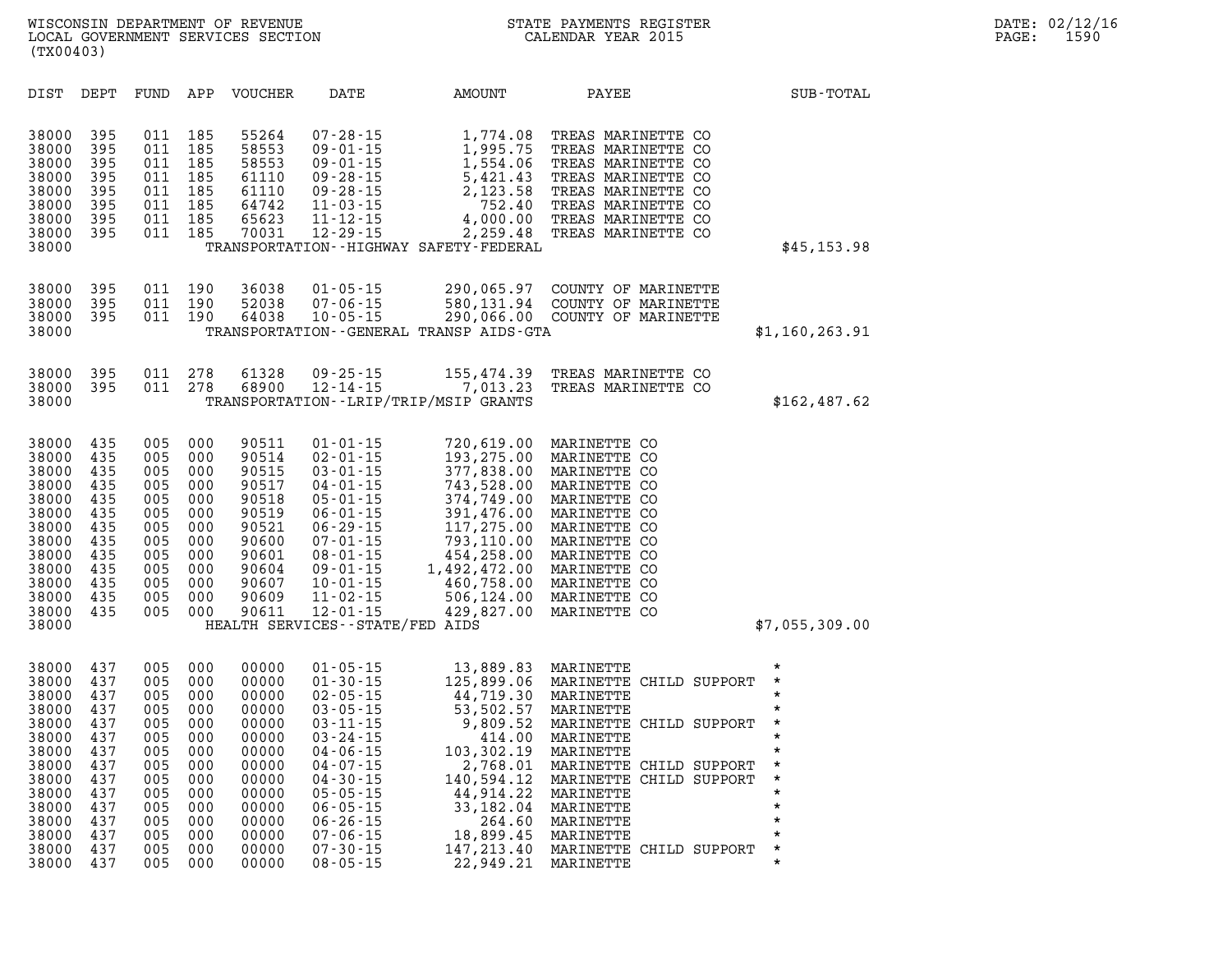| DATE: | 02/12/16 |
|-------|----------|
| PAGE: | 1591     |

| DIST                                      | DEPT                     | FUND                     | APP                      | <b>VOUCHER</b>                   | DATE                                                                 | AMOUNT                                                                                      | PAYEE                                                                | SUB-TOTAL                                                   |
|-------------------------------------------|--------------------------|--------------------------|--------------------------|----------------------------------|----------------------------------------------------------------------|---------------------------------------------------------------------------------------------|----------------------------------------------------------------------|-------------------------------------------------------------|
| 38000<br>38000<br>38000<br>38000<br>38000 | 437<br>437<br>437<br>437 | 005<br>005<br>005<br>005 | 000<br>000<br>000<br>000 | 00000<br>00000<br>00000<br>00000 | $08 - 21 - 15$<br>$09 - 08 - 15$<br>$09 - 14 - 15$<br>$10 - 05 - 15$ | 4,646.00<br>17,922.56<br>367,225.44<br>32,027.78<br>CHILDREN & FAMILIES--STATE/FEDERAL AIDS | MARINETTE CHILD SUPPORT<br>MARINETTE<br>MARINETTE<br>MARINETTE       | $^\star$<br>$\star$<br>$\star$<br>$\star$<br>\$1,184,143.30 |
| 38000<br>38000                            | 455                      | 002                      | 221                      | 14                               | $07 - 21 - 15$                                                       | 680.00<br>JUSTICE--LAW ENFORCEMENT SERVICES AID                                             | TREAS MARINETTE CNTY                                                 | \$680.00                                                    |
| 38000<br>38000                            | 455                      | 002                      | 231                      | 15                               | $04 - 13 - 15$<br>JUSTICE - - LAW ENFORCEMENT TRAINING               | 8,480.00                                                                                    | TREAS MARINETTE CNTY                                                 | \$8,480.00                                                  |
| 38000<br>38000<br>38000                   | 455<br>455               | 002<br>002               | 241<br>241               | 03752<br>07332                   | $01 - 16 - 15$<br>$07 - 14 - 15$                                     | 2,010.03<br>1,020.34<br>JUSTICE--CEASE AND OTHER FEDERAL GRANTS                             | TREAS MARINETTE CNTY<br>TREAS MARINETTE CNTY                         | \$3,030.37                                                  |
| 38000<br>38000<br>38000<br>38000          | 455<br>455<br>455        | 002<br>002<br>002        | 271<br>271<br>271        | 00498<br>05054<br>05852          | $08 - 14 - 15$<br>$03 - 19 - 15$<br>$04 - 28 - 15$                   | 27,909.00<br>32,811.00<br>27,124.00<br>JUSTICE - - TREATMENT ALT/DIVERSION GRANT            | TREAS MARINETTE CNTY<br>TREAS MARINETTE CNTY<br>TREAS MARINETTE CNTY | \$87,844.00                                                 |
| 38000<br>38000<br>38000                   | 455<br>455               | 002<br>002               | 532<br>532               | 04<br>12                         | $03 - 09 - 15$<br>$07 - 27 - 15$                                     | 15,905.84<br>15,366.90<br>JUSTICE--VICTIM/WITNESS ASSISTANCE SERV                           | TREAS MARINETTE CNTY<br>TREAS MARINETTE CNTY                         | \$31,272.74                                                 |
| 38000<br>38000                            | 465                      | 002                      | 337                      | 01355                            | $06 - 24 - 15$                                                       | 7,980.50<br>MILITARY AFFAIRS-EMERGENCY MGMT PLANNING                                        | TREAS MARINETTE CNTY                                                 | \$7,980.50                                                  |
| 38000<br>38000<br>38000<br>38000          | 465<br>465<br>465        | 002<br>002<br>002        | 342<br>342<br>342        | 00126<br>00919<br>01426          | $08 - 24 - 15$<br>$01 - 15 - 15$<br>$06 - 25 - 15$                   | 3,460.00<br>25,445.78<br>25,428.51<br>MILITARY AFFAIRS-EMERGENCY MGMT-FED FUND              | TREAS MARINETTE CNTY<br>TREAS MARINETTE CNTY<br>TREAS MARINETTE CNTY | \$54,334.29                                                 |
| 38000<br>38000                            | 465                      | 072                      | 364                      | 01002                            | $01 - 20 - 15$                                                       | 6,784.00<br>MILITARY AFFAIRS-EMER MGMT-PLANNING AID                                         | TREAS MARINETTE CNTY                                                 | \$6,784.00                                                  |
| 38000<br>38000                            | 485                      | 002                      | 127                      | 06041                            | $06 - 12 - 15$<br>VETERANS AFFAIRS GRANTS                            | 1,000.00                                                                                    | TREAS MARINETTE CNTY                                                 | \$1,000.00                                                  |
| 38000<br>38000                            | 485                      | 082                      | 267                      | 06041                            | $06 - 12 - 15$                                                       | 4,500.00<br>VETERANS AFFAIRS - - GRANTS TO COUNTIES                                         | TREAS MARINETTE CNTY                                                 | \$4,500.00                                                  |
| 38000                                     | 485                      | 082                      | 280                      | 02999                            | $01 - 02 - 15$                                                       | 2,614.53                                                                                    | TREAS MARINETTE CNTY                                                 |                                                             |

**WISCONSIN DEPARTMENT OF REVENUE STATE STATE PAYMENTS REGISTER**<br>LOCAL GOVERNMENT SERVICES SECTION STATE: OF BALENDAR YEAR 2015

LOCAL GOVERNMENT SERVICES SECTION

**(TX00403)**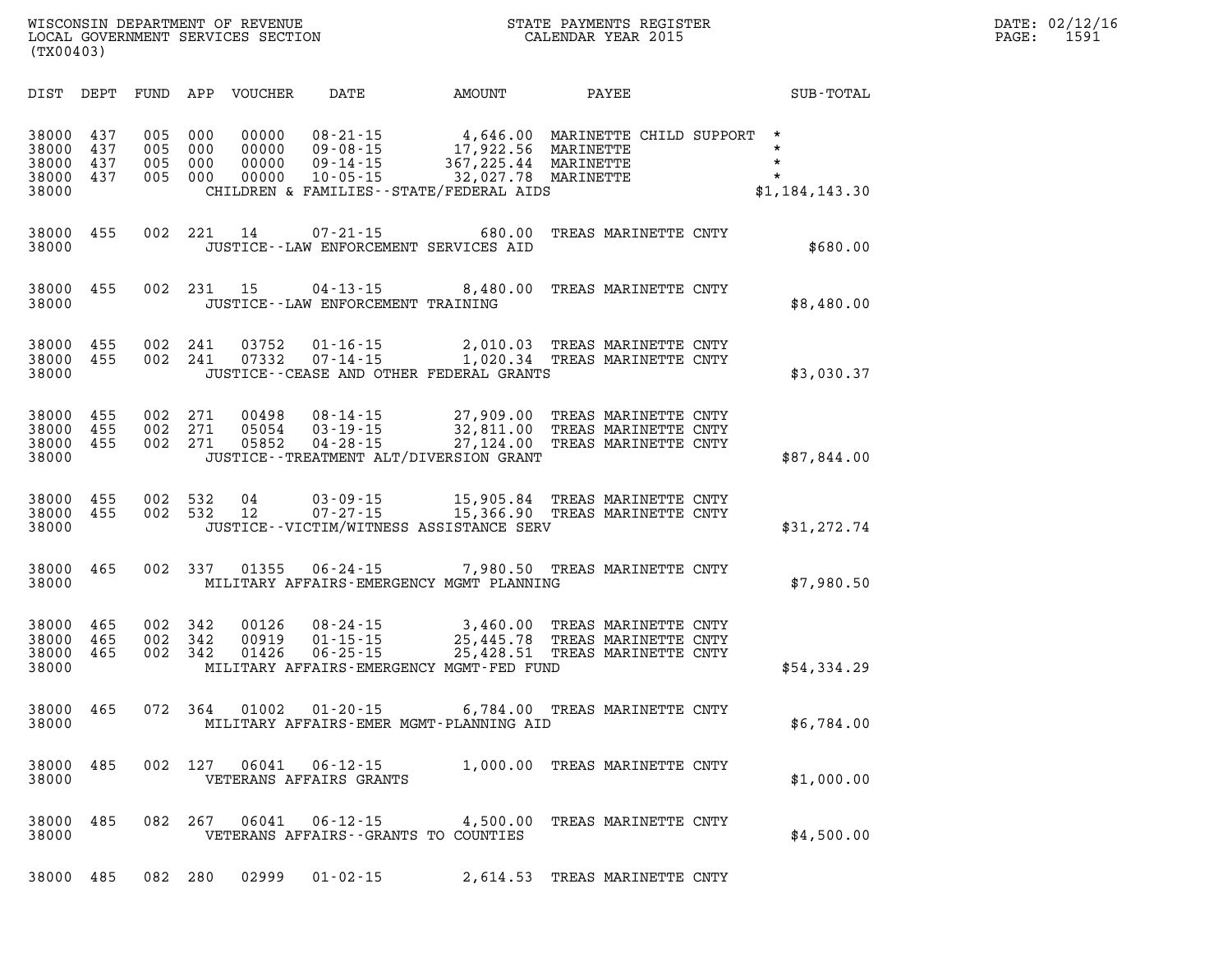| (TX00403)                                                                                                                                             |                                                                                                              |                                                                                                              |                                                                                                              |                                                                                                                                              |                                                          |                                                                                                                                                                                                                                                                                                                    |                                                                                                                                                                                                                                                                                                                                                                      |              |
|-------------------------------------------------------------------------------------------------------------------------------------------------------|--------------------------------------------------------------------------------------------------------------|--------------------------------------------------------------------------------------------------------------|--------------------------------------------------------------------------------------------------------------|----------------------------------------------------------------------------------------------------------------------------------------------|----------------------------------------------------------|--------------------------------------------------------------------------------------------------------------------------------------------------------------------------------------------------------------------------------------------------------------------------------------------------------------------|----------------------------------------------------------------------------------------------------------------------------------------------------------------------------------------------------------------------------------------------------------------------------------------------------------------------------------------------------------------------|--------------|
| DIST                                                                                                                                                  | DEPT                                                                                                         | FUND                                                                                                         | APP                                                                                                          |                                                                                                                                              | VOUCHER DATE AMOUNT                                      |                                                                                                                                                                                                                                                                                                                    | PAYEE                                                                                                                                                                                                                                                                                                                                                                | SUB-TOTAL    |
| 38000                                                                                                                                                 |                                                                                                              |                                                                                                              |                                                                                                              |                                                                                                                                              | VETERANS AFFAIRS - - GRANTS                              |                                                                                                                                                                                                                                                                                                                    |                                                                                                                                                                                                                                                                                                                                                                      | \$2,614.53   |
| 38000<br>38000                                                                                                                                        | 485                                                                                                          | 083                                                                                                          | 370                                                                                                          | 06041                                                                                                                                        |                                                          | VETERANS AFFAIRS -- GRANTS TO COUNTIES                                                                                                                                                                                                                                                                             | 06-12-15 4,500.00 TREAS MARINETTE CNTY                                                                                                                                                                                                                                                                                                                               | \$4,500.00   |
| 38000<br>38000<br>38000<br>38000<br>38000<br>38000<br>38000<br>38000<br>38000<br>38000<br>38000<br>38000<br>38000<br>38000<br>38000<br>38000          | 505<br>505<br>505<br>505<br>505<br>505<br>505<br>505<br>505<br>505<br>505<br>505<br>505<br>505<br>505        | 002<br>002<br>002<br>002<br>002<br>002<br>002<br>002<br>002<br>002<br>002<br>002<br>002<br>002<br>002        | 155<br>155<br>155<br>155<br>155<br>155<br>155<br>155<br>155<br>155<br>155<br>155<br>155<br>155<br>155        | 60047<br>60119<br>60406<br>60406<br>60503<br>60503<br>60543<br>60576<br>60576<br>60641<br>60641<br>60722<br>60722<br>60761<br>60882          |                                                          | 08-07-15<br>09-10-15<br>1,986.00<br>01-07-15<br>3,072.00<br>01-07-15<br>10,418.00<br>02-11-15<br>3,827.00<br>02-11-15<br>3,827.00<br>02-25-15<br>4,798.00<br>03-11-15<br>5,696.00<br>04-08-15<br>3,989.00<br>04-08-15<br>5,696.00<br>04-08-15<br>3,989.00<br>05-22-15<br>3<br>DOA-HOUSING ASSISTANCE-FEDERAL FUNDS | TREAS MARINETTE CNTY<br>TREAS MARINETTE CNTY<br>TREAS MARINETTE CNTY<br>TREAS MARINETTE CNTY<br>TREAS MARINETTE CNTY<br>TREAS MARINETTE CNTY<br>TREAS MARINETTE CNTY<br>TREAS MARINETTE CNTY<br>TREAS MARINETTE CNTY<br>TREAS MARINETTE CNTY<br>TREAS MARINETTE CNTY<br>TREAS MARINETTE CNTY<br>TREAS MARINETTE CNTY<br>TREAS MARINETTE CNTY<br>TREAS MARINETTE CNTY | \$73,611.00  |
| 38000<br>38000<br>38000<br>38000<br>38000<br>38000<br>38000<br>38000<br>38000<br>38000<br>38000<br>38000<br>38000<br>38000<br>38000<br>38000<br>38000 | 505<br>505<br>505<br>505<br>505<br>505<br>505<br>505<br>505<br>505<br>505<br>505<br>505<br>505<br>505<br>505 | 035<br>035<br>035<br>035<br>035<br>035<br>035<br>035<br>035<br>035<br>035<br>035<br>035<br>035<br>035<br>035 | 371<br>371<br>371<br>371<br>371<br>371<br>371<br>371<br>371<br>371<br>371<br>371<br>371<br>371<br>371<br>371 | 60406<br>60406<br>60406<br>60503<br>60503<br>60503<br>60576<br>60576<br>60576<br>60641<br>60641<br>60641<br>60722<br>60722<br>60761<br>60761 | DOA--PUBLIC BENEFITS FUND                                |                                                                                                                                                                                                                                                                                                                    |                                                                                                                                                                                                                                                                                                                                                                      | \$43,876.00  |
| 38000<br>38000<br>38000                                                                                                                               | 505<br>505                                                                                                   | 089<br>089                                                                                                   | 166<br>166                                                                                                   | 00243<br>04931                                                                                                                               | 07-30-15<br>$01 - 21 - 15$<br>DOA--LAND INFORMATION FUND |                                                                                                                                                                                                                                                                                                                    | 28,552.00 TREAS MARINETTE CNTY<br>1,000.00 TREAS MARINETTE CNTY                                                                                                                                                                                                                                                                                                      | \$29,552.00  |
| 38000<br>38000                                                                                                                                        | 835                                                                                                          | 002                                                                                                          | 105                                                                                                          | 43919                                                                                                                                        | 07-27-15<br>REVENUE - - STATE SHARED REVENUES            |                                                                                                                                                                                                                                                                                                                    | 222,786.96 TREAS MARINETTE CNTY                                                                                                                                                                                                                                                                                                                                      | \$222,786.96 |

**DATE: 02/12/16<br>PAGE: 1592** 

**38000 835 002 109 01038 07-27-15 33,322.00 TREAS MARINETTE CNTY**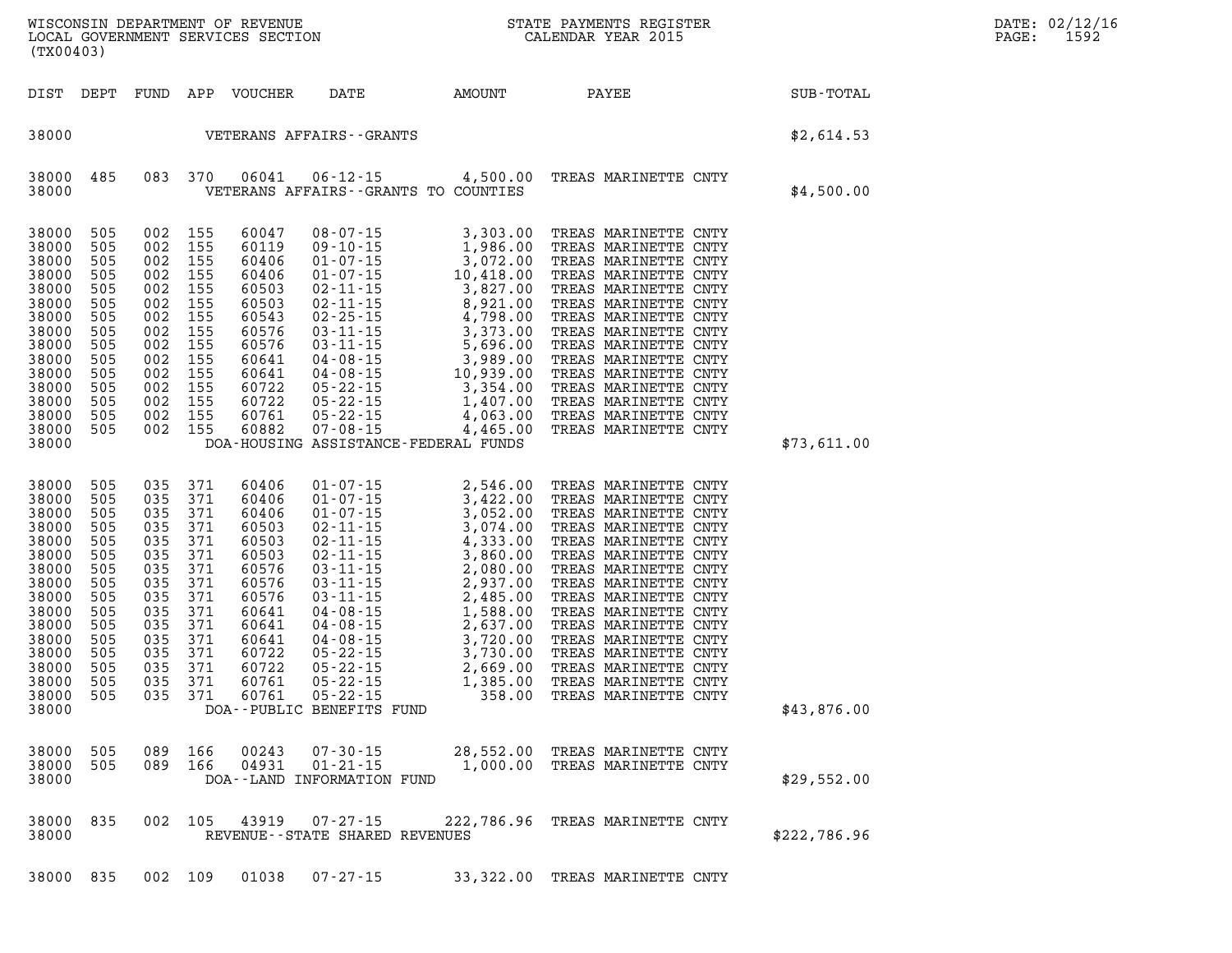| WISCONSIN DEPARTMENT OF REVENUE<br>LOCAL GOVERNMENT SERVICES SECTION<br>(TX00403) |            |            |            |                |                                        |                                          | STATE PAYMENTS REGISTER<br>CALENDAR YEAR 2015                          | DATE: 02/12/16<br>$\mathtt{PAGE:}$<br>1593 |  |
|-----------------------------------------------------------------------------------|------------|------------|------------|----------------|----------------------------------------|------------------------------------------|------------------------------------------------------------------------|--------------------------------------------|--|
| DIST                                                                              | DEPT       | FUND       | APP        | VOUCHER        | DATE                                   | AMOUNT                                   | PAYEE                                                                  | SUB-TOTAL                                  |  |
| 38000                                                                             |            |            |            |                | REVENUE--EXEMPT COMPUTER AID           |                                          |                                                                        | \$33,322.00                                |  |
| 38000<br>38000<br>38000                                                           | 835<br>835 | 002<br>002 | 302<br>302 | 10057<br>11057 | 07-27-15<br>07-27-15                   | REVENUE-FIRST DOLLAR/SCHOOL LEVY CREDITS | 5,101,701.26 TREAS MARINETTE CNTY<br>1,798,106.20 TREAS MARINETTE CNTY | \$6,899,807.46                             |  |
| 38000 835<br>38000                                                                |            | 021        | 363        | 37196          | 03-23-15<br>REVENUE - - LOTTERY CREDIT | 1,290,448.63                             | TREAS MARINETTE CNTY                                                   | \$1,290,448.63                             |  |
| 38000                                                                             |            |            |            |                | DISTRICT TOTAL APPROPRIATIONS          |                                          |                                                                        | \$19,415,996.50                            |  |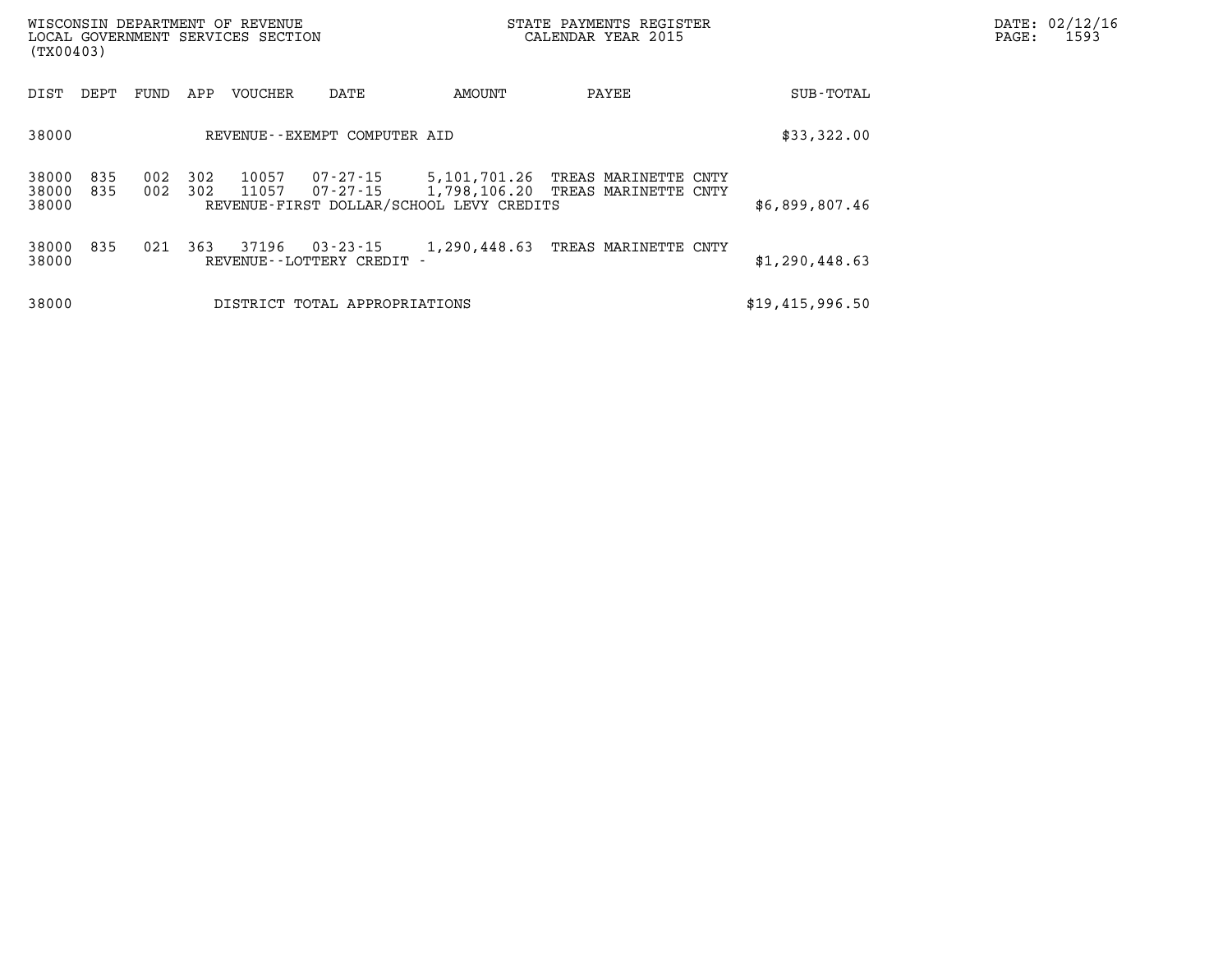| DATE: | 02/12/16 |
|-------|----------|
| PAGE: | 1594     |

| (TX00403)                                                                                         |                         |                               |                                                                |                                                                      |                                     |                                                                                                                                                                                                                                       |                                                                                                                                                                                                                                                                            |                  | DATE: 02/12/1<br>1594<br>PAGE: |
|---------------------------------------------------------------------------------------------------|-------------------------|-------------------------------|----------------------------------------------------------------|----------------------------------------------------------------------|-------------------------------------|---------------------------------------------------------------------------------------------------------------------------------------------------------------------------------------------------------------------------------------|----------------------------------------------------------------------------------------------------------------------------------------------------------------------------------------------------------------------------------------------------------------------------|------------------|--------------------------------|
|                                                                                                   |                         |                               |                                                                | DIST DEPT FUND APP VOUCHER                                           |                                     | DATE AMOUNT PAYEE                                                                                                                                                                                                                     |                                                                                                                                                                                                                                                                            | <b>SUB-TOTAL</b> |                                |
| 38002 165<br>38002                                                                                |                         |                               |                                                                |                                                                      |                                     | SAFETY/PROF SERV--FIRE INSURANCE DUES                                                                                                                                                                                                 | 002 225 00959 06-25-15 2,141.87 TREAS TN AMBERG                                                                                                                                                                                                                            | \$2,141.87       |                                |
| 38002 370<br>38002                                                                                | 38002 370               |                               | 000 001<br>000 001                                             |                                                                      |                                     | NAT RESOURCES-SEVERANCE/YIELD/WITHDRAWAL                                                                                                                                                                                              | 01DNR  04-09-15  918.73  TREAS TOWN AMBERG<br>05DNR  09-28-15   1,790.47  TREAS TOWN AMBERG                                                                                                                                                                                | \$2,709.20       |                                |
| 38002 370<br>38002 370<br>38002<br>38002<br>38002 370<br>38002<br>38002 370<br>38002 370<br>38002 | 370<br>370<br>370       | 002 503<br>002 503<br>002 503 | 002 503<br>002 503<br>002 503<br>002 503<br>002 503            | 17625<br>17625<br>17625<br>17625<br>18118<br>18118<br>18118<br>18118 |                                     | NAT RESOURCES--AIDS IN LIEU OF TAXES                                                                                                                                                                                                  | 01-12-15 5,620.61 TREAS TN AMBERG<br>01-12-15 33,727.10 TREAS TN AMBERG<br>01-12-15 1,057.53 TREAS TN AMBERG<br>01-12-15 6,621.00 TREAS TN AMBERG<br>01-30-15 5,620.61 TREAS TN AMBERG<br>01-30-15 33,727.10 TREAS TN AMBERG<br>01-30-15 1<br>5979.81 TOWN SHARE           | \$93,566.20      |                                |
| 38002 370<br>38002 370<br>38002                                                                   |                         |                               |                                                                | 012 571 39198<br>012 571 39198                                       |                                     | NAT RESOURCES--FOREST CROP/MFL/CO FOREST                                                                                                                                                                                              | 06-02-15 1,488.37 TREAS TN AMBERG<br>06-02-15 3,038.30 TREAS TN AMBERG                                                                                                                                                                                                     | \$4,526.67       |                                |
| 38002<br>38002<br>38002 370<br>38002 370<br>38002 370<br>38002                                    | 38002 370<br>370<br>370 |                               | 012 579<br>012 579<br>012 579<br>012 579<br>012 579<br>012 579 | 20431<br>20431<br>20431<br>20431<br>20431<br>20431                   |                                     | NAT RESOURCES--AIDS IN LIEU OF TAXES                                                                                                                                                                                                  | 04-03-15<br>04-03-15<br>04-03-15<br>04-03-15<br>04-03-15<br>04-03-15<br>04-03-15<br>04-03-15<br>04-03-15<br>04-03-15<br>04-03-15<br>04-03-15<br>04-03-15<br>04-03-15<br>04-03-15<br>04-03-15<br>04-03-15<br>04-03-15<br>04-03-15<br>04-03-15<br>04-03-15<br>04-03-15<br>04 | \$2,850.96       |                                |
| 38002 370<br>38002                                                                                |                         |                               |                                                                | 074 670 42865                                                        | NAT RESOURCES -- RU RECYCLING GRANT |                                                                                                                                                                                                                                       | 05-29-15 3,291.04 TREAS TN AMBERG                                                                                                                                                                                                                                          | \$3,291.04       |                                |
| 38002 395<br>38002 395<br>38002 395<br>38002                                                      | 38002 395               |                               | 011 191<br>011 191<br>011 191                                  | 38962<br>46962<br>54962                                              | $07 - 06 - 15$                      | 01-05-15 46,374.12 TOWN OF AMBERG<br>04-06-15 46,374.12 TOWN OF AMBERG<br>07-06-15 46.374.12 TOWN OF AMBERG<br>46,374.12 TOWN OF AMBERG<br>011 191 66962 10-05-15 46,374.12 TOWN OF AMBERG<br>TRANSPORTATION--GENERAL TRANSP AIDS-GTA |                                                                                                                                                                                                                                                                            | \$185,496.48     |                                |
| 38002 835<br>38002                                                                                |                         |                               |                                                                |                                                                      | REVENUE - - STATE SHARED REVENUES   |                                                                                                                                                                                                                                       | 002 105 43894 07-27-15 7,889.45 TREAS TN AMBERG                                                                                                                                                                                                                            | \$7,889.45       |                                |
| 38002                                                                                             | 38002 835               |                               |                                                                |                                                                      | REVENUE--EXEMPT COMPUTER AID        |                                                                                                                                                                                                                                       | 002 109 02904 07-27-15 21.00 TREAS TN AMBERG                                                                                                                                                                                                                               | \$21.00          |                                |
| 38002                                                                                             |                         |                               |                                                                |                                                                      | DISTRICT TOTAL APPROPRIATIONS       |                                                                                                                                                                                                                                       |                                                                                                                                                                                                                                                                            | \$302,492.87     |                                |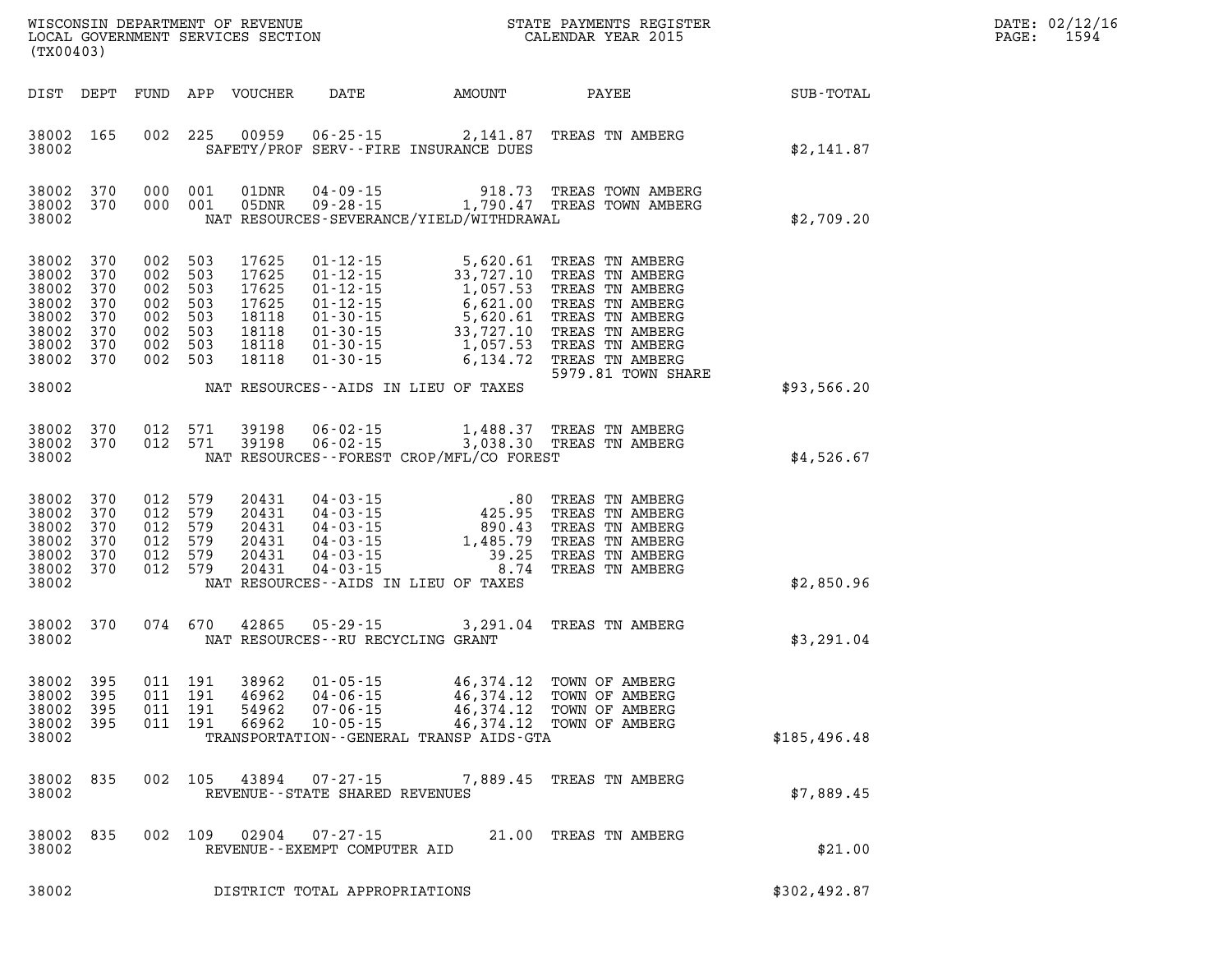| DATE: | 02/12/16 |
|-------|----------|
| PAGE: | 1595     |

| WISCONSIN DEPARTMENT OF REVENUE<br>LOCAL GOVERNMENT SERVICES SECTION<br>(TX00403) |                                       |         |                                          |                                           |                                                     |                                                                                                                                                                                                             | STATE PAYMENTS REGISTER<br>CALENDAR YEAR 2015       |                  | DATE: 02/12/1<br>PAGE:<br>1595 |
|-----------------------------------------------------------------------------------|---------------------------------------|---------|------------------------------------------|-------------------------------------------|-----------------------------------------------------|-------------------------------------------------------------------------------------------------------------------------------------------------------------------------------------------------------------|-----------------------------------------------------|------------------|--------------------------------|
|                                                                                   | DIST DEPT                             |         |                                          | FUND APP VOUCHER                          |                                                     | DATE AMOUNT PAYEE                                                                                                                                                                                           |                                                     | <b>SUB-TOTAL</b> |                                |
| 38004                                                                             | 38004 165                             |         | 002 225                                  | 00960                                     |                                                     | 06-25-15 3,139.80 TREAS TN ATHELSTANE<br>SAFETY/PROF SERV--FIRE INSURANCE DUES                                                                                                                              |                                                     | \$3,139.80       |                                |
| 38004                                                                             | 38004 370<br>38004 370                |         | 000 001<br>000 001                       | 01DNR<br>05DNR                            |                                                     | NAT RESOURCES-SEVERANCE/YIELD/WITHDRAWAL                                                                                                                                                                    |                                                     | \$2,478.75       |                                |
|                                                                                   | 38004 370<br>38004 370                |         | 002 503<br>002 503                       | 17626<br>17626                            | $01 - 12 - 15$                                      | 01-12-15 1,394.86 TREAS TN ATHELSTANE                                                                                                                                                                       | 12,260.36 TREAS TN ATHELSTANE<br>1778.42 TOWN SHARE |                  |                                |
| 38004                                                                             |                                       |         |                                          |                                           |                                                     | NAT RESOURCES--AIDS IN LIEU OF TAXES                                                                                                                                                                        |                                                     | \$13,655.22      |                                |
| 38004                                                                             | 38004 370<br>38004 370                |         | 012 571<br>012 571                       | 39199<br>39199                            |                                                     | 06-02-15 1,216.10 TREAS TN ATHELSTANE<br>06-02-15 12,089.11 TREAS TN ATHELSTANE<br>NAT RESOURCES--FOREST CROP/MFL/CO FOREST                                                                                 |                                                     | \$13,305.21      |                                |
| 38004<br>38004<br>38004<br>38004<br>38004                                         | 370<br>370<br>370<br>370<br>38004 370 | 012 579 | 012 579<br>012 579<br>012 579<br>012 579 | 20432<br>20432<br>20432<br>20432<br>20432 |                                                     | 04-03-15<br>04-03-15<br>04-03-15<br>04-03-15<br>04-03-15<br>04-03-15<br>04-03-15<br>137.39 TREAS TN ATHELSTANE<br>04-03-15<br>187.40 TREAS TN ATHELSTANE<br>NAT RESOURCES--AIDS IN LIEU OF TAXES            |                                                     | \$1,212.08       |                                |
| 38004<br>38004<br>38004<br>38004                                                  | 395<br>395<br>395<br>38004 395        |         | 011 191<br>011 191<br>011 191<br>011 191 | 38963<br>46963<br>54963<br>66963          | $10 - 05 - 15$                                      | 01-05-15 54,697.68 TOWN OF ATHELSTANE<br>04-06-15 54,697.68 TOWN OF ATHELSTANE<br>07-06-15 54,697.68 TOWN OF ATHELSTANE<br>10-05-15 54,697.68 TOWN OF ATHELSTANE<br>TRANSPORTATION--GENERAL TRANSP AIDS-GTA | 54,697.68 TOWN OF ATHELSTANE                        | \$218,790.72     |                                |
| 38004                                                                             | 38004 395                             |         | 011 278                                  | 62593                                     |                                                     | 10-09-15 27, 287.31 TREAS TN ATHELSTANE<br>TRANSPORTATION - - LRIP/TRIP/MSIP GRANTS                                                                                                                         |                                                     | \$27,287.31      |                                |
| 38004<br>38004                                                                    | 835                                   |         | 002 105                                  | 43895                                     | $07 - 27 - 15$<br>REVENUE - - STATE SHARED REVENUES |                                                                                                                                                                                                             | 2,020.97 TREAS TN ATHELSTANE                        | \$2,020.97       |                                |
| 38004<br>38004                                                                    | 835                                   |         | 002 109                                  | 02905                                     | $07 - 27 - 15$<br>REVENUE--EXEMPT COMPUTER AID      | 4.00 TREAS TN ATHELSTANE                                                                                                                                                                                    |                                                     | \$4.00           |                                |
| 38004                                                                             |                                       |         |                                          |                                           | DISTRICT TOTAL APPROPRIATIONS                       |                                                                                                                                                                                                             |                                                     | \$281,894.06     |                                |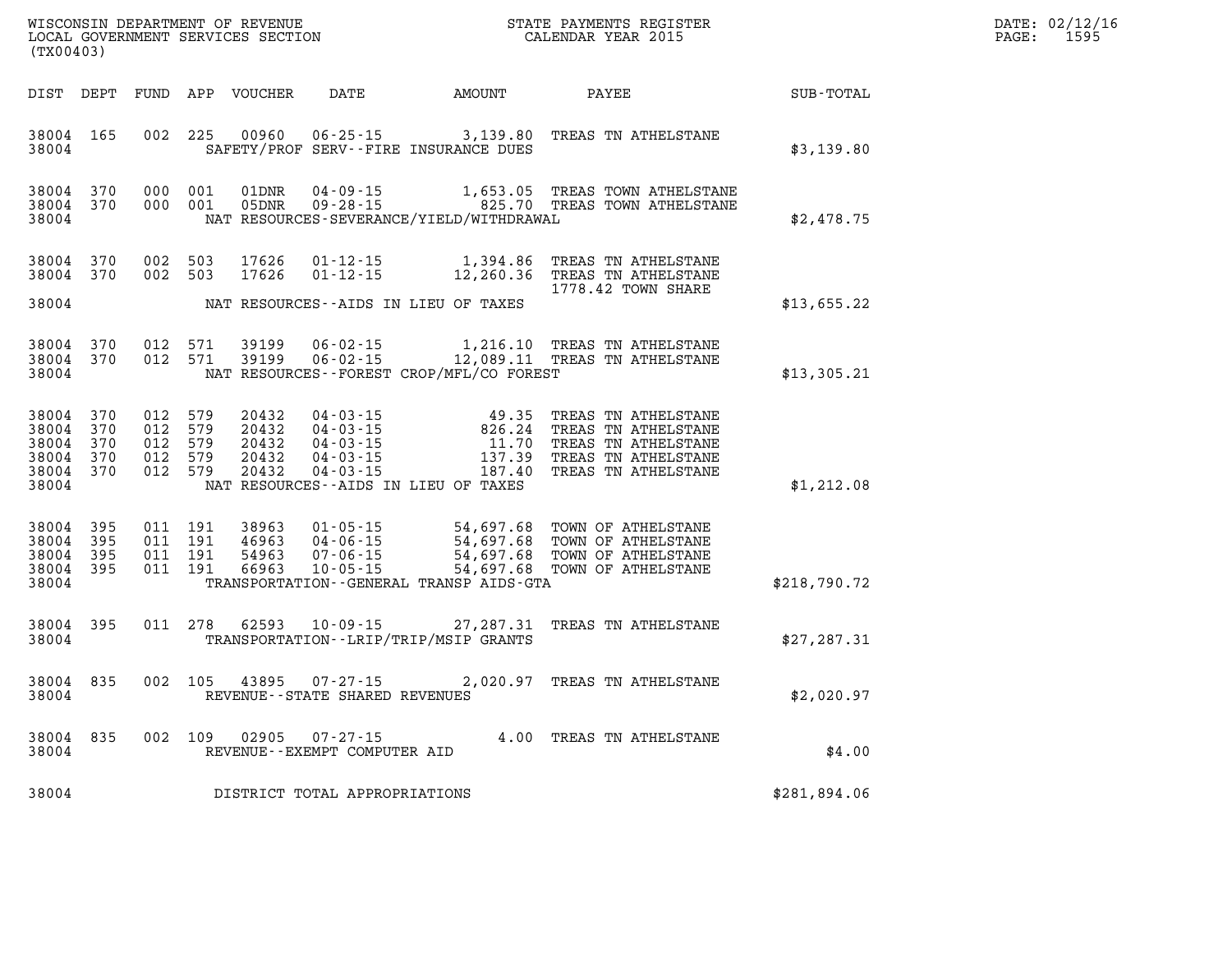| WISCONSIN DEPARTMENT OF REVENUE         | PAYMENTS REGISTER<br>3TATE | DATE: | 02/12/16 |
|-----------------------------------------|----------------------------|-------|----------|
| SERVICES SECTION<br>LOCAL<br>GOVERNMENT | CALENDAR YEAR 2015         | PAGE  | 1596     |

| (TX00403)                                             |     |         |                                          | LOCAL GOVERNMENT SERVICES SECTION |                                  |                                                                                                                                                                                                  | CALENDAR YEAR 2015                                                       |                             | PAGE: | 1596 |
|-------------------------------------------------------|-----|---------|------------------------------------------|-----------------------------------|----------------------------------|--------------------------------------------------------------------------------------------------------------------------------------------------------------------------------------------------|--------------------------------------------------------------------------|-----------------------------|-------|------|
| DIST DEPT                                             |     |         |                                          | FUND APP VOUCHER                  |                                  |                                                                                                                                                                                                  |                                                                          | DATE AMOUNT PAYEE SUB-TOTAL |       |      |
| 38006 165<br>38006                                    |     |         | 002 225                                  | 00961                             |                                  | SAFETY/PROF SERV--FIRE INSURANCE DUES                                                                                                                                                            | 06-25-15 4,078.75 TREAS TN BEAVER                                        | \$4.078.75                  |       |      |
| 38006 370<br>38006<br>38006                           | 370 |         | 000 001<br>000 001                       | 01DNR<br>05DNR                    |                                  | NAT RESOURCES-SEVERANCE/YIELD/WITHDRAWAL                                                                                                                                                         | 04-09-15 294.15 TREAS TOWN BEAVER<br>09-28-15 2,813.93 TREAS TOWN BEAVER | \$3,108.08                  |       |      |
| 38006 370                                             |     | 002 503 |                                          | 17627                             |                                  |                                                                                                                                                                                                  | 01-12-15 6,870.36 TREAS TN BEAVER<br>537.61 TOWN SHARE                   |                             |       |      |
| 38006                                                 |     |         |                                          |                                   |                                  | NAT RESOURCES--AIDS IN LIEU OF TAXES                                                                                                                                                             |                                                                          | \$6,870.36                  |       |      |
| 38006 370<br>38006                                    |     |         | 012 571                                  | 39200                             |                                  | NAT RESOURCES - - FOREST CROP/MFL/CO FOREST                                                                                                                                                      | 06-02-15 442.79 TREAS TN BEAVER                                          | \$442.79                    |       |      |
| 38006 370<br>38006 370<br>38006                       |     | 012 579 | 012 579                                  | 20433<br>20433                    | $04 - 03 - 15$<br>$04 - 03 - 15$ | NAT RESOURCES -- AIDS IN LIEU OF TAXES                                                                                                                                                           | 660.79 TREAS TN BEAVER<br>291.52 TREAS TN BEAVER                         | \$952.31                    |       |      |
| 38006 370<br>38006                                    |     |         |                                          | 074 670 42866                     |                                  | NAT RESOURCES - - RU RECYCLING GRANT                                                                                                                                                             | 05-29-15 6,246.00 TREAS TN BEAVER                                        | \$6,246.00                  |       |      |
| 38006 395<br>38006 395<br>38006<br>38006 395<br>38006 | 395 |         | 011 191<br>011 191<br>011 191<br>011 191 | 38964<br>46964<br>54964<br>66964  |                                  | 01-05-15 44,001.46 TOWN OF BEAVER<br>04-06-15 44,001.46 TOWN OF BEAVER<br>07-06-15 44,001.46 TOWN OF BEAVER<br>10-05-15 44,001.48 TOWN OF BEAVER<br>TRANSPORTATION - - GENERAL TRANSP AIDS - GTA |                                                                          | \$176,005.86                |       |      |
| 38006 835<br>38006                                    |     |         | 002 105                                  | 43896                             | REVENUE--STATE SHARED REVENUES   |                                                                                                                                                                                                  | 07-27-15 6,048.32 TREAS TN BEAVER                                        | \$6,048.32                  |       |      |
| 38006 835<br>38006                                    |     |         | 002 109                                  | 02906                             | REVENUE--EXEMPT COMPUTER AID     |                                                                                                                                                                                                  | 07-27-15 40.00 TREAS TN BEAVER                                           | \$40.00                     |       |      |
| 38006                                                 |     |         |                                          |                                   | DISTRICT TOTAL APPROPRIATIONS    |                                                                                                                                                                                                  |                                                                          | \$203,792.47                |       |      |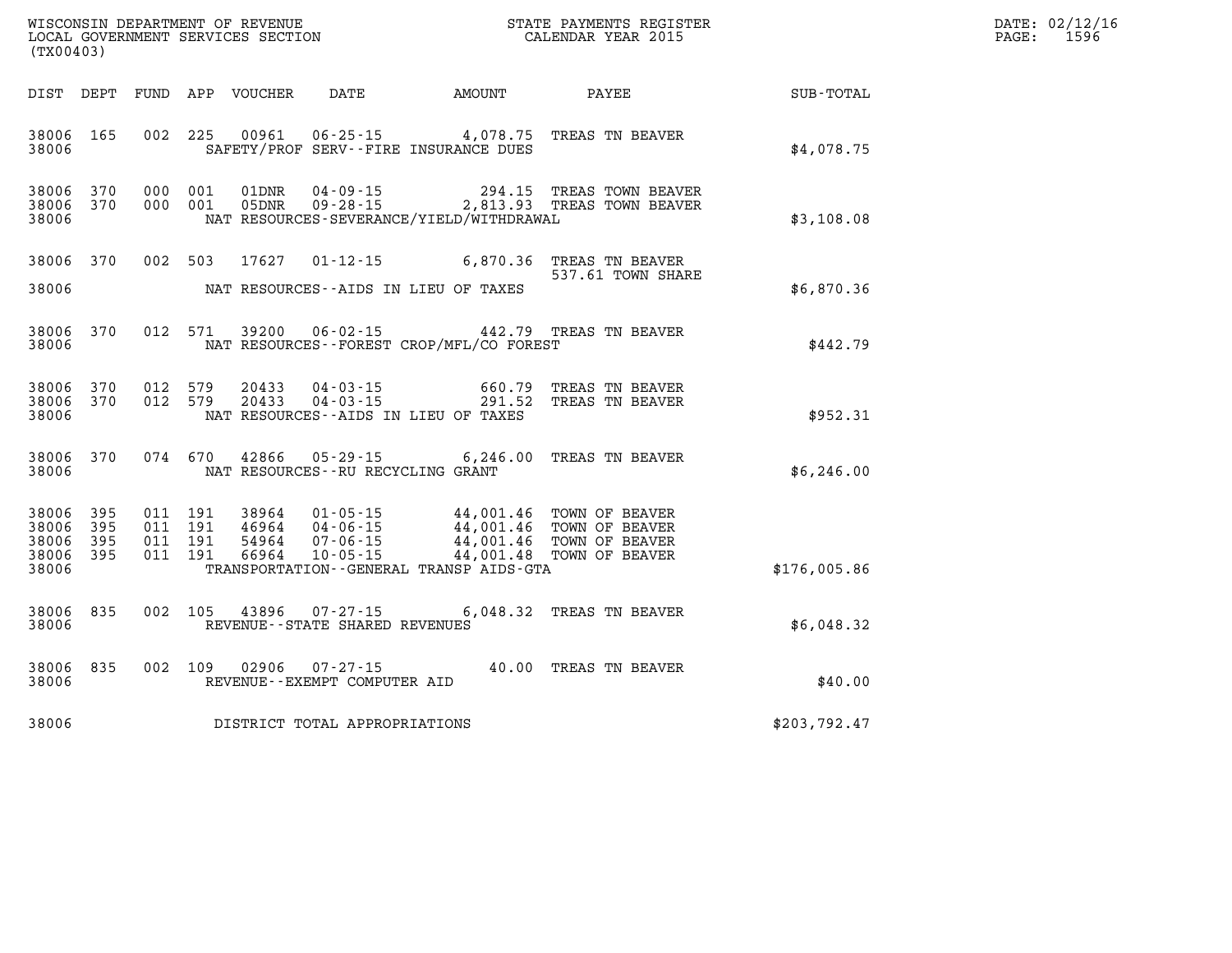| DATE: | 02/12/16 |
|-------|----------|
| PAGE: | 1597     |

| (TX00403)                                 |                          |            |                                          | WISCONSIN DEPARTMENT OF REVENUE<br>LOCAL GOVERNMENT SERVICES SECTION |                                                        |                                                | STATE PAYMENTS REGISTER<br>CALENDAR YEAR 2015                                                                                                                                |               | DATE: 02/12/1<br>PAGE:<br>1597 |
|-------------------------------------------|--------------------------|------------|------------------------------------------|----------------------------------------------------------------------|--------------------------------------------------------|------------------------------------------------|------------------------------------------------------------------------------------------------------------------------------------------------------------------------------|---------------|--------------------------------|
| DIST DEPT                                 |                          |            |                                          | FUND APP VOUCHER                                                     | DATE                                                   | AMOUNT                                         | PAYEE                                                                                                                                                                        | SUB-TOTAL     |                                |
| 38008 165<br>38008                        |                          |            | 002 225                                  | 00962                                                                |                                                        | SAFETY/PROF SERV--FIRE INSURANCE DUES          | 06-25-15 2,761.05 TREAS TN BEECHER                                                                                                                                           | \$2,761.05    |                                |
| 38008 370<br>38008 370<br>38008           |                          |            | 000 001<br>000 001                       | 01DNR<br>05DNR                                                       |                                                        | NAT RESOURCES-SEVERANCE/YIELD/WITHDRAWAL       | 04-09-15 13.39 TREAS TOWN BEECHER<br>09-28-15 448.98 TREAS TOWN BEECHER                                                                                                      | \$462.37      |                                |
| 38008<br>38008<br>38008<br>38008<br>38008 | 370<br>370<br>370<br>370 | 002<br>002 | 503<br>002 503<br>503<br>002 503         | 17628<br>17628<br>17628<br>17628                                     |                                                        | NAT RESOURCES--AIDS IN LIEU OF TAXES           | 01-12-15 3,616.04 TREAS TN BEECHER<br>01-12-15 21,960.05 TREAS TN BEECHER<br>01-12-15 5,982.56 TREAS TN BEECHER<br>01-12-15 16,788.10 TREAS TN BEECHER<br>5157.91 TOWN SHARE | \$48,346.75   |                                |
| 38008<br>38008 370<br>38008               | 370                      | 012        | 571<br>012 571                           | 39201<br>39201                                                       | $06 - 02 - 15$<br>$06 - 02 - 15$                       | NAT RESOURCES--FOREST CROP/MFL/CO FOREST       | 1,239.60 TREAS TN BEECHER<br>2,378.18 TREAS TN BEECHER                                                                                                                       | \$3,617.78    |                                |
| 38008<br>38008 370<br>38008               | 38008 370<br>370         | 012        | 012 579<br>579<br>012 579                | 20434<br>20434<br>20434                                              | 04 - 03 - 15<br>04 - 03 - 15<br>04 - 03 - 15           | 558.79<br>NAT RESOURCES--AIDS IN LIEU OF TAXES | 122.31 TREAS TN BEECHER<br>TREAS TN BEECHER<br>233.68 TREAS TN BEECHER                                                                                                       | \$914.78      |                                |
| 38008 370<br>38008                        |                          |            | 074 670                                  | 42867                                                                | $05 - 29 - 15$<br>NAT RESOURCES -- RU RECYCLING GRANT  | 2,464.32                                       | TREAS TN BEECHER                                                                                                                                                             | \$2,464.32    |                                |
| 38008<br>38008<br>38008<br>38008<br>38008 | 395<br>395<br>395<br>395 |            | 011 191<br>011 191<br>011 191<br>011 191 | 38965<br>46965<br>54965<br>66965                                     | 04-06-15<br>$07 - 06 - 15$<br>$10 - 05 - 15$           | TRANSPORTATION--GENERAL TRANSP AIDS-GTA        | 01-05-15 31,741.83 TOWN OF BEECHER<br>31,741.83 TOWN OF BEECHER<br>31,741.83 TOWN OF BEECHER<br>31,741.83 TOWN OF BEECHER<br>31,741.83 TOWN OF BEECHER                       | \$126, 967.32 |                                |
| 38008<br>38008                            | 835                      |            | 002 105                                  | 43897                                                                | $07 - 27 - 15$<br>REVENUE--STATE SHARED REVENUES       |                                                | 1,960.75 TREAS TN BEECHER                                                                                                                                                    | \$1,960.75    |                                |
| 38008 835<br>38008                        |                          |            |                                          |                                                                      | 002 109 02907 07-27-15<br>REVENUE--EXEMPT COMPUTER AID |                                                | 54.00 TREAS TN BEECHER                                                                                                                                                       | \$54.00       |                                |
| 38008<br>38008                            | 835                      |            | 002 501                                  | 00003                                                                | 02-02-15                                               | DOA-PAYMENT FOR MUNICIPAL SERVICES AID         | 47.76 TREAS TN BEECHER                                                                                                                                                       | \$47.76       |                                |
| 38008                                     |                          |            |                                          |                                                                      | DISTRICT TOTAL APPROPRIATIONS                          |                                                |                                                                                                                                                                              | \$187,596.88  |                                |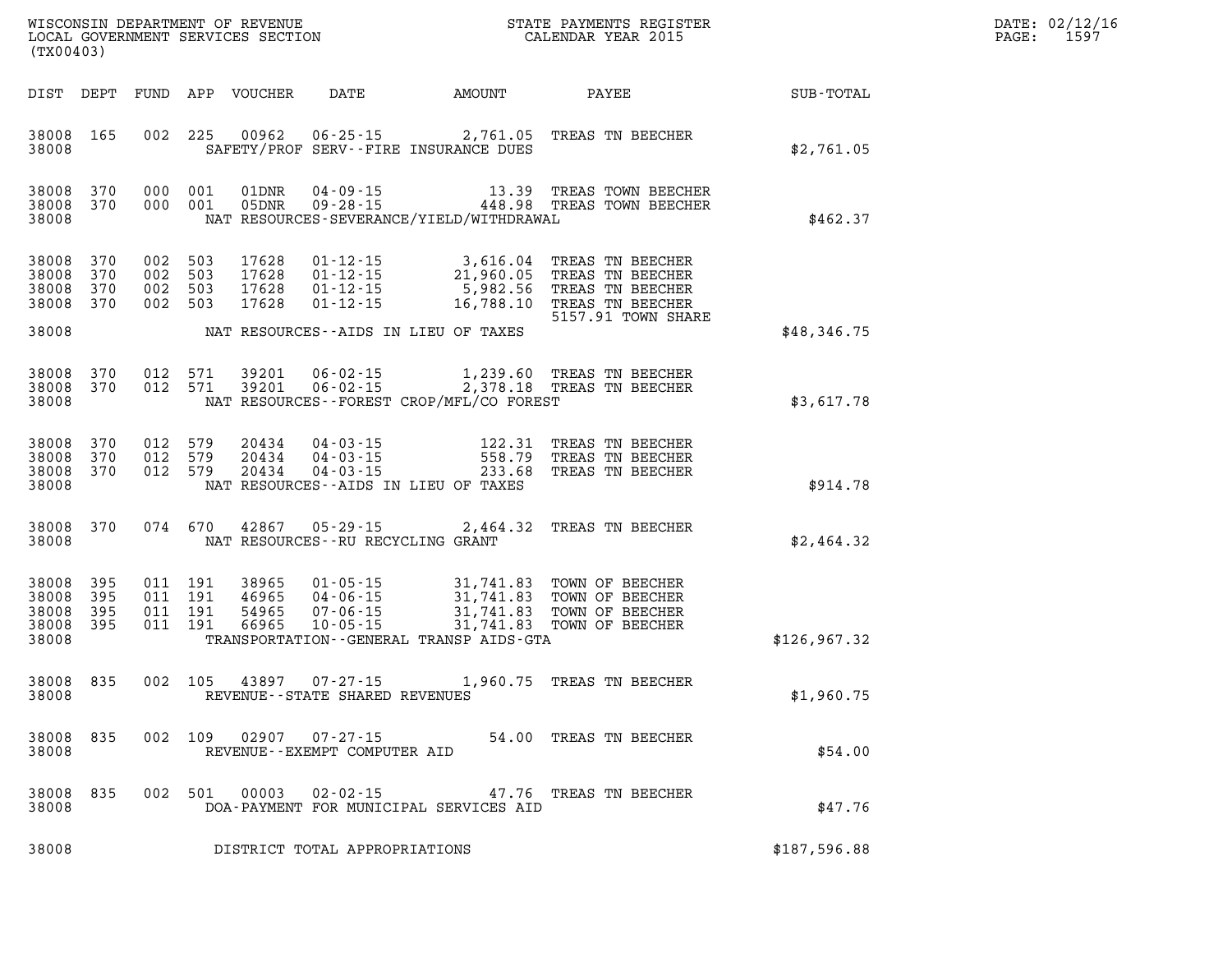| $\mathtt{DATE}$ : | 02/12/16 |
|-------------------|----------|
| PAGE:             | 1598     |

| WISCONSIN DEPARTMENT OF REVENUE<br>(TX00403)                                                      | LOCAL GOVERNMENT SERVICES SECTION                                                                                                                                               |                                                  | STATE PAYMENTS REGISTER<br>CALENDAR YEAR 2015                        |              |
|---------------------------------------------------------------------------------------------------|---------------------------------------------------------------------------------------------------------------------------------------------------------------------------------|--------------------------------------------------|----------------------------------------------------------------------|--------------|
| DIST<br>DEPT<br>FUND                                                                              | APP<br><b>VOUCHER</b><br>DATE                                                                                                                                                   | AMOUNT                                           | PAYEE                                                                | SUB-TOTAL    |
| 165<br>002<br>38010<br>38010                                                                      | 225<br>00963<br>$06 - 25 - 15$<br>SAFETY/PROF SERV--FIRE INSURANCE DUES                                                                                                         | 2,069.06                                         | TREAS TN DUNBAR                                                      | \$2,069.06   |
| 38010<br>370<br>000<br>38010<br>370<br>000<br>38010<br>370<br>000<br>38010                        | 001<br>01DNR<br>$04 - 09 - 15$<br>001<br>04DNR<br>$06 - 03 - 15$<br>$09 - 28 - 15$<br>001<br>05DNR<br>NAT RESOURCES-SEVERANCE/YIELD/WITHDRAWAL                                  | 2,753.60<br>361.36<br>4,436.50                   | TREAS TOWN DUNBAR<br>TREAS TOWN DUNBAR<br>TREAS TOWN DUNBAR          | \$7,551.46   |
| 370<br>002<br>38010<br>38010<br>370<br>002                                                        | 503<br>17629<br>$01 - 12 - 15$<br>503<br>17629<br>$01 - 12 - 15$                                                                                                                | 866.91<br>69,571.08                              | TREAS TN DUNBAR<br>TREAS TN DUNBAR<br>2997.91 TOWN SHARE             |              |
| 370<br>002<br>38010<br>38010                                                                      | 17629<br>503<br>$01 - 12 - 15$<br>NAT RESOURCES - AIDS IN LIEU OF TAXES                                                                                                         | 2,382.33                                         | TREAS TN DUNBAR                                                      | \$72,820.32  |
| 012<br>38010<br>370<br>38010<br>370<br>012<br>38010                                               | 571<br>$06 - 02 - 15$<br>39202<br>571<br>39202<br>$06 - 02 - 15$<br>NAT RESOURCES - - FOREST CROP/MFL/CO FOREST                                                                 | 1,147.76<br>13,011.88                            | TREAS TN DUNBAR<br>TREAS TN DUNBAR                                   | \$14, 159.64 |
| 38010<br>370<br>012<br>012<br>38010<br>370<br>38010<br>012<br>370<br>38010                        | 579<br>20435<br>$04 - 03 - 15$<br>579<br>20435<br>$04 - 03 - 15$<br>579<br>20435<br>$04 - 03 - 15$<br>NAT RESOURCES -- AIDS IN LIEU OF TAXES                                    | 570.70<br>242.28<br>130.59                       | TREAS TN DUNBAR<br>TREAS TN DUNBAR<br>TREAS TN DUNBAR                | \$943.57     |
| 074<br>38010<br>370<br>38010                                                                      | 670<br>42868<br>$05 - 29 - 15$<br>NAT RESOURCES - - RU RECYCLING GRANT                                                                                                          | 3,600.58                                         | TREAS TN DUNBAR                                                      | \$3,600.58   |
| 38010<br>395<br>011<br>395<br>011<br>38010<br>011<br>38010<br>395<br>38010<br>395<br>011<br>38010 | 191<br>38966<br>$01 - 05 - 15$<br>191<br>46966<br>$04 - 06 - 15$<br>191<br>54966<br>$07 - 06 - 15$<br>191<br>66966<br>$10 - 05 - 15$<br>TRANSPORTATION--GENERAL TRANSP AIDS-GTA | 38,395.70<br>38,395.70<br>38,395.70<br>38,395.72 | TOWN OF DUNBAR<br>TOWN OF DUNBAR<br>TOWN OF DUNBAR<br>TOWN OF DUNBAR | \$153,582.82 |
| 002<br>38010<br>835<br>38010                                                                      | 105<br>$07 - 27 - 15$<br>43898<br>REVENUE - - STATE SHARED REVENUES                                                                                                             | 3,400.11                                         | TREAS TN DUNBAR                                                      | \$3,400.11   |
| 002<br>38010<br>835<br>38010                                                                      | 109<br>02908<br>$07 - 27 - 15$<br>REVENUE--EXEMPT COMPUTER AID                                                                                                                  | 18.00                                            | TREAS TN DUNBAR                                                      | \$18.00      |
| 38010                                                                                             | DISTRICT TOTAL APPROPRIATIONS                                                                                                                                                   |                                                  |                                                                      | \$258,145.56 |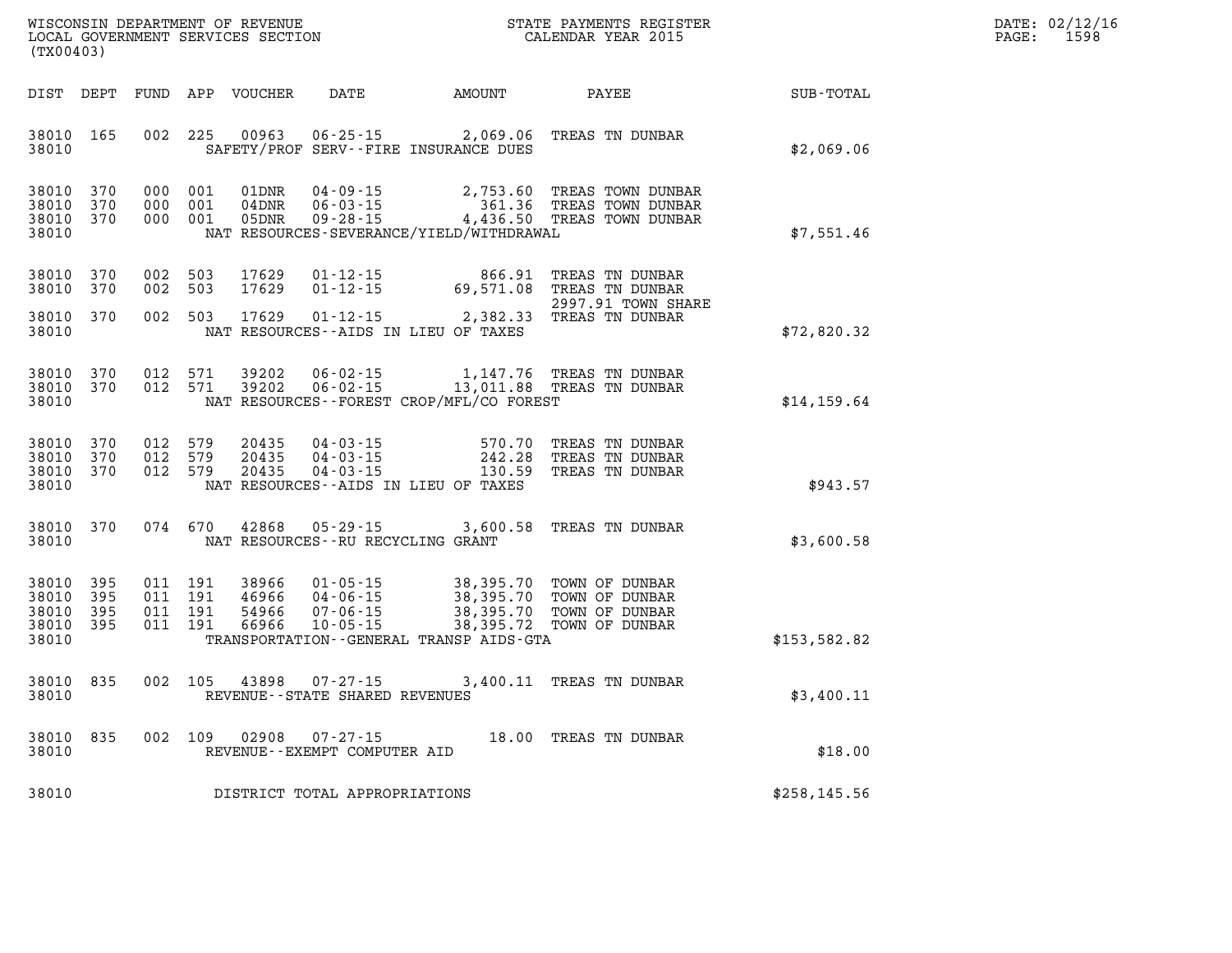| WISCONSIN DEPARTMENT OF REVENUE   | PAYMENTS REGISTER<br>3TATE | : 02/12/16<br>DATE:       |
|-----------------------------------|----------------------------|---------------------------|
| LOCAL GOVERNMENT SERVICES SECTION | CALENDAR YEAR 2015         | 150C<br>PAGE:<br>-- J J - |

| (TX00403)                                     |                   |                                          | LOCAL GOVERNMENT SERVICES SECTION |                                   |                                              | CALENDAR YEAR 2015                                                                                                                                                                       |               | PAGE: | 1599 |
|-----------------------------------------------|-------------------|------------------------------------------|-----------------------------------|-----------------------------------|----------------------------------------------|------------------------------------------------------------------------------------------------------------------------------------------------------------------------------------------|---------------|-------|------|
|                                               |                   |                                          |                                   |                                   |                                              |                                                                                                                                                                                          |               |       |      |
| 38012 165<br>38012                            |                   |                                          |                                   |                                   | SAFETY/PROF SERV--FIRE INSURANCE DUES        | 002 225 00964 06-25-15 2,272.74 TREAS TN GOODMAN                                                                                                                                         | \$2,272.74    |       |      |
| 38012<br>38012<br>38012 370<br>38012          | 370<br>370        | 000 001<br>000 001<br>000 001            |                                   |                                   | NAT RESOURCES-SEVERANCE/YIELD/WITHDRAWAL     | 01DNR  04-09-15  2,375.23 TREAS TOWN GOODMAN<br>04DNR  06-03-15  6,464.69 TREAS TOWN GOODMAN<br>05DNR  09-28-15  15,118.15 TREAS TOWN GOODMAN                                            | \$23,958.07   |       |      |
| 38012 370<br>38012                            |                   |                                          |                                   |                                   | NAT RESOURCES--AIDS IN LIEU OF TAXES         | 002 503 17630 01-12-15 1,001.30 TREAS TN GOODMAN<br>194.40 TOWN SHARE                                                                                                                    | \$1,001.30    |       |      |
| 38012<br>38012 370<br>38012                   | 370               |                                          |                                   |                                   | NAT RESOURCES - - FOREST CROP/MFL/CO FOREST  | 012 571 39203 06-02-15 6,288.89 TREAS TN GOODMAN<br>012 571 39203 06-02-15 7,736.77 TREAS TN GOODMAN                                                                                     | \$14,025.66   |       |      |
| 38012 370<br>38012 370<br>38012               |                   | 012 579                                  | 20436<br>012 579 20436            |                                   | NAT RESOURCES--AIDS IN LIEU OF TAXES         | 04-03-15                           3.37   TREAS TN GOODMAN<br>04-03-15                       678.61   TREAS TN GOODMAN                                                                   | \$681.98      |       |      |
| 38012                                         | 38012 370         | 074 670                                  |                                   | NAT RESOURCES--RU RECYCLING GRANT |                                              | 42869  05-29-15  976.53  TREAS TN GOODMAN                                                                                                                                                | \$976.53      |       |      |
| 38012<br>38012<br>38012<br>38012 395<br>38012 | 395<br>395<br>395 | 011 191<br>011 191<br>011 191<br>011 191 |                                   |                                   | TRANSPORTATION - - GENERAL TRANSP AIDS - GTA | 38967  01-05-15  27,800.25  TOWN OF GOODMAN<br>46967  04-06-15  27,800.25  TOWN OF GOODMAN<br>54967  07-06-15  27,800.25  TOWN OF GOODMAN<br>66967  10-05-15  27,800.25  TOWN OF GOODMAN | \$111, 201.00 |       |      |
| 38012 835<br>38012                            |                   |                                          |                                   | REVENUE - - STATE SHARED REVENUES |                                              | 002 105 43899 07-27-15 4,758.79 TREAS TN GOODMAN                                                                                                                                         | \$4,758.79    |       |      |
| 38012                                         | 38012 835         |                                          |                                   | REVENUE--EXEMPT COMPUTER AID      |                                              | 002 109 02909 07-27-15 12.00 TREAS TN GOODMAN                                                                                                                                            | \$12.00       |       |      |
| 38012                                         |                   |                                          |                                   | DISTRICT TOTAL APPROPRIATIONS     |                                              |                                                                                                                                                                                          | \$158,888.07  |       |      |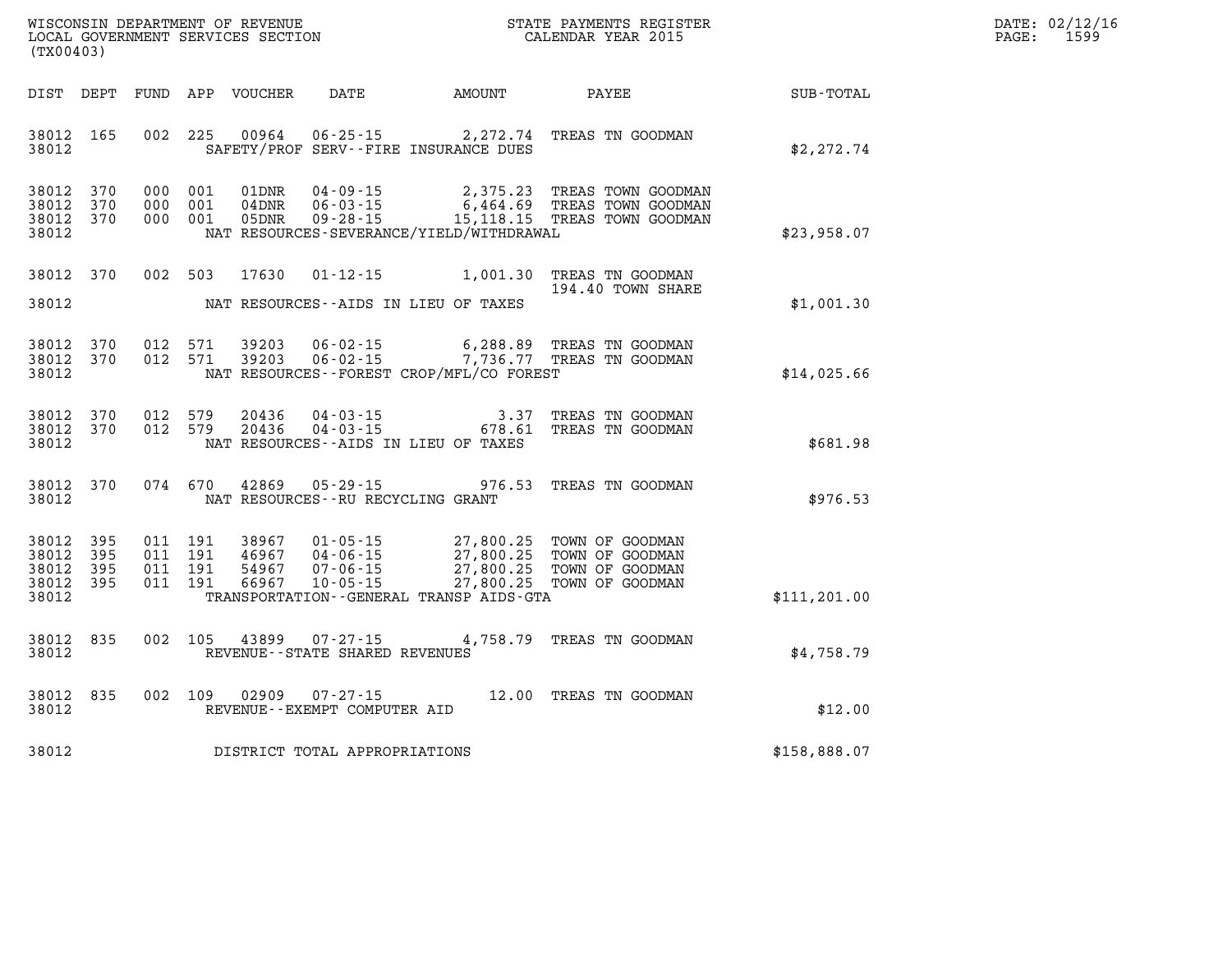| (TX00403)                                                 |  |                    |         |                                          |                                   |                                          | STATE PAYMENTS REGISTER                                                                                                                          |              | DATE: 02/12/16<br>1600<br>PAGE: |
|-----------------------------------------------------------|--|--------------------|---------|------------------------------------------|-----------------------------------|------------------------------------------|--------------------------------------------------------------------------------------------------------------------------------------------------|--------------|---------------------------------|
|                                                           |  |                    |         | DIST DEPT FUND APP VOUCHER DATE          |                                   | <b>EXAMPLE TO AMOUNT</b>                 | PAYEE                                                                                                                                            | SUB-TOTAL    |                                 |
| 38014                                                     |  |                    |         |                                          |                                   | SAFETY/PROF SERV--FIRE INSURANCE DUES    | 38014 165 002 225 00965 06-25-15 4,166.25 TREAS TN GROVER                                                                                        | \$4, 166.25  |                                 |
| 38014 370<br>38014                                        |  |                    | 012 571 | 38014 370 012 571 39204<br>39204         |                                   | NAT RESOURCES--FOREST CROP/MFL/CO FOREST | 06-02-15 211.87 TREAS TN GROVER<br>06-02-15 689.68 TREAS TN GROVER                                                                               | \$901.55     |                                 |
| 38014                                                     |  |                    |         |                                          | NAT RESOURCES--RU RECYCLING GRANT |                                          | 38014 370 074 670 42870 05-29-15 9,139.01 TREAS TN GROVER                                                                                        | \$9,139.01   |                                 |
| 38014 395<br>38014 395<br>38014 395<br>38014 395<br>38014 |  | 011 191<br>011 191 | 011 191 | 38968<br>011 191 46968<br>54968<br>66968 |                                   | TRANSPORTATION--GENERAL TRANSP AIDS-GTA  | 01-05-15 49,875.30 TOWN OF GROVER<br>04-06-15 49,875.30 TOWN OF GROVER<br>07-06-15 49,875.30 TOWN OF GROVER<br>10-05-15 49,875.30 TOWN OF GROVER | \$199,501.20 |                                 |
| 38014 835<br>38014                                        |  |                    |         |                                          | REVENUE - - STATE SHARED REVENUES |                                          | 002 105 43900 07-27-15 10,397.74 TREAS TN GROVER                                                                                                 | \$10,397.74  |                                 |
| 38014 835<br>38014                                        |  |                    |         | 002 109 02910                            | REVENUE--EXEMPT COMPUTER AID      |                                          | 07-27-15 76.00 TREAS TN GROVER                                                                                                                   | \$76.00      |                                 |
| 38014                                                     |  |                    |         |                                          | DISTRICT TOTAL APPROPRIATIONS     |                                          |                                                                                                                                                  | \$224,181.75 |                                 |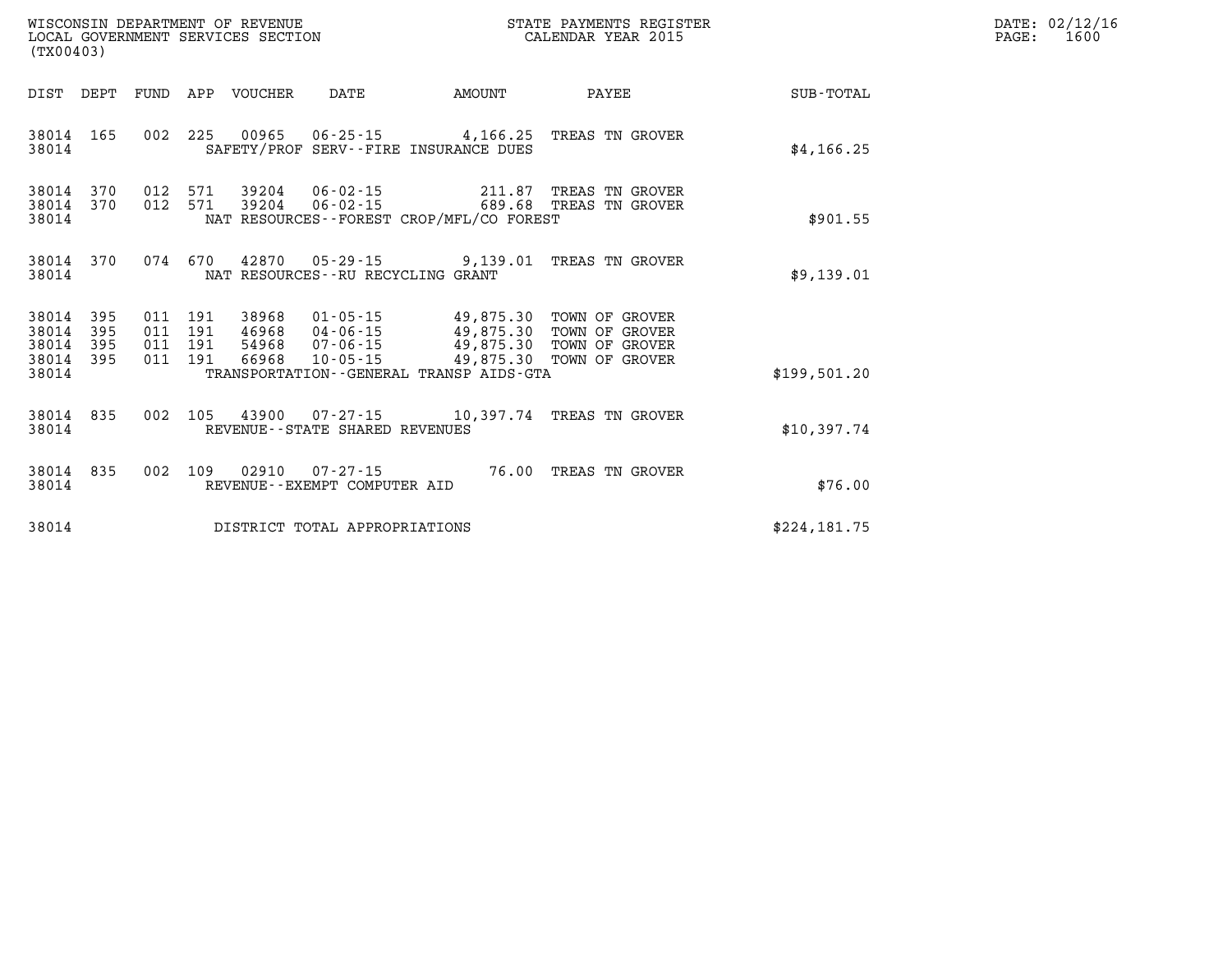| (TX00403)               |                                      |         |                               |                                 |                                  |                                                                                                                                                                                                                                                  |                                                           |               | DATE: 02/12/16<br>1601<br>$\mathtt{PAGE:}$ |
|-------------------------|--------------------------------------|---------|-------------------------------|---------------------------------|----------------------------------|--------------------------------------------------------------------------------------------------------------------------------------------------------------------------------------------------------------------------------------------------|-----------------------------------------------------------|---------------|--------------------------------------------|
|                         |                                      |         |                               | DIST DEPT FUND APP VOUCHER DATE |                                  |                                                                                                                                                                                                                                                  | AMOUNT PAYEE                                              | SUB-TOTAL     |                                            |
| 38016                   | 38016 165                            |         |                               |                                 |                                  | 002 225 00966 06-25-15 4,141.61 TREAS TN LAKE<br>SAFETY/PROF SERV--FIRE INSURANCE DUES                                                                                                                                                           |                                                           | \$4,141.61    |                                            |
| 38016                   |                                      |         |                               |                                 |                                  | NAT RESOURCES-SEVERANCE/YIELD/WITHDRAWAL                                                                                                                                                                                                         | 38016 370 000 001 01DNR 04-09-15 1,143.48 TREAS TOWN LAKE | \$1,143.48    |                                            |
| 38016                   |                                      |         |                               |                                 |                                  | $\begin{array}{cccccccc} 38016 & 370 & 012 & 571 & 39205 & 06-02-15 & & 1,004.13 & \text{TREAS TN LAKE} \\ 38016 & 370 & 012 & 571 & 39205 & 06-02-15 & & 630.50 & \text{TREAS TN LAKE} \end{array}$<br>NAT RESOURCES--FOREST CROP/MFL/CO FOREST |                                                           | \$1,634.63    |                                            |
| 38016                   |                                      |         |                               |                                 |                                  | 38016 370 012 579 20437 04-03-15 1,144.34 TREAS TN LAKE<br>NAT RESOURCES--AIDS IN LIEU OF TAXES                                                                                                                                                  |                                                           | \$1,144.34    |                                            |
| 38016                   |                                      |         |                               |                                 | TRANSPORTATION--FLOOD DAMAGE AID | 38016 395 011 174 40279 02-23-15 7,650.28 TREAS TN LAKE                                                                                                                                                                                          |                                                           | \$7,650.28    |                                            |
| 38016<br>38016<br>38016 | 38016 395<br>395<br>395<br>38016 395 | 011 191 | 011 191<br>011 191<br>011 191 |                                 |                                  | 38969  01-05-15  34,175.04  TOWN OF LAKE<br>46969 04-06-15 34,175.04 TOWN OF LAKE<br>54969 07-06-15 34,175.04 TOWN OF LAKE<br>66969 10-05-15 34,175.04 TOWN OF LAKE<br>TRANSPORTATION--GENERAL TRANSP AIDS-GTA                                   |                                                           | \$136,700.16  |                                            |
| 38016                   | 38016 835                            |         |                               |                                 | REVENUE--STATE SHARED REVENUES   | 002 105 43901 07-27-15 3,951.25 TREAS TN LAKE                                                                                                                                                                                                    |                                                           | \$3,951.25    |                                            |
| 38016                   | 38016 835                            |         |                               |                                 | REVENUE--EXEMPT COMPUTER AID     | 002 109 02911 07-27-15 11.00 TREAS TN LAKE                                                                                                                                                                                                       |                                                           | \$11.00       |                                            |
| 38016                   |                                      |         |                               |                                 | DISTRICT TOTAL APPROPRIATIONS    |                                                                                                                                                                                                                                                  |                                                           | \$156, 376.75 |                                            |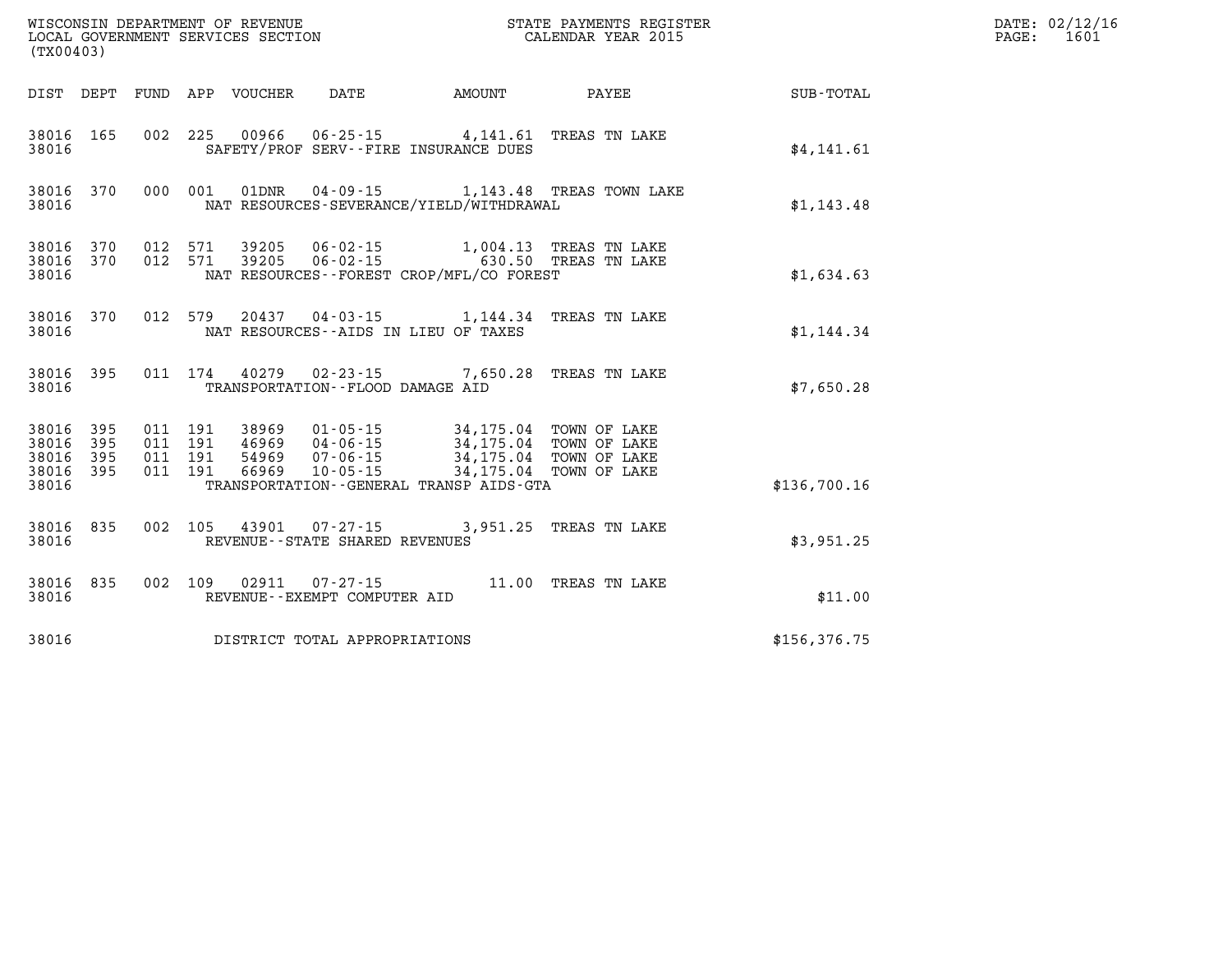| (TX00403)                                 |                          |                          |                          | WISCONSIN DEPARTMENT OF REVENUE<br>LOCAL GOVERNMENT SERVICES SECTION |                                                                |                                                                                             | STATE PAYMENTS REGISTER<br>CALENDAR YEAR 2015                                                |              |  |  |
|-------------------------------------------|--------------------------|--------------------------|--------------------------|----------------------------------------------------------------------|----------------------------------------------------------------|---------------------------------------------------------------------------------------------|----------------------------------------------------------------------------------------------|--------------|--|--|
| DIST                                      | DEPT                     | FUND                     | APP                      | VOUCHER                                                              | <b>DATE</b>                                                    | AMOUNT                                                                                      | PAYEE                                                                                        | SUB-TOTAL    |  |  |
| 38018<br>38018                            | 165                      | 002                      | 225                      | 00967                                                                | $06 - 25 - 15$                                                 | 2,926.37<br>SAFETY/PROF SERV--FIRE INSURANCE DUES                                           | TREAS TN MIDDLE INLET                                                                        | \$2,926.37   |  |  |
| 38018<br>38018<br>38018                   | 370<br>370               | 000<br>000               | 001<br>001               | 01DNR<br>05DNR                                                       | $04 - 09 - 15$<br>$09 - 28 - 15$                               | 246.28<br>NAT RESOURCES-SEVERANCE/YIELD/WITHDRAWAL                                          | TREAS TOWN MIDDLE INLET<br>851.92 TREAS TOWN MIDDLE INLET                                    | \$1,098.20   |  |  |
| 38018<br>38018<br>38018                   | 370<br>370               | 012<br>012               | 571<br>571               | 39206<br>39206                                                       | $06 - 02 - 15$<br>$06 - 02 - 15$                               | NAT RESOURCES - - FOREST CROP/MFL/CO FOREST                                                 | 1,139.36 TREAS TN MIDDLE INLET<br>1,139.30 IREAD IN (1991)<br>1,310.89 TREAS TN MIDDLE INLET | \$2,450.25   |  |  |
| 38018<br>38018<br>38018<br>38018<br>38018 | 395<br>395<br>395<br>395 | 011<br>011<br>011<br>011 | 191<br>191<br>191<br>191 | 38970<br>46970<br>54970<br>66970                                     | $01 - 05 - 15$<br>04-06-15<br>$07 - 06 - 15$<br>$10 - 05 - 15$ | 33,470.40<br>33,470.40<br>33,470.40<br>33,470.40<br>TRANSPORTATION--GENERAL TRANSP AIDS-GTA | TOWN OF MIDDLE INLET<br>TOWN OF MIDDLE INLET<br>TOWN OF MIDDLE INLET<br>TOWN OF MIDDLE INLET | \$133,881.60 |  |  |
| 38018<br>38018                            | 395                      | 011                      | 278                      | 62639                                                                |                                                                | 10-09-15 92,990.16<br>TRANSPORTATION - - LRIP/TRIP/MSIP GRANTS                              | TREAS TN MIDDLE INLET                                                                        | \$92,990.16  |  |  |
| 38018<br>38018                            | 835                      | 002                      | 105                      | 43902                                                                | $07 - 27 - 15$<br>REVENUE - - STATE SHARED REVENUES            | 1,550.85                                                                                    | TREAS TN MIDDLE INLET                                                                        | \$1,550.85   |  |  |
| 38018<br>38018                            | 835                      | 002                      | 109                      | 02912                                                                | $07 - 27 - 15$<br>REVENUE--EXEMPT COMPUTER AID                 | 2.00                                                                                        | TREAS TN MIDDLE INLET                                                                        | \$2.00       |  |  |
| 38018                                     |                          |                          |                          |                                                                      | DISTRICT TOTAL APPROPRIATIONS                                  |                                                                                             |                                                                                              | \$234,899.43 |  |  |

**DATE: 02/12/16<br>PAGE: 1602**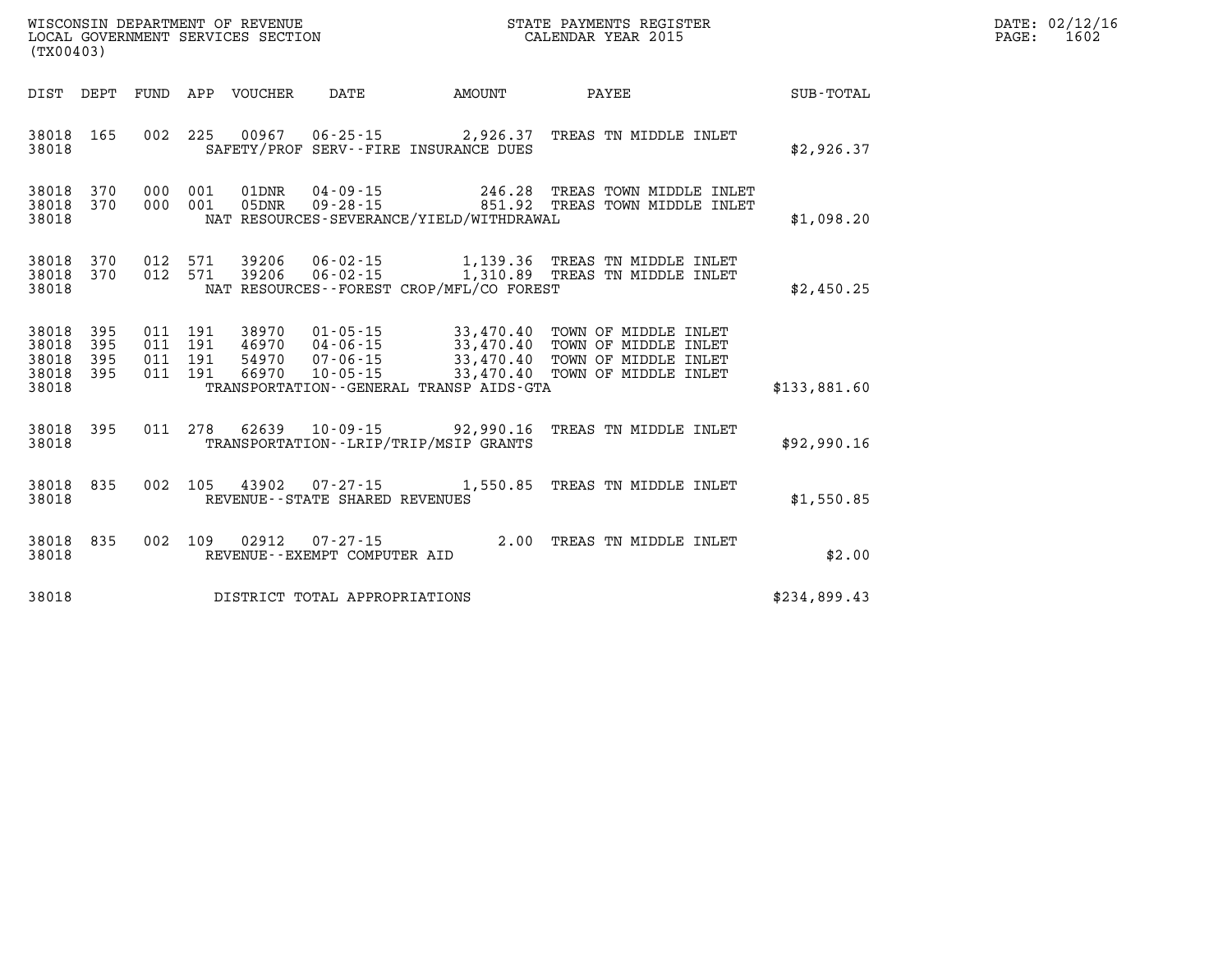| (TX00403)                            |                   |                                      |     | WISCONSIN DEPARTMENT OF REVENUE<br>LOCAL GOVERNMENT SERVICES SECTION |                                                          |                                                    | STATE PAYMENTS REGISTER<br>CALENDAR YEAR 2015                                                          |                  | DATE: 02/12/16<br>1603<br>PAGE: |
|--------------------------------------|-------------------|--------------------------------------|-----|----------------------------------------------------------------------|----------------------------------------------------------|----------------------------------------------------|--------------------------------------------------------------------------------------------------------|------------------|---------------------------------|
| DIST DEPT                            |                   |                                      |     | FUND APP VOUCHER                                                     | DATE                                                     | AMOUNT                                             | PAYEE                                                                                                  | <b>SUB-TOTAL</b> |                                 |
| 38020 165<br>38020                   |                   | 002 225                              |     | 00968                                                                | 06-25-15                                                 | 2,458.48<br>SAFETY/PROF SERV--FIRE INSURANCE DUES  | TREAS TN NIAGARA                                                                                       | \$2,458.48       |                                 |
| 38020 370<br>38020                   |                   | 000 001                              |     | 05DNR                                                                | 00-28-15                                                 | NAT RESOURCES-SEVERANCE/YIELD/WITHDRAWAL           | 584.09 TREAS TOWN NIAGARA                                                                              | \$584.09         |                                 |
| 38020 370<br>38020                   | 370               | 002 503<br>002 503                   |     | 17631<br>18119                                                       | $01 - 12 - 15$<br>$01 - 30 - 15$                         | 39,378.54<br>38,716.17                             | TREAS TN NIAGARA<br>TREAS TN NIAGARA<br>1985.58 TOWN SHARE                                             |                  |                                 |
| 38020                                |                   |                                      |     |                                                                      |                                                          | NAT RESOURCES -- AIDS IN LIEU OF TAXES             |                                                                                                        | \$78,094.71      |                                 |
| 38020<br>38020<br>38020              | 370<br>370        | 012 571<br>012 571                   |     | 39207<br>39207                                                       | $06 - 02 - 15$<br>$06 - 02 - 15$                         | 591.79<br>NAT RESOURCES--FOREST CROP/MFL/CO FOREST | TREAS TN NIAGARA<br>6, 212.27 TREAS TN NIAGARA                                                         | \$6,804.06       |                                 |
| 38020 370<br>38020                   |                   | 074 670                              |     | 42871                                                                | 05 - 29 - 15<br>NAT RESOURCES - - RU RECYCLING GRANT     | 1,350.00                                           | TREAS TN NIAGARA                                                                                       | \$1,350.00       |                                 |
| 38020 395<br>38020<br>38020<br>38020 | 395<br>395<br>395 | 011 191<br>011<br>011 191<br>011 191 | 191 | 38971<br>46971<br>54971<br>66971                                     | $01 - 05 - 15$<br>04-06-15<br>07-06-15<br>$10 - 05 - 15$ | 34,692.51                                          | 34,692.51 TOWN OF NIAGARA<br>34,692.51 TOWN OF NIAGARA<br>TOWN OF NIAGARA<br>34,692.51 TOWN OF NIAGARA |                  |                                 |
| 38020                                |                   |                                      |     |                                                                      |                                                          | TRANSPORTATION--GENERAL TRANSP AIDS-GTA            |                                                                                                        | \$138,770.04     |                                 |
| 38020 835<br>38020                   |                   | 002                                  | 105 | 43903                                                                | 07-27-15<br>REVENUE--STATE SHARED REVENUES               |                                                    | 4,555.04 TREAS TN NIAGARA                                                                              | \$4,555.04       |                                 |
| 38020<br>38020                       | 835               | 002 109                              |     | 02913                                                                | $07 - 27 - 15$<br>REVENUE--EXEMPT COMPUTER AID           |                                                    | 4.00 TREAS TN NIAGARA                                                                                  | \$4.00           |                                 |
| 38020                                |                   |                                      |     |                                                                      | DISTRICT TOTAL APPROPRIATIONS                            |                                                    |                                                                                                        | \$232,620.42     |                                 |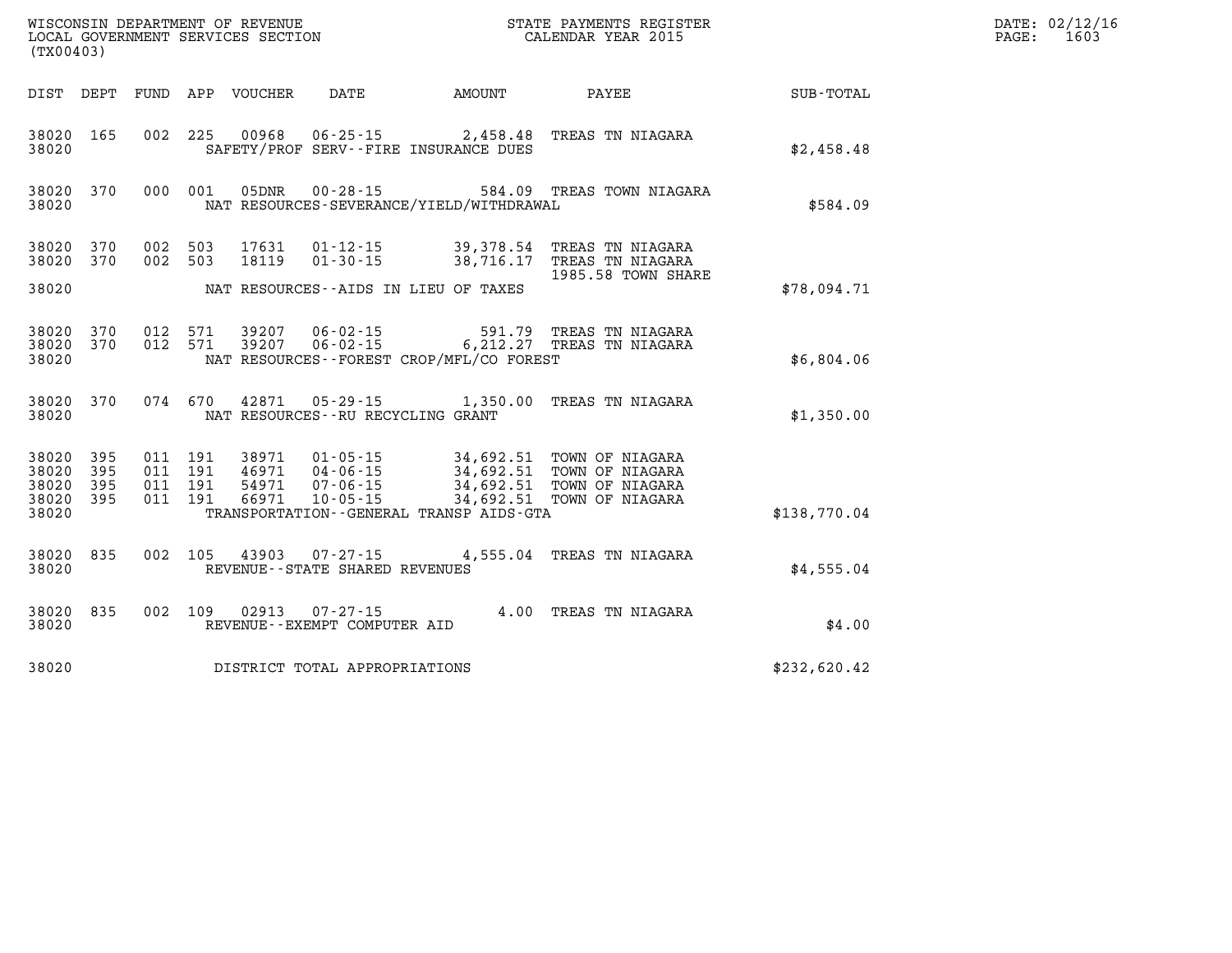|                 | $\mathtt{PAGE}$ : | DATE: 02/12/16<br>1604 |
|-----------------|-------------------|------------------------|
| UB-TOTAL        |                   |                        |
| <u>າ າາກ າດ</u> |                   |                        |

| DIST                                      | DEPT                     | FUND                     | APP                      | <b>VOUCHER</b>                   | <b>DATE</b>                                                          | <b>AMOUNT</b>                                                                               | PAYEE                                                                          | <b>SUB-TOTAL</b> |
|-------------------------------------------|--------------------------|--------------------------|--------------------------|----------------------------------|----------------------------------------------------------------------|---------------------------------------------------------------------------------------------|--------------------------------------------------------------------------------|------------------|
| 38022<br>38022                            | 165                      | 002                      | 225                      | 00969                            | $06 - 25 - 15$                                                       | 2,437.20<br>SAFETY/PROF SERV--FIRE INSURANCE DUES                                           | TREAS TN PEMBINE                                                               | \$2,437.20       |
| 38022<br>38022<br>38022                   | 370<br>370               | 000<br>000               | 001<br>001               | 01DNR<br>04DNR                   | $04 - 09 - 15$<br>$06 - 03 - 15$                                     | 265.95<br>894.31<br>NAT RESOURCES-SEVERANCE/YIELD/WITHDRAWAL                                | TREAS TOWN PEMBINE<br>TREAS TOWN PEMBINE                                       | \$1,160.26       |
| 38022<br>38022<br>38022                   | 370<br>370<br>370        | 002<br>002<br>002        | 503<br>503<br>503        | 17983<br>17983<br>17983          | $01 - 30 - 15$<br>$01 - 30 - 15$<br>$01 - 30 - 15$                   | 391.25<br>4,210.43<br>42,238.84                                                             | TREAS TN PEMBINE<br>TREAS TN PEMBINE<br>TREAS TN PEMBINE<br>4151.55 TOWN SHARE |                  |
| 38022                                     |                          |                          |                          |                                  |                                                                      | NAT RESOURCES -- AIDS IN LIEU OF TAXES                                                      |                                                                                | \$46,840.52      |
| 38022<br>38022<br>38022                   | 370<br>370               | 012<br>012               | 571<br>571               | 39208<br>39208                   | $06 - 02 - 15$<br>$06 - 02 - 15$                                     | 1,099.16<br>5,375.08<br>NAT RESOURCES - - FOREST CROP/MFL/CO FOREST                         | TREAS TN PEMBINE<br>TREAS TN PEMBINE                                           | \$6,474.24       |
| 38022<br>38022                            | 370                      | 074                      | 670                      | 42872                            | $05 - 29 - 15$<br>NAT RESOURCES -- RU RECYCLING GRANT                | 4,309.67                                                                                    | TREAS TN PEMBINE                                                               | \$4,309.67       |
| 38022<br>38022<br>38022<br>38022<br>38022 | 395<br>395<br>395<br>395 | 011<br>011<br>011<br>011 | 191<br>191<br>191<br>191 | 38972<br>46972<br>54972<br>66972 | $01 - 05 - 15$<br>$04 - 06 - 15$<br>$07 - 06 - 15$<br>$10 - 05 - 15$ | 43,742.73<br>43,742.73<br>43,742.73<br>43,742.73<br>TRANSPORTATION--GENERAL TRANSP AIDS-GTA | TOWN OF PEMBINE<br>TOWN OF PEMBINE<br>TOWN OF PEMBINE<br>TOWN OF PEMBINE       | \$174,970.92     |
| 38022<br>38022                            | 395                      | 011                      | 278                      | 64415                            | $10 - 27 - 15$                                                       | 25,000.00<br>TRANSPORTATION - - LRIP/TRIP/MSIP GRANTS                                       | TREAS TN PEMBINE                                                               | \$25,000.00      |
| 38022<br>38022                            | 835                      | 002                      | 105                      | 43904                            | $07 - 27 - 15$<br>REVENUE - - STATE SHARED REVENUES                  | 3,067.64                                                                                    | TREAS TN PEMBINE                                                               | \$3,067.64       |
| 38022<br>38022                            | 835                      | 002                      | 109                      | 02914                            | $07 - 27 - 15$<br>REVENUE--EXEMPT COMPUTER AID                       | 135.00                                                                                      | TREAS TN PEMBINE                                                               | \$135.00         |
| 38022<br>38022                            | 835                      | 002                      | 501                      | 00003                            | $02 - 02 - 15$                                                       | 293.84<br>DOA-PAYMENT FOR MUNICIPAL SERVICES AID                                            | TREAS TN PEMBINE                                                               | \$293.84         |
| 38022                                     |                          |                          |                          |                                  | DISTRICT TOTAL APPROPRIATIONS                                        |                                                                                             |                                                                                | \$264,689.29     |

**WISCONSIN DEPARTMENT OF REVENUE STATE STATE PAYMENTS REGISTER**<br>LOCAL GOVERNMENT SERVICES SECTION STATE: OF BALENDAR YEAR 2015

LOCAL GOVERNMENT SERVICES SECTION

**(TX00403)**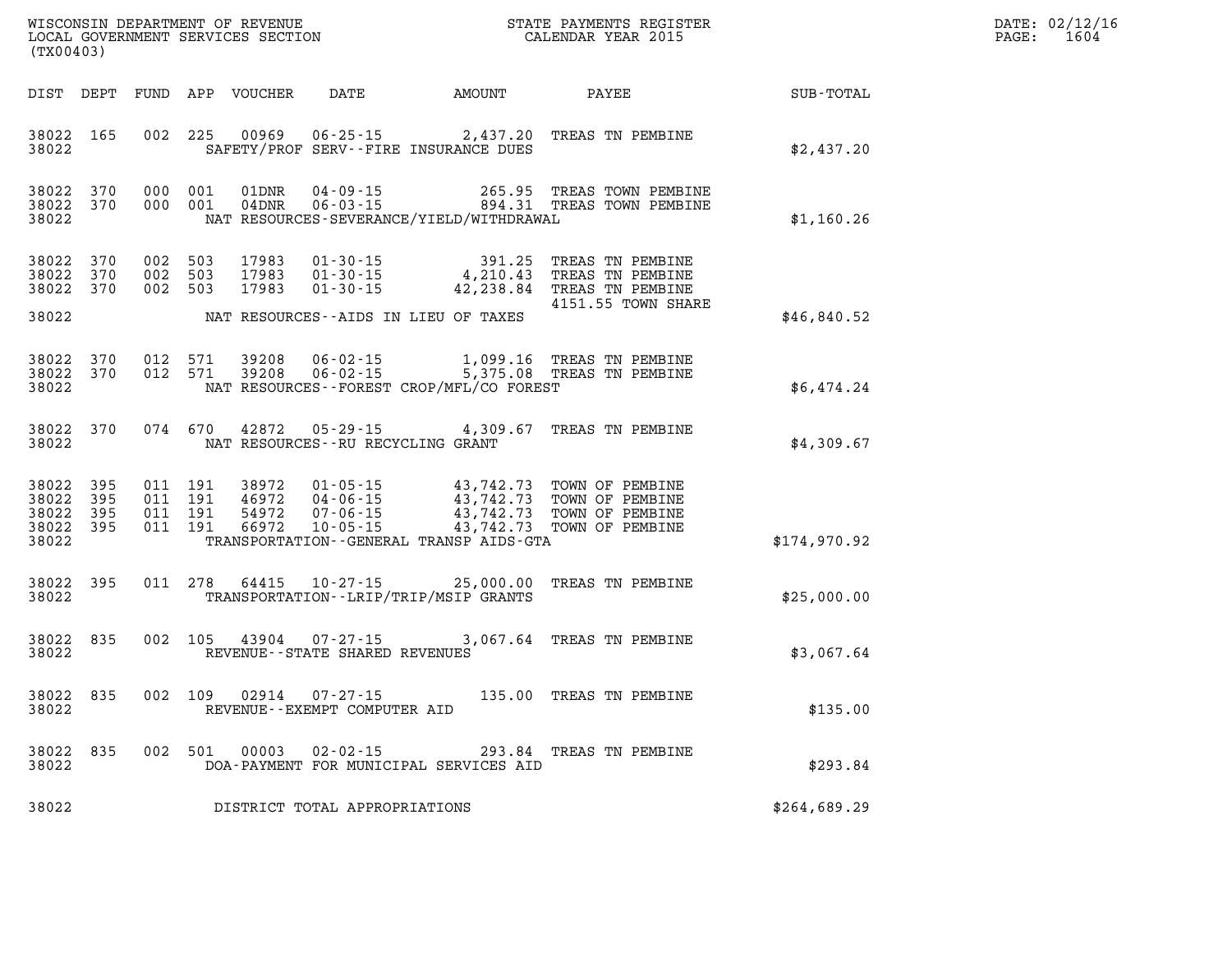| WISCONSIN DEPARTMENT OF REVENUE   | STATE PAYMENTS REGISTER | DATE: 02/12/16 |
|-----------------------------------|-------------------------|----------------|
| LOCAL GOVERNMENT SERVICES SECTION | CALENDAR YEAR 2015      | 1605<br>PAGE:  |

| (TX00403)                                                      |            |                               |                                          | LOCAL GOVERNMENT SERVICES SECTION         |                                     |                                             | CALENDAR YEAR 2015                                                                                                                                                                                                               |              | PAGE: | 1605 |
|----------------------------------------------------------------|------------|-------------------------------|------------------------------------------|-------------------------------------------|-------------------------------------|---------------------------------------------|----------------------------------------------------------------------------------------------------------------------------------------------------------------------------------------------------------------------------------|--------------|-------|------|
|                                                                |            |                               |                                          |                                           |                                     |                                             |                                                                                                                                                                                                                                  |              |       |      |
| 38024 165<br>38024                                             |            |                               | 002 225                                  |                                           |                                     | SAFETY/PROF SERV--FIRE INSURANCE DUES       | 00970  06-25-15  11,298.42  TREAS TN PESHTIGO                                                                                                                                                                                    | \$11, 298.42 |       |      |
| 38024 370<br>38024 370<br>38024 370<br>38024 370               |            |                               | 002 503<br>002 503<br>002 503<br>002 503 | 17632<br>17632<br>17632<br>17632          |                                     |                                             | 01-12-15 5,659.79 TREAS TN PESHTIGO<br>01-12-15 17,096.75 TREAS TN PESHTIGO<br>01-12-15 14,711.38 TREAS TN PESHTIGO<br>01-12-15 16,373.06 TREAS TN PESHTIGO                                                                      |              |       |      |
| 38024                                                          |            |                               |                                          |                                           |                                     | NAT RESOURCES--AIDS IN LIEU OF TAXES        | 1697.36 TOWN SHARE                                                                                                                                                                                                               | \$53,840.98  |       |      |
| 38024 370<br>38024 370<br>38024                                |            |                               | 012 571<br>012 571                       | 39209<br>39209                            |                                     | NAT RESOURCES - - FOREST CROP/MFL/CO FOREST | 06-02-15 403.30 TREAS TN PESHTIGO<br>06-02-15 117.44 TREAS TN PESHTIGO                                                                                                                                                           | \$520.74     |       |      |
| 38024 370<br>38024<br>38024<br>38024 370<br>38024 370<br>38024 | 370<br>370 | 012 579<br>012 579<br>012 579 | 012 579<br>012 579                       | 20438<br>20438<br>20438<br>20438<br>20438 |                                     | NAT RESOURCES--AIDS IN LIEU OF TAXES        | 04-03-15<br>04-03-15<br>04-03-15<br>04-03-15<br>04-03-15<br>04-03-15<br>04-03-15<br>04-03-15<br>04-03-15<br>04-03-15<br>04-03-15<br>04-03-15<br>04-03-15<br>04-03-15<br>04-03-15<br>04-03-15<br>04-03-15<br>04-03-15<br>04-03-15 | \$3,858.17   |       |      |
| 38024 370<br>38024                                             |            |                               |                                          |                                           | NAT RESOURCES--RU RECYCLING GRANT   |                                             | 074 670 42873 05-29-15 8,375.03 TREAS TN PESHTIGO                                                                                                                                                                                | \$8,375.03   |       |      |
| 38024 395<br>38024 395<br>38024 395<br>38024 395<br>38024      |            |                               | 011 191<br>011 191<br>011 191<br>011 191 |                                           |                                     | TRANSPORTATION--GENERAL TRANSP AIDS-GTA     | 38973  01-05-15  47,183.35  TOWN OF PESHTIGO<br>46973  04-06-15  47,183.35  TOWN OF PESHTIGO<br>54973  07-06-15  47,183.35  TOWN OF PESHTIGO<br>66973  10-05-15  47,183.37  TOWN OF PESHTIGO                                     | \$188,733.42 |       |      |
| 38024 835<br>38024                                             |            |                               |                                          | 002 105 43905                             | REVENUE--STATE SHARED REVENUES      |                                             | 07-27-15 39,269.07 TREAS TN PESHTIGO                                                                                                                                                                                             | \$39,269.07  |       |      |
| 38024 835<br>38024                                             |            |                               | 002 109                                  | 02915                                     | REVENUE--EXEMPT COMPUTER AID        |                                             | 07-27-15 125.00 TREAS TN PESHTIGO                                                                                                                                                                                                | \$125.00     |       |      |
|                                                                |            |                               |                                          |                                           | 38024 DISTRICT TOTAL APPROPRIATIONS |                                             |                                                                                                                                                                                                                                  | \$306,020.83 |       |      |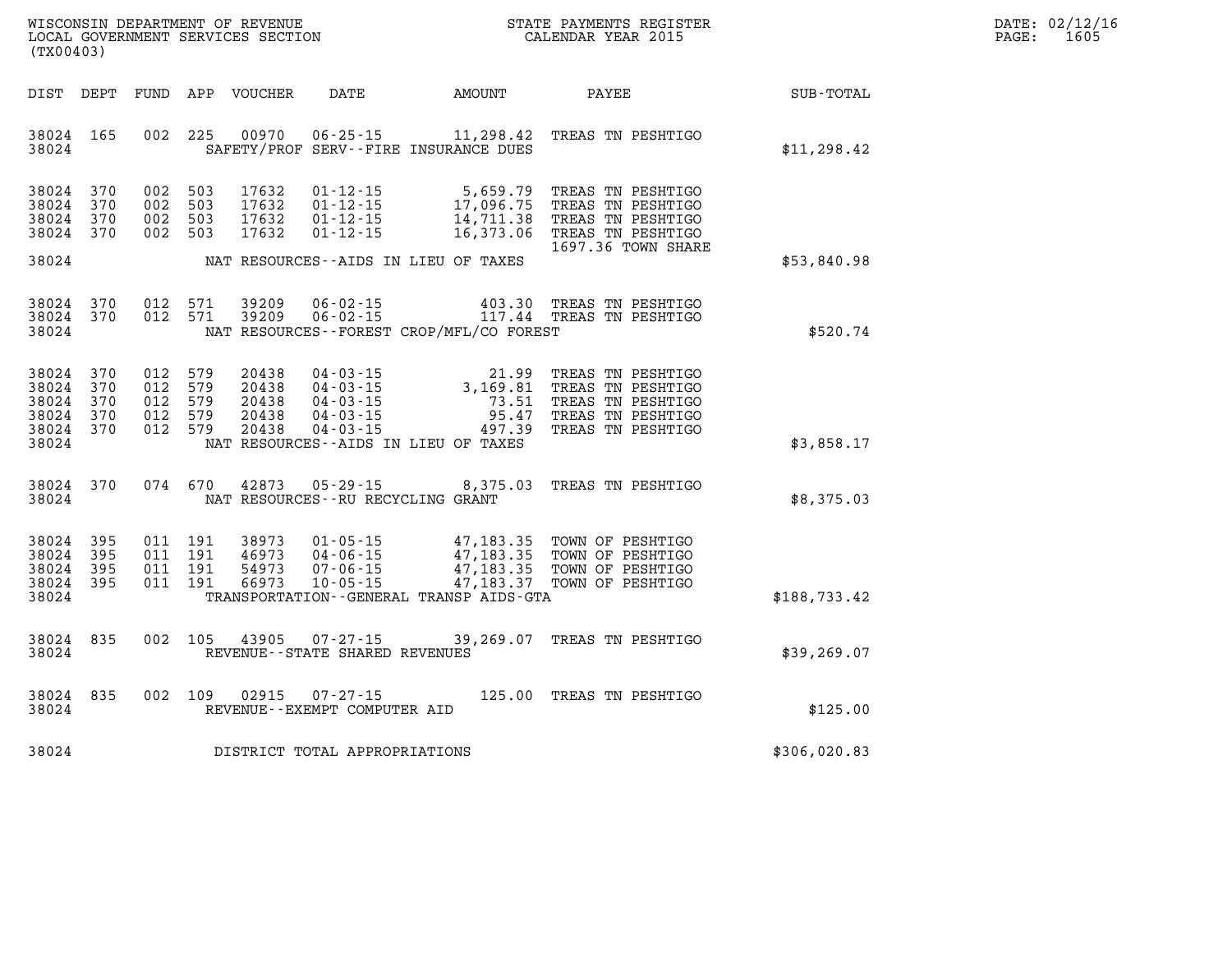| (TX00403)                                     |                     |                                          |         |                         |                                                          |                                                |                                                                                                                                                                                         |              | DATE: 02/12/16<br>PAGE: 1606 |
|-----------------------------------------------|---------------------|------------------------------------------|---------|-------------------------|----------------------------------------------------------|------------------------------------------------|-----------------------------------------------------------------------------------------------------------------------------------------------------------------------------------------|--------------|------------------------------|
|                                               |                     |                                          |         |                         |                                                          | DIST DEPT FUND APP VOUCHER DATE AMOUNT PAYEE   |                                                                                                                                                                                         | SUB-TOTAL    |                              |
| 38026 165<br>38026                            |                     |                                          | 002 225 | 00971                   |                                                          | SAFETY/PROF SERV--FIRE INSURANCE DUES          | 06-25-15 5,153.67 TREAS TN PORTERFIELD                                                                                                                                                  | \$5,153.67   |                              |
| 38026 370<br>38026                            |                     | 002 503                                  |         | 17633                   |                                                          | NAT RESOURCES--AIDS IN LIEU OF TAXES           | 01-12-15 48,235.05 TREAS TN PORTERFIELD<br>7858.86 TOWN SHARE                                                                                                                           | \$48, 235.05 |                              |
| 38026                                         | 38026 370           |                                          | 012 571 |                         |                                                          | NAT RESOURCES--FOREST CROP/MFL/CO FOREST       | 39210  06-02-15  610.66  TREAS TN PORTERFIELD                                                                                                                                           | \$610.66     |                              |
| 38026                                         | 38026 370           |                                          | 012 579 |                         |                                                          | NAT RESOURCES--AIDS IN LIEU OF TAXES           | 20439  04-03-15  14.57  TREAS TN PORTERFIELD                                                                                                                                            | \$14.57      |                              |
| 38026                                         | 38026 370           |                                          | 074 670 |                         | NAT RESOURCES -- RU RECYCLING GRANT                      |                                                | 42874  05-29-15  6,985.30  TREAS TN PORTERFIELD                                                                                                                                         | \$6,985.30   |                              |
| 38026                                         | 38026 370           |                                          | 074 673 |                         | 42874 05-29-15                                           | 519.69<br>NAT RESOURCES--RU CONSOLIDATED GRANT | TREAS TN PORTERFIELD                                                                                                                                                                    | \$519.69     |                              |
| 38026 395<br>38026<br>38026<br>38026<br>38026 | 395<br>- 395<br>395 | 011 191<br>011 191<br>011 191<br>011 191 |         | 46974<br>54974<br>66974 |                                                          | TRANSPORTATION--GENERAL TRANSP AIDS-GTA        | 38974  01-05-15  37,745.59  TOWN OF PORTERFIELD<br>04-06-15 37,745.59 TOWN OF PORTERFIELD<br>07-06-15 37,745.59 TOWN OF PORTERFIELD<br>10-05-15 - ------- 37,745.61 TOWN OF PORTERFIELD | \$150,982.38 |                              |
| 38026 395<br>38026                            |                     |                                          |         |                         |                                                          | TRANSPORTATION - - LRIP/TRIP/MSIP GRANTS       | 011  278  67348  11-25-15  27, 287.31  TREAS TN PORTERFIELD                                                                                                                             | \$27, 287.31 |                              |
| 38026 835<br>38026                            |                     |                                          |         |                         | 002 105 43906 07-27-15<br>REVENUE--STATE SHARED REVENUES |                                                | 5,826.64 TREAS TN PORTERFIELD                                                                                                                                                           | \$5,826.64   |                              |
| 38026                                         | 38026 835           |                                          |         | 002 109 02916 07-27-15  | REVENUE--EXEMPT COMPUTER AID                             |                                                | 86.00 TREAS TN PORTERFIELD                                                                                                                                                              | \$86.00      |                              |
| 38026 835<br>38026                            |                     |                                          | 021 363 | 35756                   | REVENUE--LOTTERY CREDIT -                                |                                                | 03-23-15 115.72 TREAS TN PORTERFIELD                                                                                                                                                    | \$115.72     |                              |
| 38026                                         |                     |                                          |         |                         | DISTRICT TOTAL APPROPRIATIONS                            |                                                |                                                                                                                                                                                         | \$245,816.99 |                              |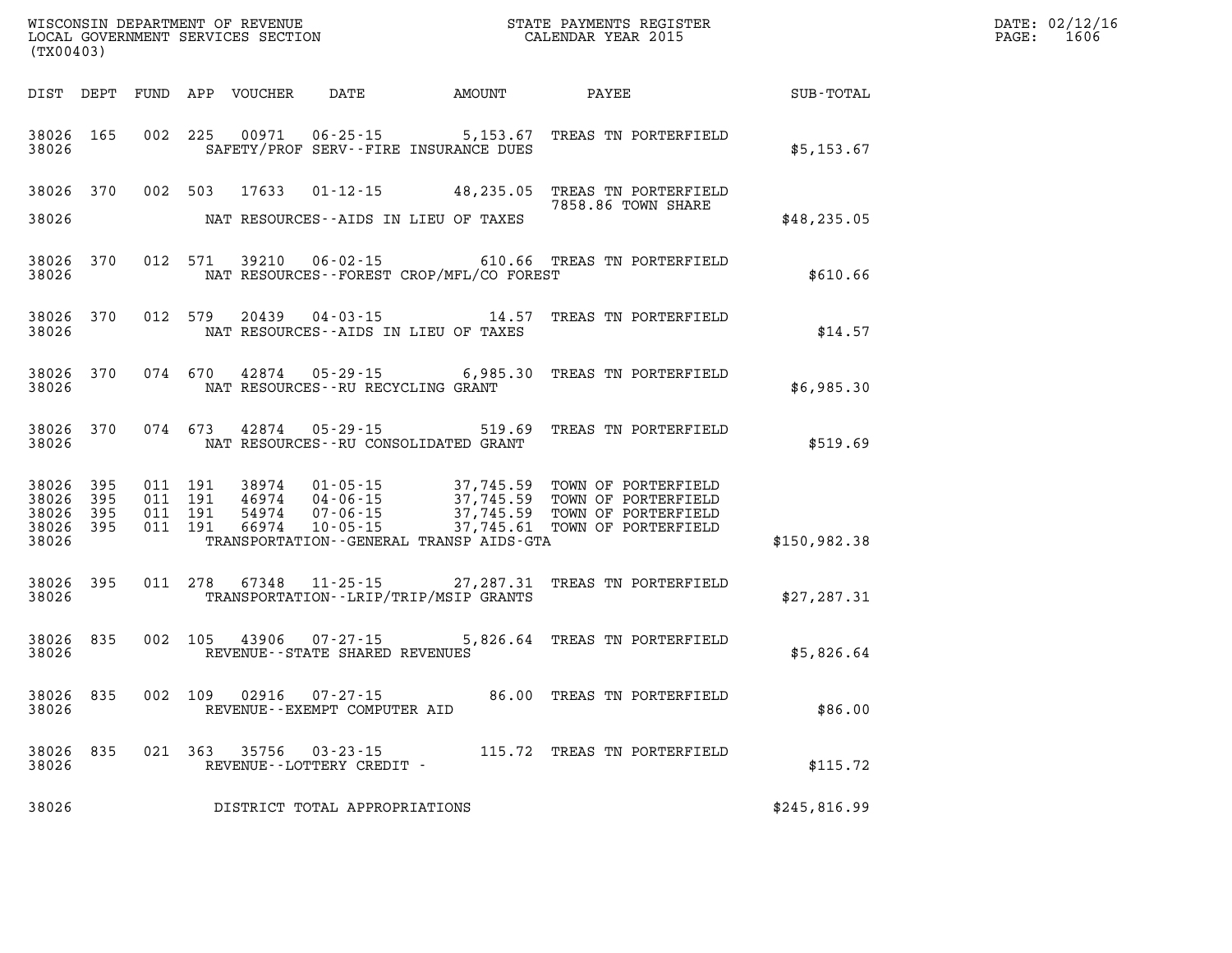| (TX00403)                        |                                  |                    |                    | WISCONSIN DEPARTMENT OF REVENUE<br>LOCAL GOVERNMENT SERVICES SECTION |                                      |                                                                                                                                                                                                        | STATE PAYMENTS REGISTER<br>CALENDAR YEAR 2015 |              | DATE: 02/12/16<br>$\mathtt{PAGE}$ :<br>1607 |
|----------------------------------|----------------------------------|--------------------|--------------------|----------------------------------------------------------------------|--------------------------------------|--------------------------------------------------------------------------------------------------------------------------------------------------------------------------------------------------------|-----------------------------------------------|--------------|---------------------------------------------|
|                                  |                                  |                    |                    | DIST DEPT FUND APP VOUCHER                                           | DATE                                 | AMOUNT                                                                                                                                                                                                 | PAYEE                                         | SUB-TOTAL    |                                             |
| 38028                            | 38028 165                        |                    |                    |                                                                      |                                      | 002 225 00972 06-25-15 3,165.74 TREAS TN POUND<br>SAFETY/PROF SERV--FIRE INSURANCE DUES                                                                                                                |                                               | \$3,165.74   |                                             |
| 38028                            | 38028 370                        |                    | 012 571            | 39211                                                                |                                      | 06-02-15 233.66 TREAS TN POUND<br>NAT RESOURCES - - FOREST CROP/MFL/CO FOREST                                                                                                                          |                                               | \$233.66     |                                             |
| 38028 370<br>38028               | 38028 370                        | 012 579            | 012 579            | 20440                                                                | 04-03-15<br>$20440$ $04 - 03 - 15$   | 62.12<br>NAT RESOURCES -- AIDS IN LIEU OF TAXES                                                                                                                                                        | 30.92 TREAS TN POUND<br>TREAS TN POUND        | \$93.04      |                                             |
| 38028                            | 38028 370                        |                    |                    |                                                                      | NAT RESOURCES - - RU RECYCLING GRANT | 074 670 42875 05-29-15 3,089.56 TREAS TN POUND                                                                                                                                                         |                                               | \$3,089.56   |                                             |
| 38028<br>38028<br>38028<br>38028 | - 395<br>395<br>395<br>38028 395 | 011 191<br>011 191 | 011 191<br>011 191 | 38975<br>66975                                                       | 01-05-15<br>46975 04-06-15           | 37,593.64 TOWN OF POUND<br>46975  04-06-15  37,593.64 TOWN OF POUND<br>54975  07-06-15  37,593.64 TOWN OF POUND<br>66975  10-05-15  37,593.66 TOWN OF POUND<br>TRANSPORTATION--GENERAL TRANSP AIDS-GTA |                                               | \$150.374.58 |                                             |
| 38028 835<br>38028               |                                  |                    |                    |                                                                      | REVENUE - - STATE SHARED REVENUES    | 002 105 43907 07-27-15 9,887.59 TREAS TN POUND                                                                                                                                                         |                                               | \$9,887.59   |                                             |
| 38028 835<br>38028               |                                  |                    | 002 109            |                                                                      | REVENUE--EXEMPT COMPUTER AID         |                                                                                                                                                                                                        | 10.00 TREAS TN POUND                          | \$10.00      |                                             |
| 38028                            |                                  |                    |                    |                                                                      | DISTRICT TOTAL APPROPRIATIONS        |                                                                                                                                                                                                        |                                               | \$166,854.17 |                                             |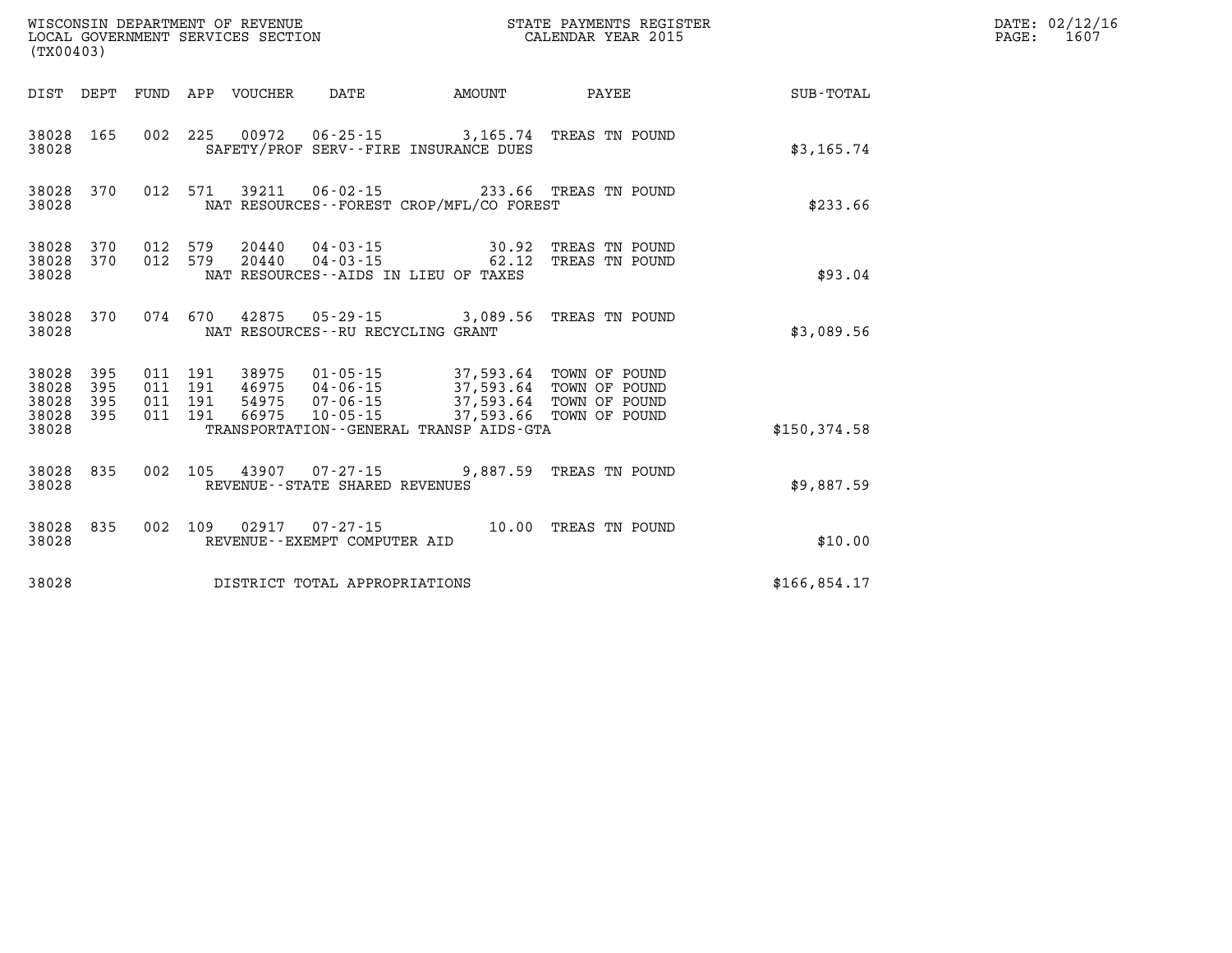| WISCONSIN DEPARTMENT OF REVENUE      | PAYMENTS REGISTER<br>3TATE | DATE: | 02/12/16 |
|--------------------------------------|----------------------------|-------|----------|
| GOVERNMENT SERVICES SECTION<br>LOCAL | CALENDAR YEAR 2015         | PAGE  | ⊥608     |

| (TX00403)                                     |                     |                                          | LOCAL GOVERNMENT SERVICES SECTION |                                |                                          | CALENDAR YEAR 2015                                                                                                                                                                                           |               | PAGE: | 1608 |
|-----------------------------------------------|---------------------|------------------------------------------|-----------------------------------|--------------------------------|------------------------------------------|--------------------------------------------------------------------------------------------------------------------------------------------------------------------------------------------------------------|---------------|-------|------|
|                                               |                     |                                          |                                   |                                |                                          | DIST DEPT FUND APP VOUCHER DATE AMOUNT PAYEE                                                                                                                                                                 | SUB-TOTAL     |       |      |
| 38030 165<br>38030                            |                     | 002 225                                  |                                   |                                | SAFETY/PROF SERV--FIRE INSURANCE DUES    | 00973  06-25-15  3,125.01 TREAS TN SILVER CLIFF                                                                                                                                                              | \$3,125.01    |       |      |
| 38030<br>38030 370<br>38030                   | 370                 | 000 001<br>000 001                       | 01DNR<br>$04$ DNR                 |                                | NAT RESOURCES-SEVERANCE/YIELD/WITHDRAWAL | 04-09-15 3,984.39 TREAS TOWN SILVER CLIFF<br>06-03-15 1,242.40 TREAS TOWN SILVER CLIFF                                                                                                                       | \$5,226.79    |       |      |
| 38030 370                                     |                     | 002 503                                  |                                   |                                |                                          | 17984  01-30-15  22,633.27  TREAS TN SILVER CLIFF<br>1466.71 TOWN SHARE                                                                                                                                      |               |       |      |
| 38030                                         |                     |                                          |                                   |                                | NAT RESOURCES--AIDS IN LIEU OF TAXES     |                                                                                                                                                                                                              | \$22,633.27   |       |      |
| 38030 370<br>38030 370<br>38030               |                     | 012 571<br>012 571                       |                                   |                                | NAT RESOURCES--FOREST CROP/MFL/CO FOREST | 39212  06-02-15   1,947.38  TREAS TN SILVER CLIFF<br>39212  06-02-15   11,211.26  TREAS TN SILVER CLIFF                                                                                                      | \$13,158.64   |       |      |
| 38030 370<br>38030 370<br>38030               |                     | 012 579<br>012 579                       | 20441<br>20441                    |                                | NAT RESOURCES--AIDS IN LIEU OF TAXES     | 04-03-15 35.20 TREAS TN SILVER CLIFF 04-03-15 10.84 TREAS TN SILVER CLIFF                                                                                                                                    | \$46.04       |       |      |
| 38030 395<br>38030<br>38030<br>38030<br>38030 | 395<br>395<br>- 395 | 011 191<br>011 191<br>011 191<br>011 191 |                                   |                                | TRANSPORTATION--GENERAL TRANSP AIDS-GTA  | 38976  01-05-15  44,893.27  TOWN OF SILVER CLIFF<br>46976  04-06-15  44,893.27  TOWN OF SILVER CLIFF<br>54976  07-06-15  44,893.27  TOWN OF SILVER CLIFF<br>66976  10-05-15  44,893.29  TOWN OF SILVER CLIFF | \$179,573.10  |       |      |
| 38030 395<br>38030                            |                     |                                          |                                   |                                | TRANSPORTATION--LRIP/TRIP/MSIP GRANTS    | 011 278 63815 10-21-15 25,000.00 TREAS TN SILVER CLIFF                                                                                                                                                       | \$25,000.00   |       |      |
| 38030 835<br>38030                            |                     |                                          |                                   | REVENUE--STATE SHARED REVENUES |                                          | 002 105 43908 07-27-15 1,404.20 TREAS TN SILVER CLIFF                                                                                                                                                        | \$1,404.20    |       |      |
| 38030 835<br>38030                            |                     | 002 109                                  |                                   | REVENUE--EXEMPT COMPUTER AID   |                                          |                                                                                                                                                                                                              | \$3.00        |       |      |
| 38030                                         |                     |                                          |                                   | DISTRICT TOTAL APPROPRIATIONS  |                                          |                                                                                                                                                                                                              | \$250, 170.05 |       |      |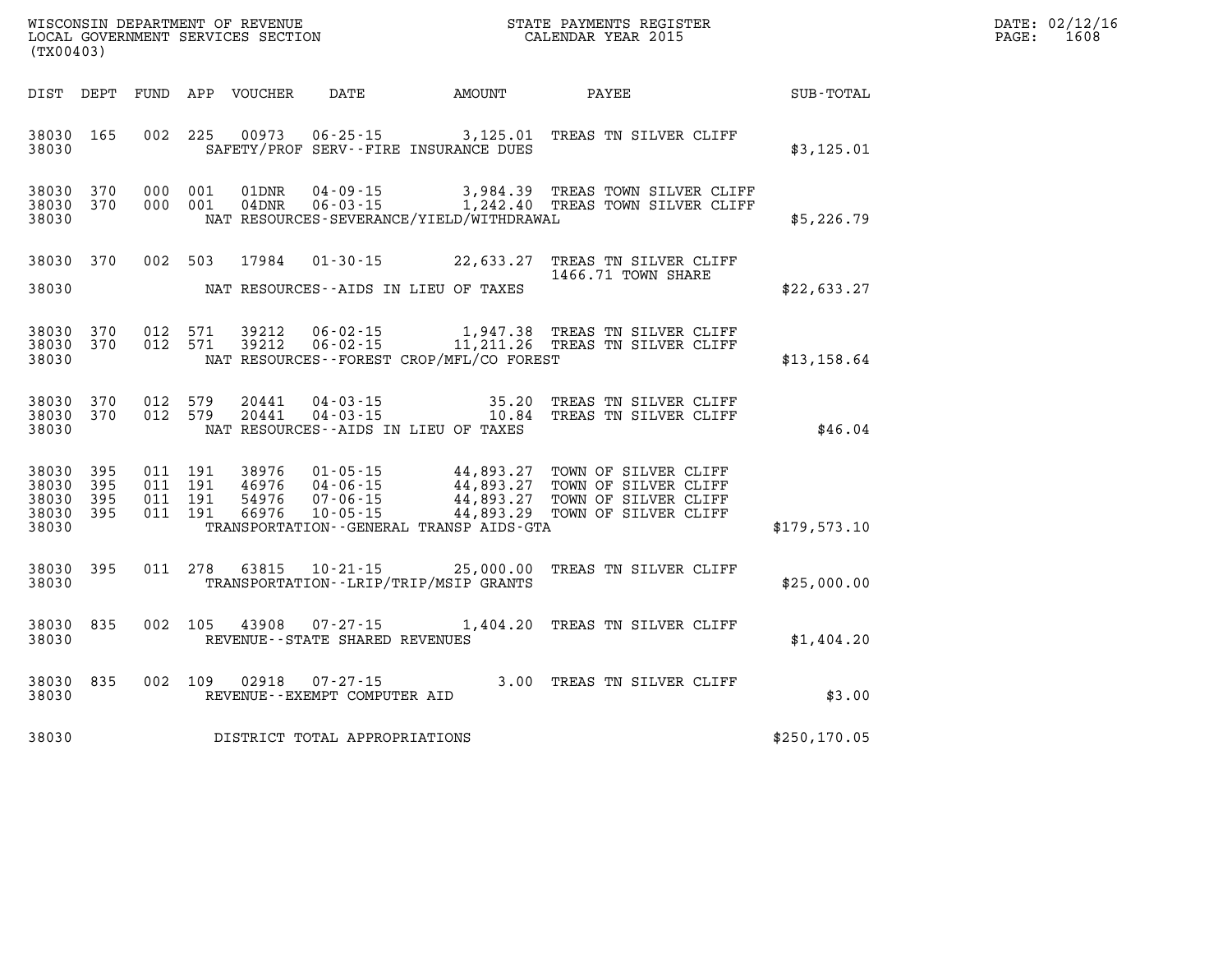| WISCONSIN DEPARTMENT OF REVENUE      | PAYMENTS REGISTER<br>3TATE | DATE: | 02/12/16 |
|--------------------------------------|----------------------------|-------|----------|
| GOVERNMENT SERVICES SECTION<br>LOCAL | CALENDAR YEAR 2015         | PAGE  | 1609     |

|                                           | (TX00403)                            |                                          | LOCAL GOVERNMENT SERVICES SECTION |                                             | CALENDAR YEAR 2015                       |                                                                                                                                                                                               |                | PAGE: | 1609 |
|-------------------------------------------|--------------------------------------|------------------------------------------|-----------------------------------|---------------------------------------------|------------------------------------------|-----------------------------------------------------------------------------------------------------------------------------------------------------------------------------------------------|----------------|-------|------|
|                                           |                                      |                                          | DIST DEPT FUND APP VOUCHER        |                                             | DATE AMOUNT PAYEE                        |                                                                                                                                                                                               | SUB-TOTAL      |       |      |
| 38032<br>38032                            | 165                                  | 002 225                                  | 00974                             |                                             | SAFETY/PROF SERV--FIRE INSURANCE DUES    | 06-25-15 15,523.83 TREAS TN STEPHENSON                                                                                                                                                        | \$15,523.83    |       |      |
| 38032                                     | 38032 370<br>38032 370               | 000 001<br>000 001                       | 01DNR<br>05DNR                    |                                             | NAT RESOURCES-SEVERANCE/YIELD/WITHDRAWAL | 2,250.62 TREAS TOWN STEPHENSON<br>04-09-15 2,250.62 TREAS TOWN STEPHENSON<br>09-28-15 854.75 TREAS TOWN STEPHENSON                                                                            | \$3,105.37     |       |      |
| 38032<br>38032<br>38032                   | 38032 370<br>370<br>370<br>38032 370 | 002 503<br>002 503<br>002 503<br>002 503 | 17634<br>17634<br>18120<br>18120  |                                             | NAT RESOURCES--AIDS IN LIEU OF TAXES     | 01-12-15 90,239.62 TREAS TN STEPHENSON<br>01-12-15 385,736.02 TREAS TN STEPHENSON<br>01-30-15 90,239.62 TREAS TN STEPHENSON<br>01-30-15 385,604.76 TREAS TN STEPHENSON<br>48920.88 TOWN SHARE | \$951,820.02   |       |      |
| 38032<br>38032<br>38032                   | 370<br>370                           | 012 571<br>012 571                       | 39213<br>39213                    | $06 - 02 - 15$                              | NAT RESOURCES--FOREST CROP/MFL/CO FOREST | 5,006.92 TREAS TN STEPHENSON<br>06-02-15 2,439.52 TREAS TN STEPHENSON                                                                                                                         | \$7,446.44     |       |      |
| 38032<br>38032                            | 370                                  | 012 579                                  | 20442                             |                                             | NAT RESOURCES--AIDS IN LIEU OF TAXES     | 04-03-15 158.40 TREAS TN STEPHENSON                                                                                                                                                           | \$158.40       |       |      |
| 38032<br>38032<br>38032<br>38032<br>38032 | 395<br>395<br>395<br>395             | 011 191<br>011 191<br>011 191<br>011 191 | 38977<br>46977<br>54977<br>66977  |                                             | TRANSPORTATION--GENERAL TRANSP AIDS-GTA  | 01-05-15 116,772.06 TOWN OF STEPHENSON<br>04-06-15 116,772.06 TOWN OF STEPHENSON<br>07-06-15 116,772.06 TOWN OF STEPHENSON<br>10-05-15 116,772.06 TOWN OF STEPHENSON                          | \$467,088.24   |       |      |
| 38032<br>38032                            | 835                                  | 002 105                                  | 43909                             | REVENUE--STATE SHARED REVENUES              |                                          | 07-27-15 9,232.90 TREAS TN STEPHENSON                                                                                                                                                         | \$9,232.90     |       |      |
| 38032<br>38032                            | 835                                  | 002 109                                  | 02919                             | REVENUE--EXEMPT COMPUTER AID                |                                          | 07-27-15 42.00 TREAS TN STEPHENSON                                                                                                                                                            | \$42.00        |       |      |
| 38032<br>38032                            | 835                                  | 002 501                                  | 00003                             | $02 - 02 - 15$                              | DOA-PAYMENT FOR MUNICIPAL SERVICES AID   | 458.77 TREAS TN STEPHENSON                                                                                                                                                                    | \$458.77       |       |      |
| 38032<br>38032                            | 835                                  | 021 363                                  |                                   | 35757 03-23-15<br>REVENUE--LOTTERY CREDIT - |                                          | 437.88 TREAS TN STEPHENSON                                                                                                                                                                    | \$437.88       |       |      |
| 38032                                     |                                      |                                          |                                   | DISTRICT TOTAL APPROPRIATIONS               |                                          |                                                                                                                                                                                               | \$1,455,313.85 |       |      |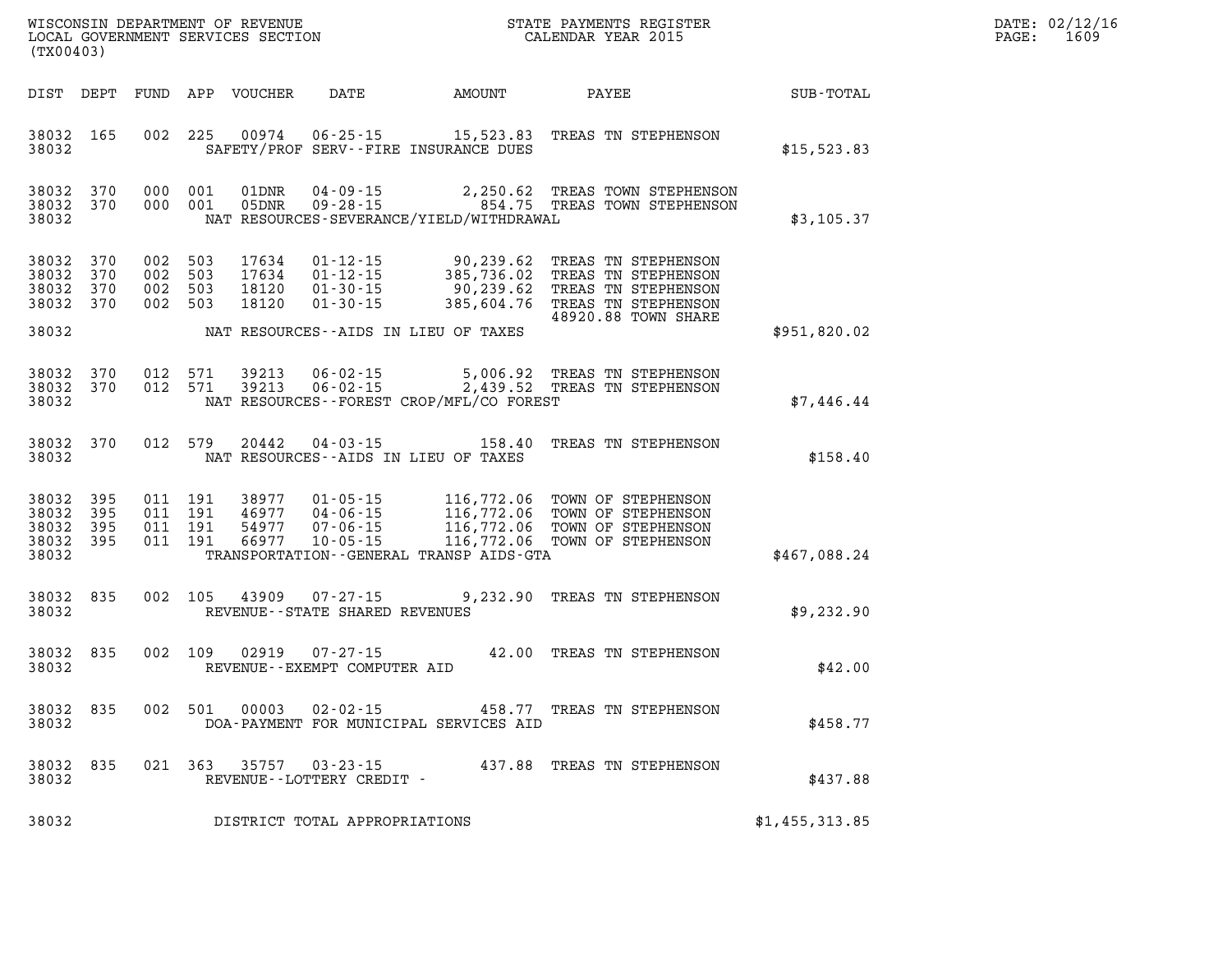| (TX00403)                                             |     |                               |         |                            |                                   |                                                                          |                                                                                                                                                                                       |               | DATE: 02/12/16<br>$\mathtt{PAGE:}$<br>1610 |
|-------------------------------------------------------|-----|-------------------------------|---------|----------------------------|-----------------------------------|--------------------------------------------------------------------------|---------------------------------------------------------------------------------------------------------------------------------------------------------------------------------------|---------------|--------------------------------------------|
|                                                       |     |                               |         | DIST DEPT FUND APP VOUCHER | DATE                              | AMOUNT                                                                   | <b>PAYEE</b>                                                                                                                                                                          | SUB-TOTAL     |                                            |
| 38034 165<br>38034                                    |     |                               |         |                            |                                   | 002 225 00975 06-25-15 2,171.00<br>SAFETY/PROF SERV--FIRE INSURANCE DUES | TREAS TN WAGNER                                                                                                                                                                       | \$2,171.00    |                                            |
| 38034 370<br>38034 370<br>38034                       |     |                               | 000 001 | 04DNR<br>000 001 05DNR     |                                   | NAT RESOURCES-SEVERANCE/YIELD/WITHDRAWAL                                 |                                                                                                                                                                                       | \$840.65      |                                            |
| 38034 370<br>38034 370<br>38034                       |     |                               |         |                            |                                   | NAT RESOURCES - - FOREST CROP/MFL/CO FOREST                              | 012 571 39214 06-02-15 1,654.60 TREAS TN WAGNER<br>012 571 39214 06-02-15 16.29 TREAS TN WAGNER                                                                                       | \$1,670.89    |                                            |
| 38034 370<br>38034                                    |     |                               |         |                            |                                   | NAT RESOURCES -- RU RECYCLING GRANT                                      | 074 670 42876 05-29-15 1,360.96 TREAS TN WAGNER                                                                                                                                       | \$1,360.96    |                                            |
| 38034 370<br>38034                                    |     |                               |         |                            |                                   | NAT RESOURCES -- RU CONSOLIDATED GRANT                                   | 074 673 42876 05-29-15 180.80 TREAS TN WAGNER                                                                                                                                         | \$180.80      |                                            |
| 38034 395<br>38034<br>38034 395<br>38034 395<br>38034 | 395 | 011 191<br>011 191<br>011 191 | 011 191 | 46978                      |                                   | TRANSPORTATION--GENERAL TRANSP AIDS-GTA                                  | 38978  01-05-15  31,048.20  TOWN OF WAGNER<br>46978  04-06-15  31,048.20  TOWN OF WAGNER<br>54978  07-06-15  31,048.20  TOWN OF WAGNER<br>66978  10-05-15   31,048.20  TOWN OF WAGNER | \$124, 192.80 |                                            |
| 38034 835<br>38034                                    |     |                               |         |                            | REVENUE - - STATE SHARED REVENUES |                                                                          | 002 105 43910 07-27-15 1,865.67 TREAS TN WAGNER                                                                                                                                       | \$1,865.67    |                                            |
| 38034 835<br>38034                                    |     |                               |         | 002 109 02920              | REVENUE--EXEMPT COMPUTER AID      |                                                                          | 07-27-15 2.00 TREAS TN WAGNER                                                                                                                                                         | \$2.00        |                                            |
| 38034                                                 |     |                               |         |                            | DISTRICT TOTAL APPROPRIATIONS     |                                                                          |                                                                                                                                                                                       | \$132, 284.77 |                                            |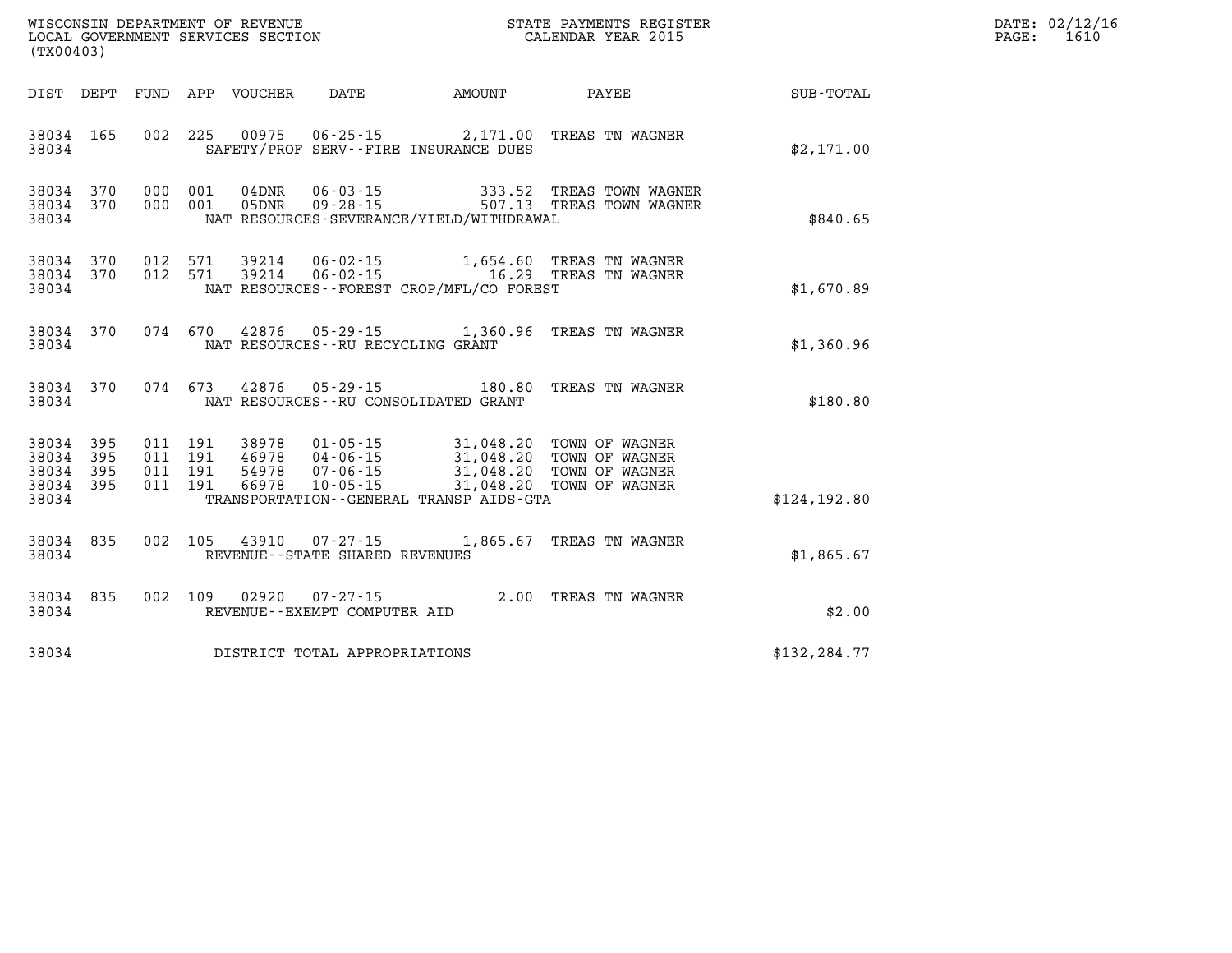| WISCONSIN DEPARTMENT OF REVENUE      | PAYMENTS REGISTER<br>3TATE | DATE: | 02/12/16       |
|--------------------------------------|----------------------------|-------|----------------|
| GOVERNMENT SERVICES SECTION<br>LOCAL | CALENDAR YEAR 2015         | PAGE  | $-1$<br>-p T T |

| (TX00403)                                     |                   |         |                                          | LOCAL GOVERNMENT SERVICES SECTION |                                                     |                                             | CALENDAR YEAR 2015                                                                                                                                                                               |              | PAGE: | 1611 |
|-----------------------------------------------|-------------------|---------|------------------------------------------|-----------------------------------|-----------------------------------------------------|---------------------------------------------|--------------------------------------------------------------------------------------------------------------------------------------------------------------------------------------------------|--------------|-------|------|
| DIST DEPT                                     |                   |         |                                          |                                   |                                                     |                                             |                                                                                                                                                                                                  |              |       |      |
| 38036 165<br>38036                            |                   |         |                                          |                                   |                                                     | SAFETY/PROF SERV--FIRE INSURANCE DUES       | 002 225 00976 06-25-15 4,428.47 TREAS TN WAUSAUKEE                                                                                                                                               | \$4,428.47   |       |      |
| 38036 370<br>38036 370<br>38036               |                   |         | 000 001<br>000 001                       | 01DNR<br>$04$ DNR                 |                                                     | NAT RESOURCES-SEVERANCE/YIELD/WITHDRAWAL    | 04-09-15 3,408.49 TREAS TOWN WAUSAUKEE<br>06-03-15 089.61 TREAS TOWN WAUSAUKEE                                                                                                                   | \$4,298.10   |       |      |
| 38036                                         | 370               |         | 002 503                                  | 17635                             |                                                     |                                             | 01-12-15 9,421.38 TREAS TN WAUSAUKEE<br>1628.06 TOWN SHARE                                                                                                                                       |              |       |      |
| 38036<br>38036 370<br>38036                   | 370               | 002 503 | 002 503                                  | 17635<br>17635                    |                                                     | NAT RESOURCES -- AIDS IN LIEU OF TAXES      | 1026.00 TOMM SHARE<br>01-12-15 01-12-15 01-12-15 27.37 TREAS TN WAUSAUKEE                                                                                                                        | \$10, 279.58 |       |      |
| 38036 370<br>38036 370<br>38036               |                   |         |                                          |                                   |                                                     | NAT RESOURCES - - FOREST CROP/MFL/CO FOREST | 012 571 39215 06-02-15 265.28 TREAS TN WAUSAUKEE<br>012 571 39215 06-02-15 1,913.39 TREAS TN WAUSAUKEE                                                                                           | \$2,178.67   |       |      |
| 38036<br>38036 370<br>38036 370<br>38036      | 370               | 012 579 | 012 579<br>012 579                       | 20443<br>20443<br>20443           |                                                     | NAT RESOURCES -- AIDS IN LIEU OF TAXES      | 04-03-15 36.26 TREAS TN WAUSAUKEE<br>04-03-15 4.74 TREAS TN WAUSAUKEE<br>04-03-15 243.95 TREAS TN WAUSAUKEE                                                                                      | \$284.95     |       |      |
| 38036<br>38036<br>38036<br>38036 395<br>38036 | 395<br>395<br>395 |         | 011 191<br>011 191<br>011 191<br>011 191 |                                   |                                                     | TRANSPORTATION--GENERAL TRANSP AIDS-GTA     | 38979  01-05-15  54,378.39  TOWN OF WAUSAUKEE<br>46979  04-06-15  54,378.39  TOWN OF WAUSAUKEE<br>54979  07-06-15  54,378.39  TOWN OF WAUSAUKEE<br>66979  10-05-15  54,378.39  TOWN OF WAUSAUKEE | \$217,513.56 |       |      |
| 38036<br>38036                                | 835               |         | 002 105                                  | 43911                             | $07 - 27 - 15$<br>REVENUE - - STATE SHARED REVENUES |                                             | 150.47 TREAS TN WAUSAUKEE                                                                                                                                                                        | \$150.47     |       |      |
| 38036<br>38036                                | 835               |         |                                          | 002 109 02921                     | 07-27-15<br>REVENUE--EXEMPT COMPUTER AID            |                                             | 9.00 TREAS TN WAUSAUKEE                                                                                                                                                                          | \$9.00       |       |      |
| 38036                                         |                   |         |                                          |                                   | DISTRICT TOTAL APPROPRIATIONS                       |                                             |                                                                                                                                                                                                  | \$239,142.80 |       |      |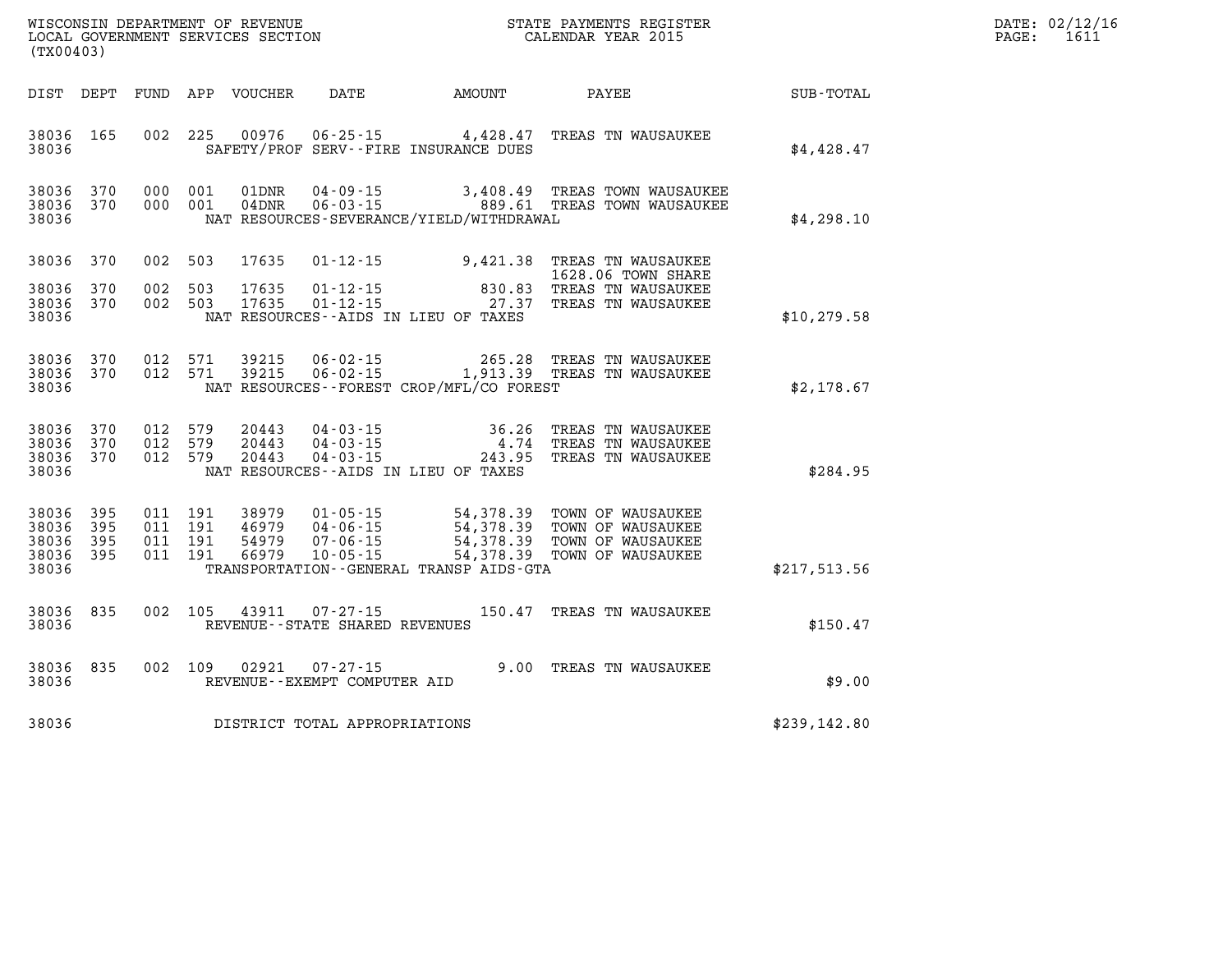|                                                   | LOCAL GOVERNMENT SERVICES SECTION<br>(TX00403) |  |  |                            |                                   |                                          | CALENDAR YEAR 2015                                                                                     |              | PAGE: | 1612 |
|---------------------------------------------------|------------------------------------------------|--|--|----------------------------|-----------------------------------|------------------------------------------|--------------------------------------------------------------------------------------------------------|--------------|-------|------|
|                                                   |                                                |  |  | DIST DEPT FUND APP VOUCHER |                                   | DATE AMOUNT                              | <b>PAYEE</b>                                                                                           | SUB - TOTAL  |       |      |
| 38111                                             |                                                |  |  |                            |                                   | SAFETY/PROF SERV--FIRE INSURANCE DUES    | 38111 165 002 225 00977 06-25-15 1,496.80 TREAS VIL COLEMAN                                            | \$1,496.80   |       |      |
| 38111                                             |                                                |  |  |                            | NAT RESOURCES--RU RECYCLING GRANT |                                          | 38111 370 074 670 42877 05-29-15 1,664.54 TREAS VIL COLEMAN                                            | \$1,664.54   |       |      |
| 38111 395<br>38111<br>38111<br>38111 395<br>38111 | 395<br>395                                     |  |  |                            |                                   | TRANSPORTATION--GENERAL TRANSP AIDS-GTA  |                                                                                                        | \$49,678.19  |       |      |
| 38111                                             |                                                |  |  |                            |                                   | TRANSPORTATION - - LRIP/TRIP/MSIP GRANTS | 38111 395 011 278 65515 11-06-15 18, 267.74 TREAS VIL COLEMAN                                          | \$18, 267.74 |       |      |
| 38111                                             |                                                |  |  |                            | REVENUE--STATE SHARED REVENUES    |                                          | 38111 835 002 105 43912 07-27-15 35,299.50 TREAS VIL COLEMAN                                           | \$35,299.50  |       |      |
| 38111                                             | 38111 835<br>38111 835                         |  |  |                            | REVENUE--EXEMPT COMPUTER AID      |                                          | 002 109 02922 07-27-15 2,174.00 TREAS VIL COLEMAN<br>002 109 05199 07-27-15 2,384.00 TREAS VIL COLEMAN | \$4,558.00   |       |      |
| 38111                                             |                                                |  |  |                            | DISTRICT TOTAL APPROPRIATIONS     |                                          |                                                                                                        | \$110.964.77 |       |      |

**WISCONSIN DEPARTMENT OF REVENUE STATE PAYMENTS REGISTER DATE: 02/12/16**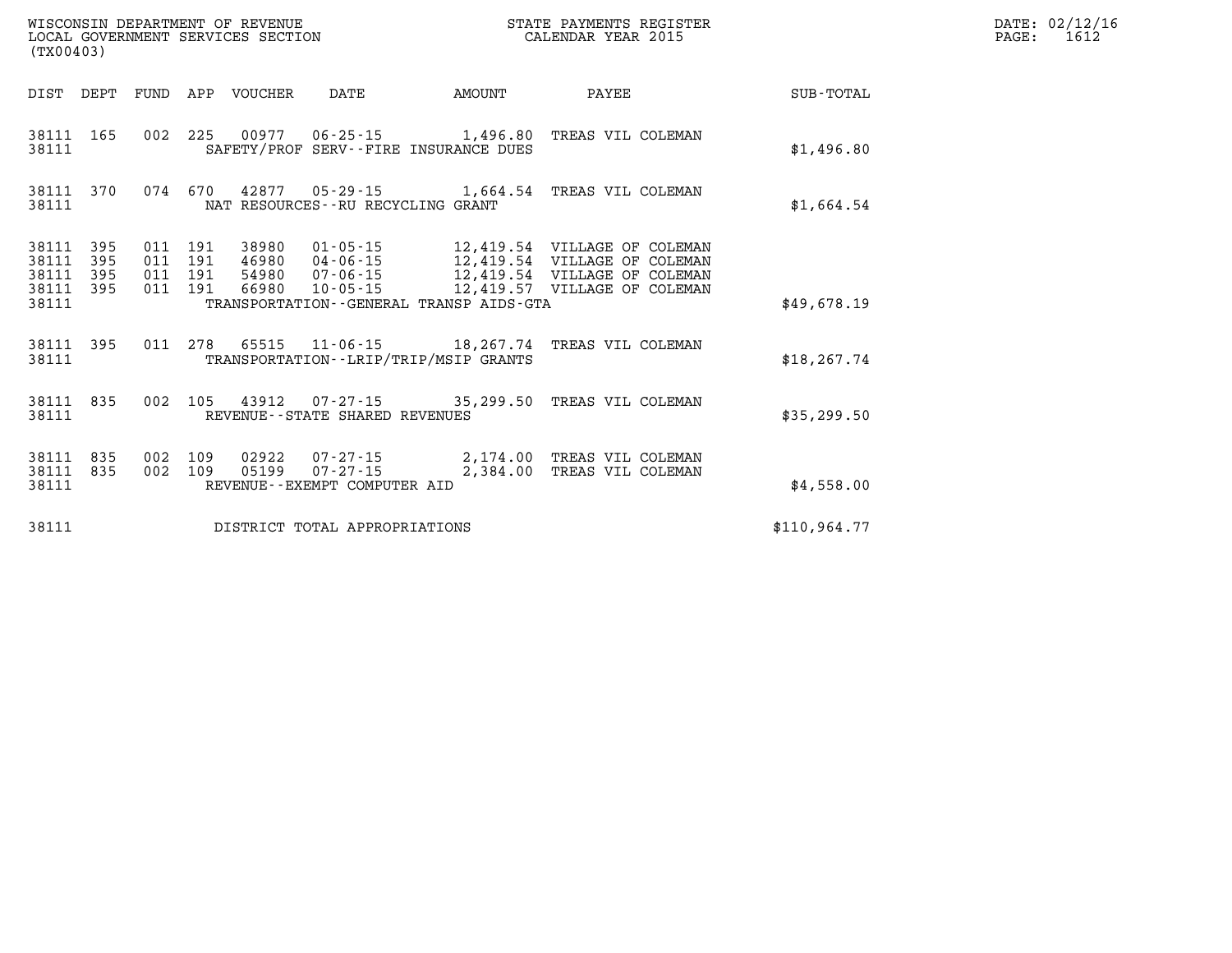| WISCONSIN DEPARTMENT OF REVENUE   | PAYMENTS REGISTER<br>3TATE | DATE: | 02/12/16            |
|-----------------------------------|----------------------------|-------|---------------------|
| LOCAL GOVERNMENT SERVICES SECTION | CALENDAR YEAR 2015         | PAGE  | . <i>.</i><br>L6 1. |

| LOCAL GOVERNMENT SERVICES SECTION<br>(TX00403) |                          |            |                                      |                                  |                                                          | CALENDAR YEAR 2015                      |                                                                                                                              |             | PAGE: | 1613 |
|------------------------------------------------|--------------------------|------------|--------------------------------------|----------------------------------|----------------------------------------------------------|-----------------------------------------|------------------------------------------------------------------------------------------------------------------------------|-------------|-------|------|
| DIST                                           | DEPT                     | FUND       | APP                                  | VOUCHER                          | DATE                                                     | AMOUNT                                  | PAYEE                                                                                                                        | SUB-TOTAL   |       |      |
| 38121 165<br>38121                             |                          |            | 002 225                              |                                  |                                                          | SAFETY/PROF SERV--FIRE INSURANCE DUES   | 2,845.90 TREAS VIL CRIVITZ                                                                                                   | \$2,845.90  |       |      |
| 38121<br>38121<br>38121<br>38121               | 395<br>395<br>395<br>395 | 011        | 191<br>011 191<br>011 191<br>011 191 | 38981<br>46981<br>54981<br>66981 | $01 - 05 - 15$<br>04-06-15<br>07-06-15<br>$10 - 05 - 15$ |                                         | 12,799.65 VILLAGE OF CRIVITZ<br>12,799.65 VILLAGE OF CRIVITZ<br>12,799.65 VILLAGE OF CRIVITZ<br>12,799.66 VILLAGE OF CRIVITZ |             |       |      |
| 38121                                          |                          |            |                                      |                                  |                                                          | TRANSPORTATION--GENERAL TRANSP AIDS-GTA |                                                                                                                              | \$51,198.61 |       |      |
| 38121<br>38121                                 | 835                      |            |                                      |                                  | REVENUE - - STATE SHARED REVENUES                        |                                         | 002 105 43913 07-27-15 35,009.30 TREAS VIL CRIVITZ                                                                           | \$35,009.30 |       |      |
| 38121<br>38121<br>38121                        | 835<br>835               | 002<br>002 | 109<br>109                           | 02923<br>05200                   | $07 - 27 - 15$<br>REVENUE--EXEMPT COMPUTER AID           |                                         | 07-27-15 618.00 TREAS VIL CRIVITZ<br>3,952.00 TREAS VIL CRIVITZ                                                              | \$4,570.00  |       |      |
| 38121<br>38121                                 | 835                      |            | 021 363                              | 35758                            | $03 - 23 - 15$<br>REVENUE - - LOTTERY CREDIT -           |                                         | 308.34 TREAS VIL CRIVITZ                                                                                                     | \$308.34    |       |      |
| 38121                                          |                          |            |                                      |                                  | DISTRICT TOTAL APPROPRIATIONS                            |                                         |                                                                                                                              | \$93,932.15 |       |      |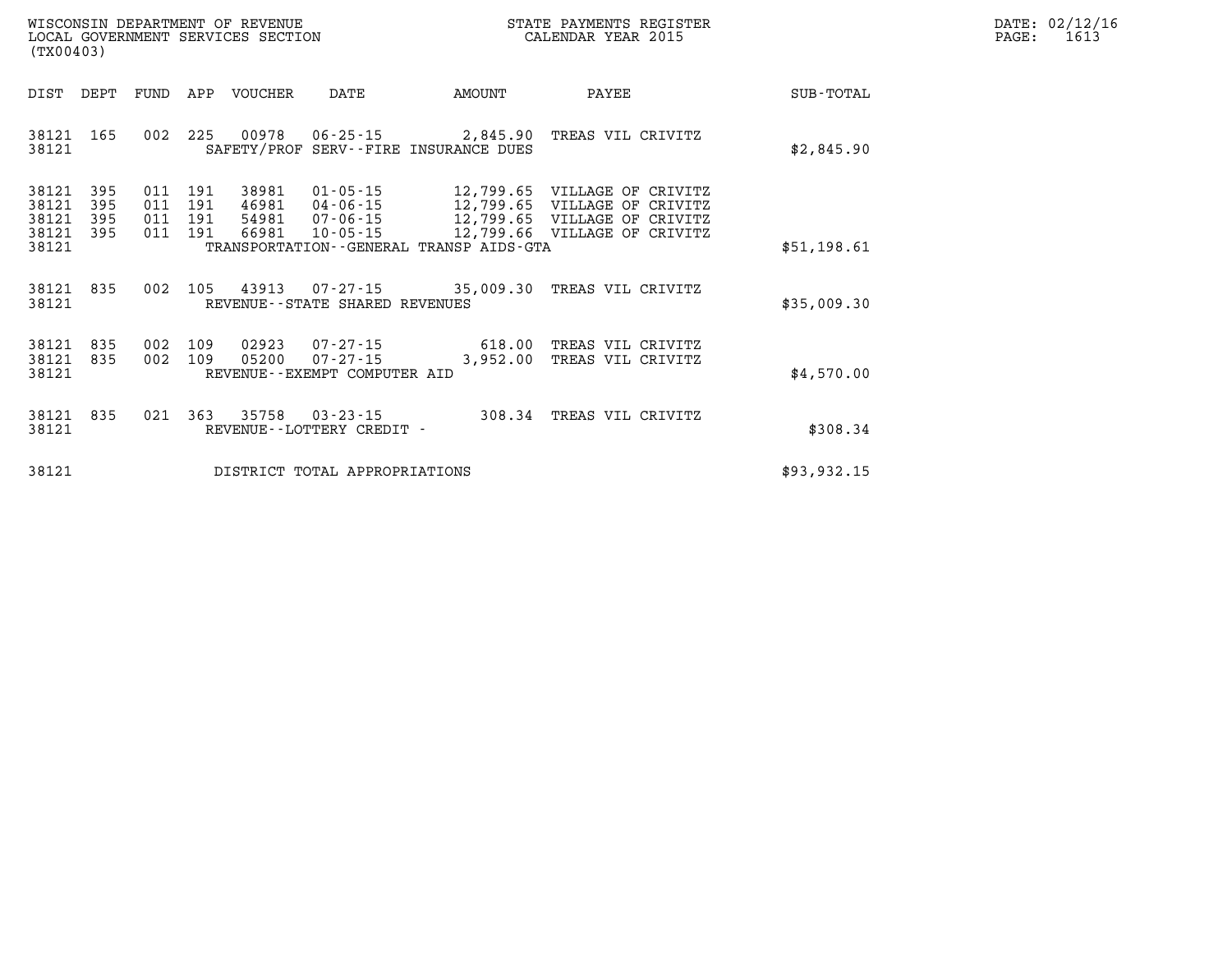| DATE: | 02/12/16 |
|-------|----------|
| PAGE: | 1614     |

| WISCONSIN DEPARTMENT OF REVENUE<br>LOCAL GOVERNMENT SERVICES SECTION<br>(TX00403)                                                                                                                                       |                                         | STATE PAYMENTS REGISTER<br>CALENDAR YEAR 2015                                                                    |             | DATE: 02/12/1<br>PAGE:<br>1614 |
|-------------------------------------------------------------------------------------------------------------------------------------------------------------------------------------------------------------------------|-----------------------------------------|------------------------------------------------------------------------------------------------------------------|-------------|--------------------------------|
| APP<br>VOUCHER<br>DIST<br>DEPT<br>FUND<br>DATE                                                                                                                                                                          | AMOUNT                                  | PAYEE                                                                                                            | SUB-TOTAL   |                                |
| 165<br>002<br>225<br>00979<br>$06 - 25 - 15$<br>38171<br>38171<br>SAFETY/PROF SERV--FIRE INSURANCE DUES                                                                                                                 | 811.06 TREAS VIL POUND                  |                                                                                                                  | \$811.06    |                                |
| 38171<br>395<br>191<br>38982<br>01-05-15<br>011<br>38171<br>395<br>011<br>191<br>46982<br>04-06-15<br>38171<br>395<br>011<br>191<br>54982<br>07-06-15<br>38171<br>66982<br>395<br>011<br>191<br>$10 - 05 - 15$<br>38171 | TRANSPORTATION--GENERAL TRANSP AIDS-GTA | 5,448.41 VILLAGE OF POUND<br>5,448.41 VILLAGE OF POUND<br>5,448.41 VILLAGE OF POUND<br>5,448.43 VILLAGE OF POUND | \$21,793.66 |                                |
| 105<br>43914<br>38171<br>835<br>002<br>38171<br>REVENUE--STATE SHARED REVENUES                                                                                                                                          | 07-27-15 23,784.62 TREAS VIL POUND      |                                                                                                                  | \$23,784.62 |                                |
| 38171<br>835<br>109<br>002<br>02924<br>07-27-15<br>38171<br>REVENUE--EXEMPT COMPUTER AID                                                                                                                                |                                         | 182.00 TREAS VIL POUND                                                                                           | \$182.00    |                                |
| 38171<br>DISTRICT TOTAL APPROPRIATIONS                                                                                                                                                                                  |                                         |                                                                                                                  | \$46,571.34 |                                |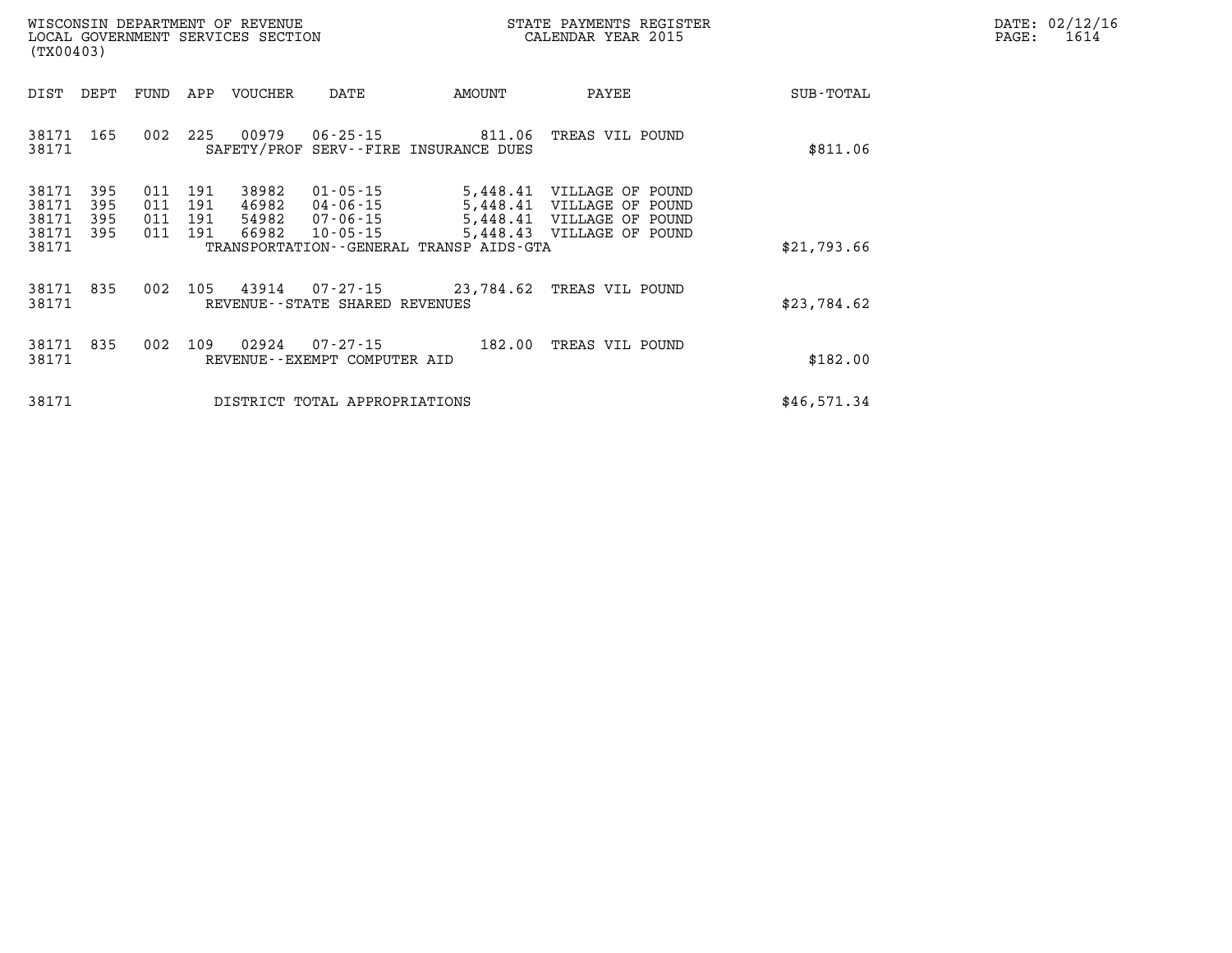| (TX00403)                       |           |  |                            |                                      |                                         |                                                                                                                                                                                                                                                                                                                                                           |             | DATE: 02/12/16<br>PAGE:<br>1615 |
|---------------------------------|-----------|--|----------------------------|--------------------------------------|-----------------------------------------|-----------------------------------------------------------------------------------------------------------------------------------------------------------------------------------------------------------------------------------------------------------------------------------------------------------------------------------------------------------|-------------|---------------------------------|
|                                 |           |  | DIST DEPT FUND APP VOUCHER |                                      |                                         | DATE AMOUNT PAYEE                                                                                                                                                                                                                                                                                                                                         | SUB-TOTAL   |                                 |
| 38191 165<br>38191              |           |  |                            |                                      | SAFETY/PROF SERV--FIRE INSURANCE DUES   | 002 225 00980 06-25-15 984.99 TREAS VIL WAUSAUKEE                                                                                                                                                                                                                                                                                                         | \$984.99    |                                 |
|                                 |           |  |                            |                                      |                                         | 38191 370 002 503 17636 01-12-15 522.10 TREAS VIL WAUSAUKEE<br>218.28 VIL SHARE                                                                                                                                                                                                                                                                           |             |                                 |
| 38191                           |           |  |                            | NAT RESOURCES--AIDS IN LIEU OF TAXES |                                         |                                                                                                                                                                                                                                                                                                                                                           | \$522.10    |                                 |
| 38191 370<br>38191              |           |  |                            | NAT RESOURCES--AIDS IN LIEU OF TAXES |                                         | 012 579 20444 04-03-15 2.08 TREAS VIL WAUSAUKEE                                                                                                                                                                                                                                                                                                           | \$2.08      |                                 |
| 38191 370<br>38191              |           |  |                            | NAT RESOURCES--RU RECYCLING GRANT    |                                         | 074 670 42878 05-29-15 1,562.29 TREAS VIL WAUSAUKEE                                                                                                                                                                                                                                                                                                       | \$1,562.29  |                                 |
| 38191 395<br>38191 395          |           |  |                            |                                      |                                         | $\begin{tabular}{cccc} 011 & 191 & 38983 & 01\text{-}05\text{-}15 & 6\text{,}784.29 & \text{VILLAGE OF WANGAUKEE} \\ 011 & 191 & 46983 & 04\text{-}06\text{-}15 & 6\text{-},784.29 & \text{VILLAGE OF WANGAUKEE} \\ 011 & 191 & 54983 & 07\text{-}06\text{-}15 & 6\text{-},784.29 & \text{VILLAGE OF WANGAUKEE} \\ 011 & 191 & 66983 & 10\text{-}05\text$ |             |                                 |
| 38191 395<br>38191 395<br>38191 |           |  |                            |                                      | TRANSPORTATION--GENERAL TRANSP AIDS-GTA |                                                                                                                                                                                                                                                                                                                                                           | \$27,137.16 |                                 |
| 38191                           | 38191 835 |  |                            | REVENUE--STATE SHARED REVENUES       |                                         | 002 105 43915 07-27-15 20,305.84 TREAS VIL WAUSAUKEE                                                                                                                                                                                                                                                                                                      | \$20,305.84 |                                 |
| 38191 835<br>38191              |           |  |                            | REVENUE--EXEMPT COMPUTER AID         |                                         | 002 109 02925 07-27-15 1,302.00 TREAS VIL WAUSAUKEE                                                                                                                                                                                                                                                                                                       | \$1,302.00  |                                 |
| 38191 835<br>38191              |           |  |                            |                                      | DOA-PAYMENT FOR MUNICIPAL SERVICES AID  | 002 501 00003 02-02-15 1,201.73 TREAS VIL WAUSAUKEE                                                                                                                                                                                                                                                                                                       | \$1,201.73  |                                 |
| 38191                           | 38191 835 |  |                            | REVENUE--LOTTERY CREDIT -            |                                         | 021 363 35759 03-23-15 63.60 TREAS VIL WAUSAUKEE                                                                                                                                                                                                                                                                                                          | \$63.60     |                                 |
| 38191                           |           |  |                            | DISTRICT TOTAL APPROPRIATIONS        |                                         |                                                                                                                                                                                                                                                                                                                                                           | \$53,081.79 |                                 |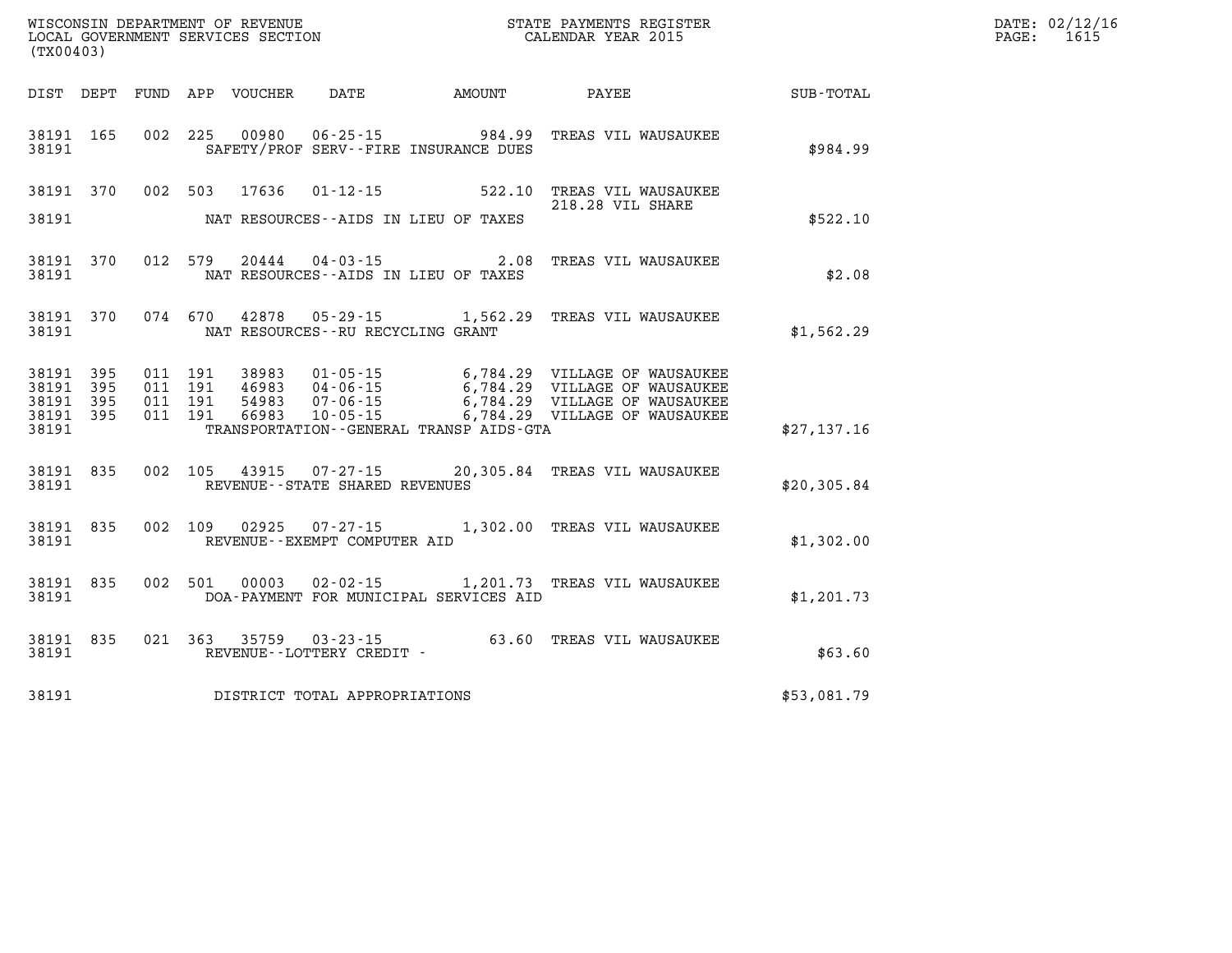| WISCONSIN DEPARTMENT OF REVENUE<br>LOCAL GOVERNMENT SERVICES SECTION<br>(TX00403) |      |      |     |                |                                                |        | STATE PAYMENTS REGISTER<br>CALENDAR YEAR 2015 |           | DATE: 02/12/16<br>1616<br>PAGE: |
|-----------------------------------------------------------------------------------|------|------|-----|----------------|------------------------------------------------|--------|-----------------------------------------------|-----------|---------------------------------|
| DIST                                                                              | DEPT | FUND | APP | <b>VOUCHER</b> | DATE                                           | AMOUNT | PAYEE                                         | SUB-TOTAL |                                 |
| 38241<br>38241                                                                    | 835  | 002  | 109 | 02168          | $07 - 27 - 15$<br>REVENUE--EXEMPT COMPUTER AID | 761.00 | TREAS CITY KIEL                               | \$761.00  |                                 |
| 38241                                                                             |      |      |     |                | DISTRICT TOTAL APPROPRIATIONS                  |        |                                               | \$761.00  |                                 |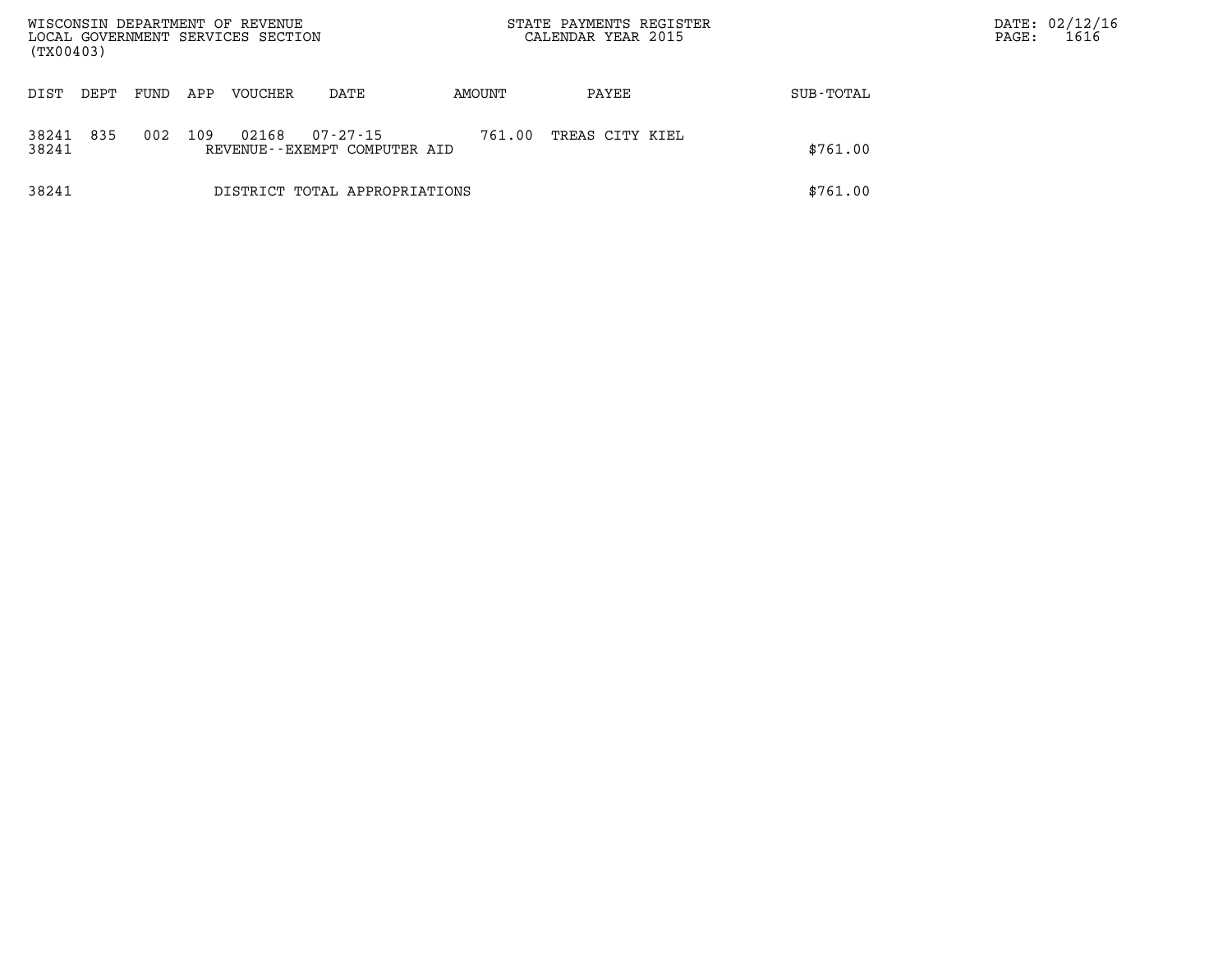| DATE: | 02/12/16 |
|-------|----------|
| PAGE: | 1617     |

| (TX00403)                                                          |                                  |                                                 |                                                     |                                           |                                                                                        | WISCONSIN DEPARTMENT OF REVENUE<br>LOCAL GOVERNMENT SERVICES SECTION<br>CALENDAR YEAR 2015                                                                                                                                                                                         | STATE PAYMENTS REGISTER                                                                                              |                | DATE: 02/12/1<br>PAGE:<br>1617 |
|--------------------------------------------------------------------|----------------------------------|-------------------------------------------------|-----------------------------------------------------|-------------------------------------------|----------------------------------------------------------------------------------------|------------------------------------------------------------------------------------------------------------------------------------------------------------------------------------------------------------------------------------------------------------------------------------|----------------------------------------------------------------------------------------------------------------------|----------------|--------------------------------|
| DIST DEPT                                                          |                                  |                                                 |                                                     | FUND APP VOUCHER                          | <b>DATE</b>                                                                            | AMOUNT                                                                                                                                                                                                                                                                             | PAYEE                                                                                                                | SUB-TOTAL      |                                |
| 38251 165<br>38251                                                 |                                  |                                                 |                                                     |                                           |                                                                                        | 002 225 00981 06-25-15 23,392.87 TREAS CITY MARINETTE<br>SAFETY/PROF SERV--FIRE INSURANCE DUES                                                                                                                                                                                     |                                                                                                                      | \$23,392.87    |                                |
| 38251 370<br>38251 370<br>38251<br>38251 370<br>38251 370<br>38251 | 370                              |                                                 | 002 441<br>002 441<br>002 441<br>002 441            | 00122                                     | 002 441 00142 05-07-15                                                                 | 00007 08-14-15 95,336.46 TREAS CITY MARINETTE<br>00017 09-17-15 153,173.32 TREAS CITY MARINETTE<br>00095 01-21-15 1,113,182.27 TREAS CITY MARINETTE<br>00122 03-23-15 31,440.58 TREAS CITY MARINETTE<br>94,470.30 TREAS CITY MARINETTE<br>NAT RESOURCES--RESOURCE AIDS-FEDERAL FDS |                                                                                                                      | \$1,487,602.93 |                                |
| 38251 370<br>38251                                                 |                                  |                                                 |                                                     |                                           |                                                                                        | 012 580 02175 03-30-15 1,782.71 TREAS CITY MARINETTE<br>NAT RESOURCES-WILDLIFE ABATEMENT/CONTROL                                                                                                                                                                                   |                                                                                                                      | \$1,782.71     |                                |
| 38251 370<br>38251                                                 |                                  |                                                 |                                                     |                                           | 074 670 42879 05-29-15<br>NAT RESOURCES - - RU RECYCLING GRANT                         | 42,784.28 TREAS CITY MARINETTE                                                                                                                                                                                                                                                     |                                                                                                                      | \$42,784.28    |                                |
| 38251 370<br>38251 370<br>38251 370<br>38251 370<br>38251          |                                  | 095 518<br>095 518                              |                                                     |                                           |                                                                                        | 095 518 00043 09-03-15 15,671.30 TREAS CITY MARINETTE<br>095 518 00045 09-17-15 21,975.50 TREAS CITY MARINETTE<br>095 518 00142 01-15-15 42,627.53 TREAS CITY MARINETTE<br>095 518 00171 02-19-15 - 10 2,774.25 TREAS CITY MARINETTE<br>NAT RESOURCES--CONTACT DNR FOR INFO        |                                                                                                                      | \$83,048.58    |                                |
| 38251 395<br>38251 395<br>38251 395<br>38251 395<br>38251          |                                  |                                                 | 011 162<br>011 162<br>011 162<br>011 162            |                                           |                                                                                        | 40053 01-05-15 16,627.29 CITY OF MARINETTE<br>48053 04-06-15 16,627.29 CITY OF MARINETTE<br>56053 07-06-15 16,627.29 CITY OF MARINETTE<br>68053 10-05-15 16,627.29 CITY OF MARINETTE<br>TRANSPORTATION--CONNECTING HIGHWAY AIDS                                                    |                                                                                                                      | \$66,509.16    |                                |
| 38251 395<br>38251 395<br>38251<br>38251 395<br>38251 395<br>38251 | 395                              |                                                 | 011 177<br>011 177<br>011 177<br>011 177<br>011 177 | 48791<br>48816<br>58038<br>60038          | $07 - 06 - 15$<br>62038 09-30-15<br>TRANSPORTATION - - TRANSIT AID                     | 05-28-15 6,360.00 TREAS CITY MARINETTE<br>05-28-15 7,947.00 TREAS CITY MARINETTE<br>06-25-15 21,505.00 CITY OF MARINETTE<br>07-06-15 21,505.00 CITY OF MARINETTE<br>09-30-15 ____ 21,505.00 CITY OF MARINETTE                                                                      |                                                                                                                      | \$78,822.00    |                                |
| 38251<br>38251<br>38251<br>38251<br>38251<br>38251                 | 395<br>395<br>395<br>-395<br>395 | 011 182<br>011 182<br>011<br>011 182<br>011 182 | 182                                                 | 40084<br>48816<br>64965<br>65094<br>68551 | $02 - 20 - 15$<br>$05 - 28 - 15$<br>$11 - 05 - 15$<br>$11 - 06 - 15$<br>$12 - 14 - 15$ | 45,083.00<br>1,582.00<br>45,245.00<br>45,397.00<br>48,055.00<br>TRANSPORTATION - - TRANSIT AIDS - FEDERAL                                                                                                                                                                          | TREAS CITY MARINETTE<br>TREAS CITY MARINETTE<br>TREAS CITY MARINETTE<br>TREAS CITY MARINETTE<br>TREAS CITY MARINETTE | \$185,362.00   |                                |
| 38251<br>38251<br>38251                                            | 395<br>- 395<br>395              | 011 185<br>011 185                              | 011 185                                             | 37553<br>37553<br>37553                   | $01 - 28 - 15$<br>$01 - 28 - 15$<br>$01 - 28 - 15$                                     | 334.26<br>1,702.68<br>905.32                                                                                                                                                                                                                                                       | TREAS CITY MARINETTE<br>TREAS CITY MARINETTE<br>TREAS CITY MARINETTE                                                 |                |                                |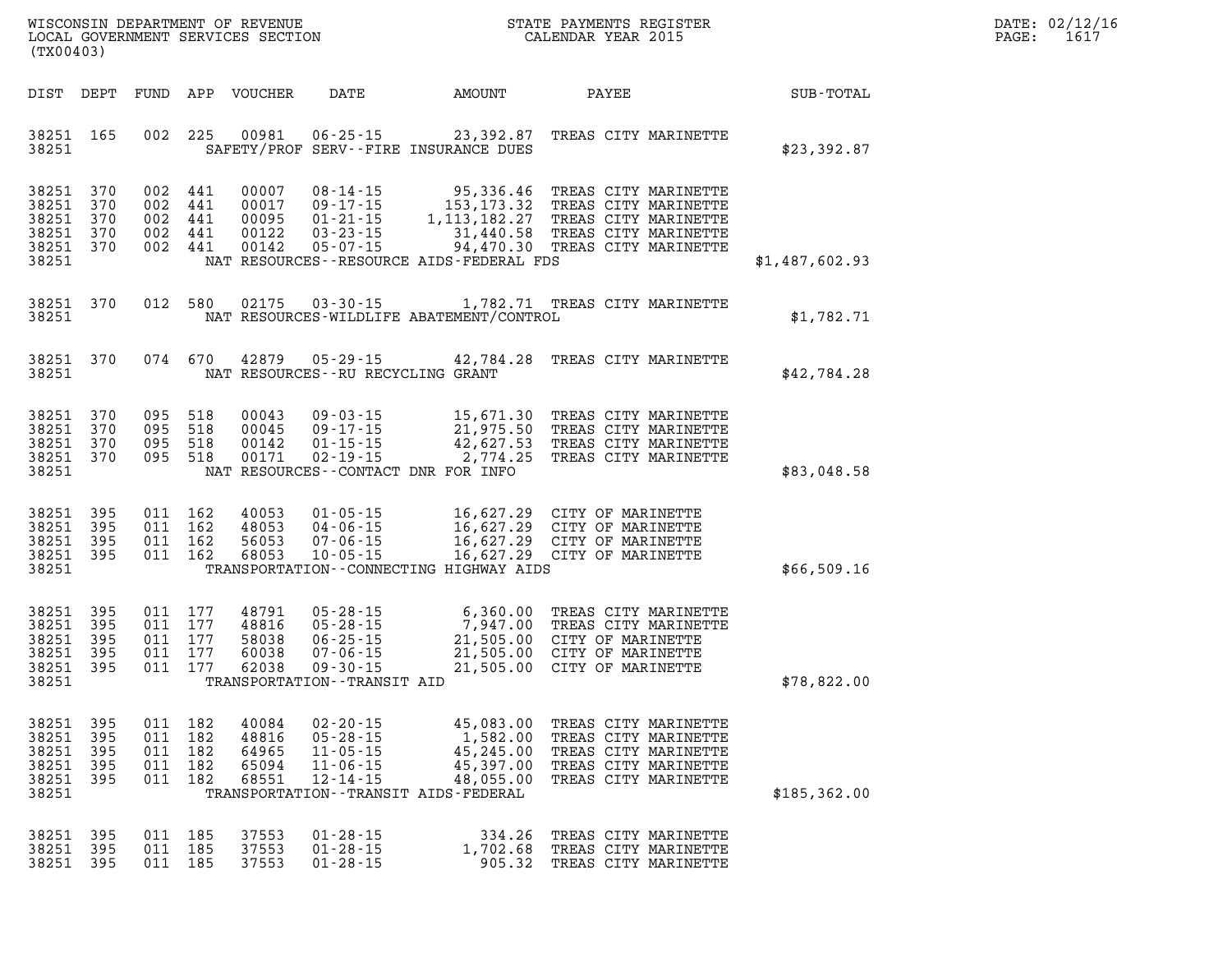**DIST DEPT FUND APP VOUCHER DATE AMOUNT PAYEE SUB-TOTAL 38251 395 011 185 38803 02-10-15 1,147.68 TREAS CITY MARINETTE 38251 395 011 185 44759 04-13-15 853.24 TREAS CITY MARINETTE 38251 395 011 185 44759 04-13-15 1,132.48 TREAS CITY MARINETTE 38251 395 011 185 44759 04-13-15 525.45 TREAS CITY MARINETTE 38251 395 011 185 47193 05-11-15 1,077.20 TREAS CITY MARINETTE 38251 395 011 185 47193 05-11-15 2,108.56 TREAS CITY MARINETTE 38251 395 011 185 50307 06-12-15 1,066.88 TREAS CITY MARINETTE 38251 395 011 185 50307 06-12-15 1,805.88 TREAS CITY MARINETTE 38251 395 011 185 53288 07-13-15 1,490.44 TREAS CITY MARINETTE 38251 395 011 185 54468 07-21-15 795.05 TREAS CITY MARINETTE 38251 395 011 185 55265 07-28-15 1,598.00 TREAS CITY MARINETTE 38251 395 011 185 58554 09-01-15 1,286.08 TREAS CITY MARINETTE 38251 395 011 185 59116 09-09-15 1,419.18 TREAS CITY MARINETTE 38251 395 011 185 59341 09-10-15 1,278.24 TREAS CITY MARINETTE 38251 395 011 185 62742 10-14-15 1,481.41 TREAS CITY MARINETTE 38251 TRANSPORTATION--HIGHWAY SAFETY-FEDERAL \$22,008.03 38251 395 011 191 38984 01-05-15 127,728.44 CITY OF MARINETTE 38251 395 011 191 46984 04-06-15 127,728.44 CITY OF MARINETTE 38251 395 011 191 54984 07-06-15 127,728.44 CITY OF MARINETTE 38251 395 011 191 66984 10-05-15 127,728.47 CITY OF MARINETTE 38251 TRANSPORTATION--GENERAL TRANSP AIDS-GTA \$510,913.79 38251 455 002 231 20 04-27-15 3,360.00 TREAS CITY MARINETTE**  38251 JUSTICE--LAW ENFORCEMENT TRAINING **38251 465 002 306 01060 02-02-15 4,156.32 TREAS CITY MARINETTE 38251 465 002 306 01171 04-27-15 4,156.32 TREAS CITY MARINETTE 38251 465 002 306 01217 05-28-15 4,156.32 TREAS CITY MARINETTE 38251 MILITARY AFFAIRS-EMER MGMT--HAZMAT AIDS \$12,468.96 38251 505 002 743 09655 07-08-15 156,000.00 TREAS CITY MARINETTE 38251 DOA--HOUSING ASSISTANCE GRANTS 38251 835 002 105 43916 07-27-15 819,727.29 TREAS CITY MARINETTE 38251 REVENUE--STATE SHARED REVENUES \$819,727.29 38251 835 002 109 02926 07-27-15 49,738.00 TREAS CITY MARINETTE 38251 835 002 109 05201 07-27-15 60,154.00 TREAS CITY MARINETTE 38251 REVENUE--EXEMPT COMPUTER AID \$109,892.00 38251 835 002 501 00003 02-02-15 57,160.75 TREAS CITY MARINETTE 38251 DOA-PAYMENT FOR MUNICIPAL SERVICES AID \$57,160.75** 

**38251 835 021 363 35760 03-23-15 26,749.49 TREAS CITY MARINETTE**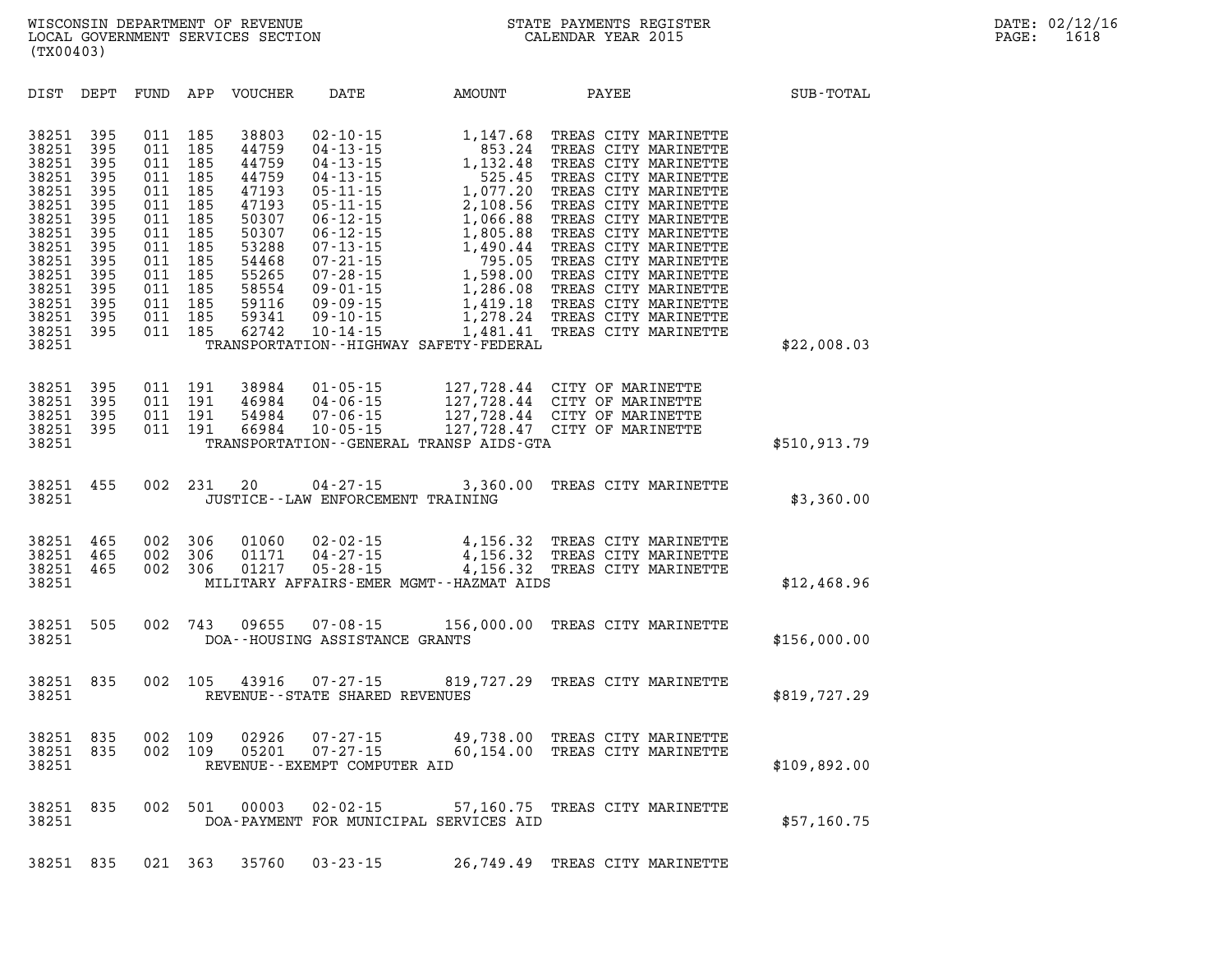| (TX00403)                              |      |     | WISCONSIN DEPARTMENT OF REVENUE<br>LOCAL GOVERNMENT SERVICES SECTION |      | STATE PAYMENTS REGISTER<br>CALENDAR YEAR 2015 |       | PAGE:          | DATE: 02/12/16<br>1619 |  |
|----------------------------------------|------|-----|----------------------------------------------------------------------|------|-----------------------------------------------|-------|----------------|------------------------|--|
| DIST<br>DEPT                           | FUND | APP | VOUCHER                                                              | DATE | AMOUNT                                        | PAYEE | SUB-TOTAL      |                        |  |
| 38251<br>REVENUE--LOTTERY CREDIT -     |      |     |                                                                      |      |                                               |       | \$26,749.49    |                        |  |
| 38251<br>DISTRICT TOTAL APPROPRIATIONS |      |     |                                                                      |      |                                               |       | \$3,687,584.84 |                        |  |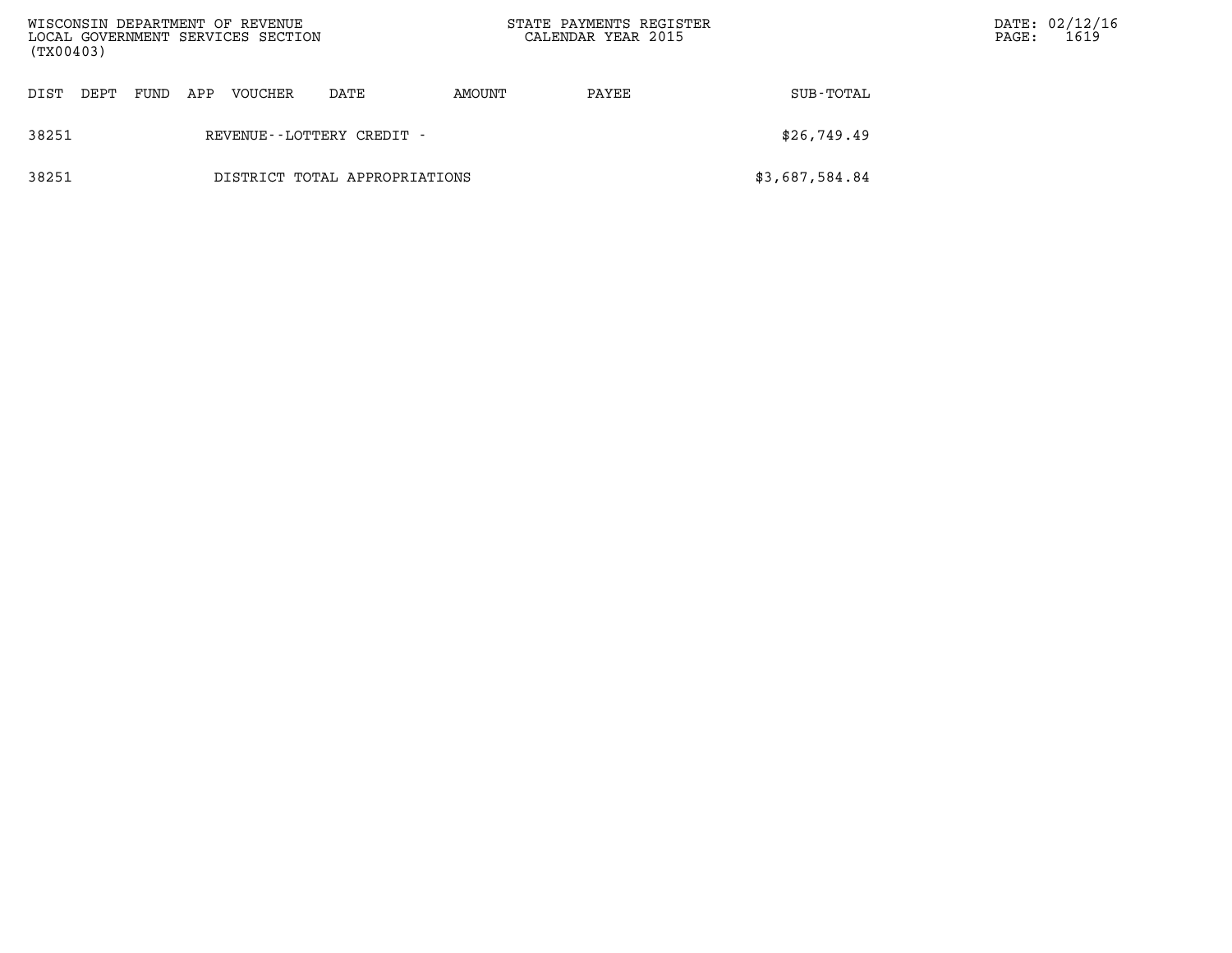| DATE: | 02/12/16 |
|-------|----------|
| PAGE: | 1620     |

| (TX00403)                                 |                          |                          |                          | WISCONSIN DEPARTMENT OF REVENUE<br>LOCAL GOVERNMENT SERVICES SECTION |                                                                  |                                                                   | STATE PAYMENTS REGISTER<br>CALENDAR YEAR 2015                                                          |                  |
|-------------------------------------------|--------------------------|--------------------------|--------------------------|----------------------------------------------------------------------|------------------------------------------------------------------|-------------------------------------------------------------------|--------------------------------------------------------------------------------------------------------|------------------|
| DIST                                      | DEPT                     | FUND                     | APP                      | VOUCHER                                                              | DATE                                                             | <b>AMOUNT</b>                                                     | PAYEE                                                                                                  | <b>SUB-TOTAL</b> |
| 38261<br>38261                            | 165                      | 002                      | 225                      |                                                                      | $00982$ $06 - 25 - 15$                                           | 2,988.51<br>SAFETY/PROF SERV--FIRE INSURANCE DUES                 | TREAS CITY NIAGARA                                                                                     | \$2,988.51       |
| 38261<br>38261                            | 370                      | 074                      | 670                      | 42880                                                                | $05 - 29 - 15$<br>NAT RESOURCES - - RU RECYCLING GRANT           | 7,348.56                                                          | TREAS CITY NIAGARA                                                                                     | \$7,348.56       |
| 38261<br>38261<br>38261<br>38261<br>38261 | 395<br>395<br>395<br>395 | 011<br>011<br>011<br>011 | 162<br>162<br>162<br>162 | 40054<br>48054<br>56054<br>68054                                     | $01 - 05 - 15$<br>04 - 06 - 15<br>07 - 06 - 15<br>$10 - 05 - 15$ | 12,652.59<br>12,652.62<br>TRANSPORTATION--CONNECTING HIGHWAY AIDS | 12,652.59 CITY OF NIAGARA<br>CITY OF NIAGARA<br>12,652.59 CITY OF NIAGARA<br>CITY OF NIAGARA           | \$50,610.39      |
| 38261<br>38261<br>38261<br>38261<br>38261 | 395<br>395<br>395<br>395 | 011<br>011<br>011<br>011 | 191<br>191<br>191<br>191 | 38985<br>46985<br>54985<br>66985                                     | $01 - 05 - 15$<br>04-06-15<br>$07 - 06 - 15$<br>$10 - 05 - 15$   | 34, 187.56<br>TRANSPORTATION--GENERAL TRANSP AIDS-GTA             | 34,187.54 CITY OF NIAGARA<br>34,187.54 CITY OF NIAGARA<br>34,187.54 CITY OF NIAGARA<br>CITY OF NIAGARA | \$136,750.18     |
| 38261<br>38261                            | 455                      | 002                      | 231                      | 12                                                                   | $03 - 23 - 15$<br>JUSTICE - - LAW ENFORCEMENT TRAINING           | 640.00                                                            | TREAS CITY NIAGARA                                                                                     | \$640.00         |
| 38261<br>38261                            | 835                      | 002                      | 105                      | 43917                                                                | $07 - 27 - 15$<br>REVENUE - - STATE SHARED REVENUES              | 121,155.29                                                        | TREAS CITY NIAGARA                                                                                     | \$121, 155.29    |
| 38261<br>38261                            | 835                      | 002                      | 109                      | 02927                                                                | $07 - 27 - 15$<br>REVENUE--EXEMPT COMPUTER AID                   | 3,100.00                                                          | TREAS CITY NIAGARA                                                                                     | \$3,100.00       |
| 38261                                     |                          |                          |                          |                                                                      | DISTRICT TOTAL APPROPRIATIONS                                    |                                                                   |                                                                                                        | \$322,592.93     |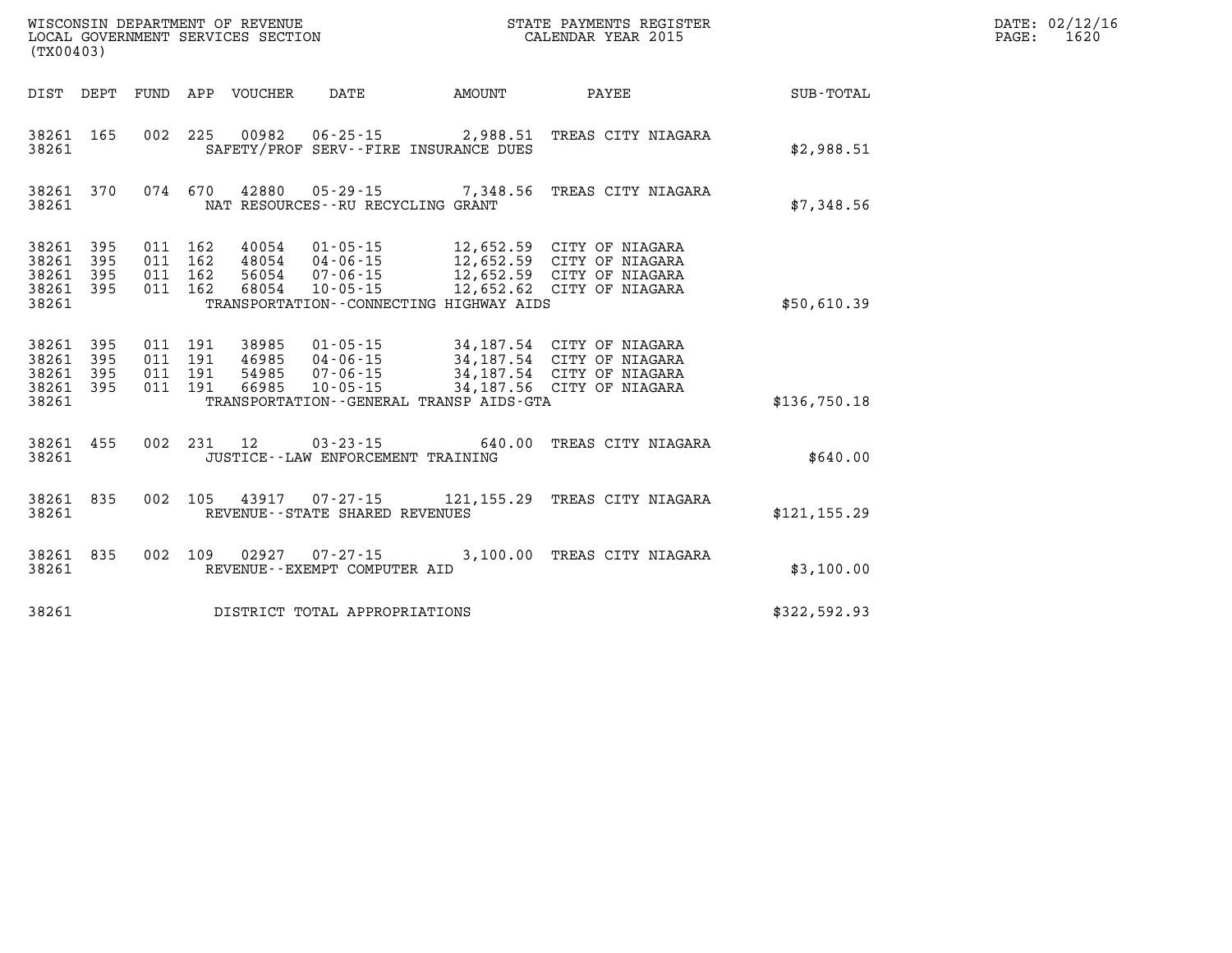| WISCONSIN DEPARTMENT OF REVENUE<br>LOCAL GOVERNMENT SERVICES SECTION<br>(TX00403) |                          |                          |                          |                                  |                                                                                                                 |                                     | STATE PAYMENTS REGISTER<br>CALENDAR YEAR 2015                                          |               |  |  |  |
|-----------------------------------------------------------------------------------|--------------------------|--------------------------|--------------------------|----------------------------------|-----------------------------------------------------------------------------------------------------------------|-------------------------------------|----------------------------------------------------------------------------------------|---------------|--|--|--|
| DIST                                                                              | DEPT                     | <b>FUND</b>              | APP                      | <b>VOUCHER</b>                   | <b>DATE</b>                                                                                                     | AMOUNT                              | PAYEE                                                                                  | SUB-TOTAL     |  |  |  |
| 38271<br>38271                                                                    | 165                      | 002                      | 225                      | 00983                            | $06 - 25 - 15$<br>SAFETY/PROF SERV--FIRE INSURANCE DUES                                                         | 6,926.43                            | TREAS CITY PESHTIGO                                                                    | \$6,926.43    |  |  |  |
| 38271<br>38271                                                                    | 370                      | 074                      | 670                      | 42881                            | NAT RESOURCES - - RU RECYCLING GRANT                                                                            |                                     | 05-29-15 16,475.00 TREAS CITY PESHTIGO                                                 | \$16,475.00   |  |  |  |
| 38271<br>38271<br>38271<br>38271<br>38271                                         | 395<br>395<br>395<br>395 | 011<br>011<br>011<br>011 | 191<br>191<br>191<br>191 | 38986<br>46986<br>54986<br>66986 | $01 - 05 - 15$<br>$04 - 06 - 15$<br>$07 - 06 - 15$<br>$10 - 05 - 15$<br>TRANSPORTATION--GENERAL TRANSP AIDS-GTA | 45,613.06<br>45,613.06<br>45,613.06 | CITY OF PESHTIGO<br>CITY OF PESHTIGO<br>45,613.06 CITY OF PESHTIGO<br>CITY OF PESHTIGO | \$182, 452.24 |  |  |  |
| 38271<br>38271                                                                    | 455                      | 002                      | 231                      | 13                               | $03 - 30 - 15$<br>JUSTICE - - LAW ENFORCEMENT TRAINING                                                          | 1,440.00                            | TREAS CITY PESHTIGO                                                                    | \$1,440.00    |  |  |  |
| 38271<br>38271                                                                    | 835                      | 002                      | 105                      | 43918                            | $07 - 27 - 15$ 175, 134.91<br>REVENUE - - STATE SHARED REVENUES                                                 |                                     | TREAS CITY PESHTIGO                                                                    | \$175,134.91  |  |  |  |
| 38271<br>38271<br>38271                                                           | 835<br>835               | 002<br>002               | 109<br>109               | 02928<br>05202                   | $07 - 27 - 15$<br>$07 - 27 - 15$<br>REVENUE - - EXEMPT COMPUTER AID                                             | 1,173.00<br>11,330.00               | TREAS CITY PESHTIGO<br>TREAS CITY PESHTIGO                                             | \$12,503.00   |  |  |  |
| 38271<br>38271                                                                    | 835                      | 021                      | 363                      | 35761                            | $03 - 23 - 15$<br>REVENUE - - LOTTERY CREDIT -                                                                  | 5,484.51                            | TREAS CITY PESHTIGO                                                                    | \$5,484.51    |  |  |  |
| 38271                                                                             |                          |                          |                          |                                  | DISTRICT TOTAL APPROPRIATIONS                                                                                   |                                     |                                                                                        | \$400, 416.09 |  |  |  |

**DATE: 02/12/16<br>PAGE: 1621**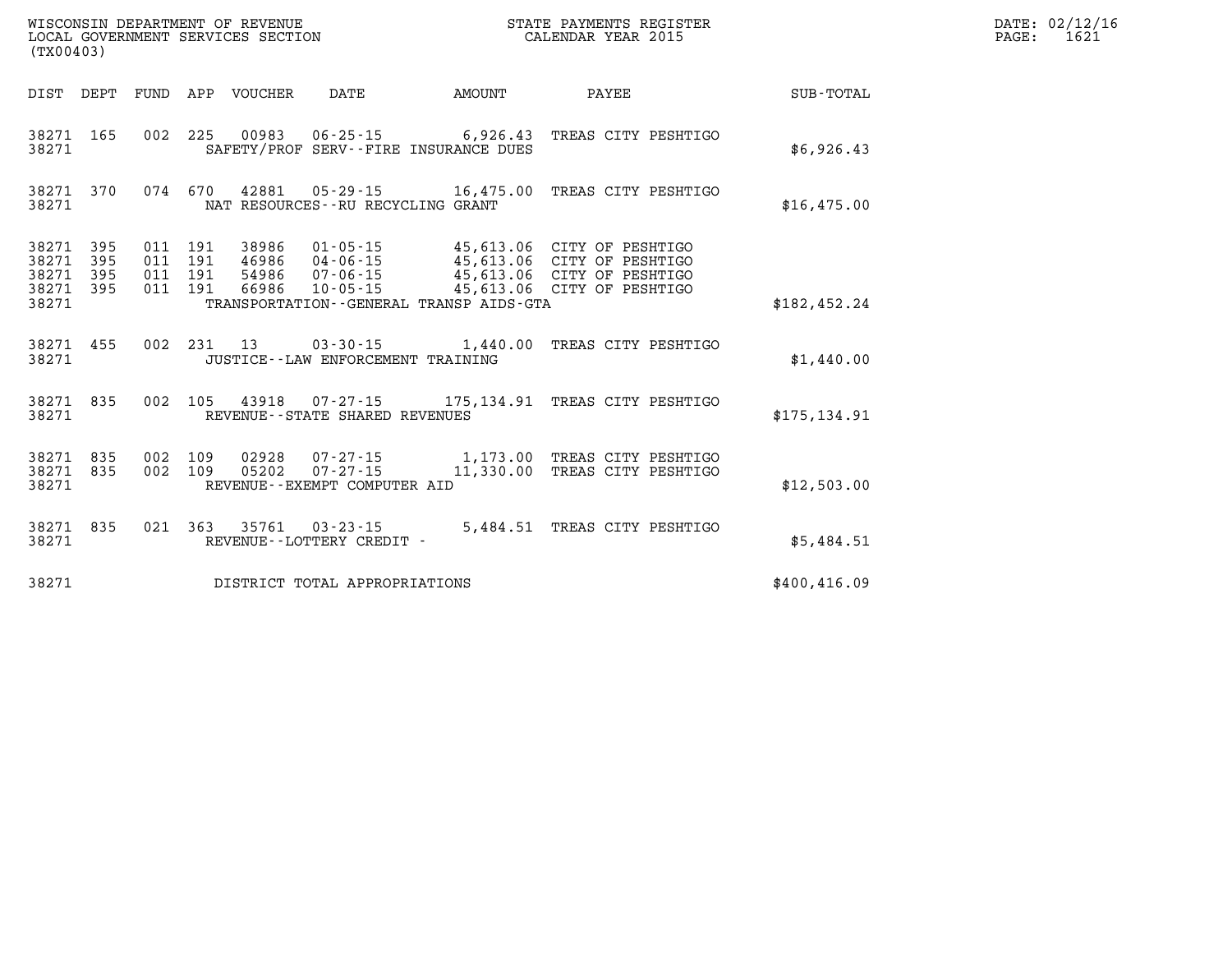| <b>District</b> | <b>District Name (Payee)</b> | Dept. | Agency Name                    | Fund  | Appropriation | <b>Payment Description</b>     | Voucher  | <b>Date</b>     | <b>Payment Amount</b> |
|-----------------|------------------------------|-------|--------------------------------|-------|---------------|--------------------------------|----------|-----------------|-----------------------|
| M38000          | <b>Marinette County</b>      | 11500 | Dept of Ag, Trade & Cons Protc | 10000 | 70300         | Soil Water Resource Mgmt       | 00002245 | 11/19/2015      | \$<br>51,981.00       |
| M38000          | <b>Marinette County</b>      | 11500 | Dept of Ag, Trade & Cons Protc |       | 27400 76300   | Soil_Water Mgmt_Cnty Staffing  | 00002245 | 11/19/2015      | \$<br>100,500.00      |
| M38000          | <b>Marinette County</b>      | 16500 | Dept of Safety & Prof Services | 10000 | 23600         | POWTS Replacement Rehab        | 00000353 | 11/13/2015 \$   | 6,135.84              |
| M38000          | <b>Marinette County</b>      | 37000 | Dept of Natural Resources      |       | 21200 57500   | RA- snowmobile trail areas     | 00006657 | 11/3/2015 \$    | 61,787.50             |
| M38000          | <b>Marinette County</b>      | 37000 | Dept of Natural Resources      | 21200 | 57600         | RA- atv pri aids, gas tax pymt | 00010248 | 11/24/2015      | \$<br>11,710.00       |
| M38000          | <b>Marinette County</b>      | 37000 | Dept of Natural Resources      |       | 21200 57600   | RA- atv prj aids, gas tax pymt | 00016199 | 12/17/2015 \$   | 11,710.00             |
| M38000          | <b>Marinette County</b>      | 37000 | Dept of Natural Resources      |       | 21200 67800   | EA - invasive agu & lake mon   | 00015065 | 12/14/2015 \$   | 2,103.67              |
| M38000          | Marinette County             | 41000 | Department of Corrections      |       | 10000 11600   | Reimbursing counties for proba | 00009414 | 11/18/2015 \$   | 38,814.72             |
| M38000          | <b>Marinette County</b>      | 41000 | Department of Corrections      | 10000 | 30200         | Community intervention program | 00006898 | 11/10/2015 \$   | 868.00                |
| M38000          | <b>Marinette County</b>      | 41000 | Department of Corrections      |       | 10000 31300   | Community youth and family aid | 00010041 | 12/2/2015 \$    | 60,320.00             |
| M38000          | Marinette County             | 45500 | Department of Justice          |       | 10000 24100   | Federal aid, state operations  | 00001055 | 10/28/2015 \$   | 1,232.52              |
| M38000          | <b>Marinette County</b>      | 45500 | Department of Justice          | 10000 | 27100         | Alt prosecution alcohol drugs  | 00001433 | $11/4/2015$ \$  | 24,129.00             |
| M38000          | <b>Marinette County</b>      | 46500 | Department of Military Affairs |       | 10000 30800   | Emergency response equipment   | 00001594 | 11/12/2015 \$   | 6,527.37              |
| M38000          | <b>Marinette County</b>      | 48500 | Department of Veterans Affairs | 58200 | 28000         | Veterans transportation grant  | 00004064 | 12/21/2015 \$   | 2,194.85              |
| M38000          | <b>Marinette County</b>      | 50500 | Department of Administration   | 10000 | 15500         | Federal aid, local assistance  | 00004712 | 12/3/2015 \$    | 18,554.00             |
| M38000          | Marinette County             | 50500 | Department of Administration   | 10000 | 15500         | Federal aid, local assistance  | 00007122 | 12/30/2015 \$   | 14,884.00             |
| M38000          | <b>Marinette County</b>      | 50500 | Department of Administration   |       | 23500 37100   | Low-income assistance grants   | 00004712 | 12/3/2015 \$    | 12,575.00             |
| M38000          | <b>Marinette County</b>      | 50500 | Department of Administration   | 23500 | 37100         | Low-income assistance grants   | 00007122 | 12/30/2015 \$   | 9,729.00              |
| M38000          | <b>Marinette County</b>      | 83500 | Department of Revenue          | 10000 | 10500         | County and Municipal Aid       | 00001333 | 11/16/2015 \$   | 1,388,338.35          |
| M38002          | Town Of Amberg               | 83500 | Department of Revenue          | 10000 | 10500         | County and Municipal Aid       | 00001308 | 11/16/2015 \$   | 41,594.70             |
| M38004          | Town Of Athelstane           | 83500 | Department of Revenue          | 10000 | 10500         | County and Municipal Aid       | 00001309 | 11/16/2015 \$   | 11,452.14             |
| M38006          | Town Of Beaver               | 83500 | Department of Revenue          | 10000 | 10500         | County and Municipal Aid       | 00001310 | 11/16/2015 \$   | 34,433.34             |
| M38008          | Town Of Beecher              | 83500 | Department of Revenue          | 10000 | 10500         | County and Municipal Aid       | 00001311 | $11/16/2015$ \$ | 11,112.18             |
| M38010          | Town Of Dunbar               | 83500 | Department of Revenue          | 10000 | 10500         | County and Municipal Aid       | 00001312 | 11/16/2015 \$   | 19,267.28             |
| M38012          | Town Of Goodman              | 83500 | Department of Revenue          | 10000 | 10500         | County and Municipal Aid       | 00001313 | 11/16/2015 \$   | 26,986.00             |
| M38014          | Town Of Grover               | 83500 | Department of Revenue          | 10000 | 10500         | County and Municipal Aid       | 00001314 | 11/16/2015 \$   | 59,046.11             |
| M38016          | Town Of Lake                 | 83500 | Department of Revenue          | 10000 | 10500         | County and Municipal Aid       | 00001315 | 11/16/2015 \$   | 22,390.40             |
| M38018          | Town Of Middle Inlet         | 83500 | Department of Revenue          | 10000 | 10500         | County and Municipal Aid       | 00001316 | 11/16/2015 \$   | 8,788.16              |
| M38020          | Town Of Niagara              | 83500 | Department of Revenue          | 10000 | 10500         | County and Municipal Aid       | 00001317 | 11/16/2015 \$   | 25,857.80             |
| M38022          | Town Of Pembine              | 83500 | Department of Revenue          | 10000 | 10500         | County and Municipal Aid       | 00001318 | 11/16/2015 \$   | 17,383.32             |
| M38024          | Town Of Peshtigo             | 83500 | Department of Revenue          | 10000 | 10500         | County and Municipal Aid       | 00001319 | $11/16/2015$ \$ | 289,121.10            |
| M38026          | Town Of Porterfield          | 83500 | Department of Revenue          | 10000 | 10500         | County and Municipal Aid       | 00001320 | 11/16/2015      | \$<br>32,904.57       |
| M38028          | Town Of Pound                | 83500 | Department of Revenue          | 10000 | 10500         | County and Municipal Aid       | 00001321 | 11/16/2015 \$   | 56,472.35             |
| M38030          | Town Of Silver Cliff         | 83500 | Department of Revenue          | 10000 | 10500         | County and Municipal Aid       | 00001322 | 11/16/2015 \$   | 8,050.93              |
| M38032          | Town Of Stephenson           | 83500 | Department of Revenue          | 10000 | 10500         | County and Municipal Aid       | 00001323 | 11/16/2015 \$   | 50,136.94             |
| M38034          | Town Of Wagner               | 83500 | Department of Revenue          | 10000 | 10500         | County and Municipal Aid       | 00001324 | 11/16/2015 \$   | 10,560.54             |
| M38036          | Town Of Wausaukee            | 83500 | Department of Revenue          | 10000 | 10500         | County and Municipal Aid       | 00001325 | 11/16/2015 \$   | 20,782.34             |
| M38111          | Village Of Coleman           | 83500 | Department of Revenue          | 10000 | 10500         | County and Municipal Aid       | 00001326 | 11/16/2015      | \$<br>144,258.84      |
| M38121          | Village Of Crivitz           | 83500 | Department of Revenue          | 10000 | 10500         | County and Municipal Aid       | 00001327 | 11/16/2015 \$   | 147,999.20            |
| M38171          | Village Of Pound             | 83500 | Department of Revenue          | 10000 | 10500         | County and Municipal Aid       | 00001328 | 11/16/2015 \$   | 132,026.54            |
| M38191          | Village Of Wausaukee         | 83500 | Department of Revenue          |       | 10000 10500   | County and Municipal Aid       | 00001329 | 11/16/2015 \$   | 115,377.09            |